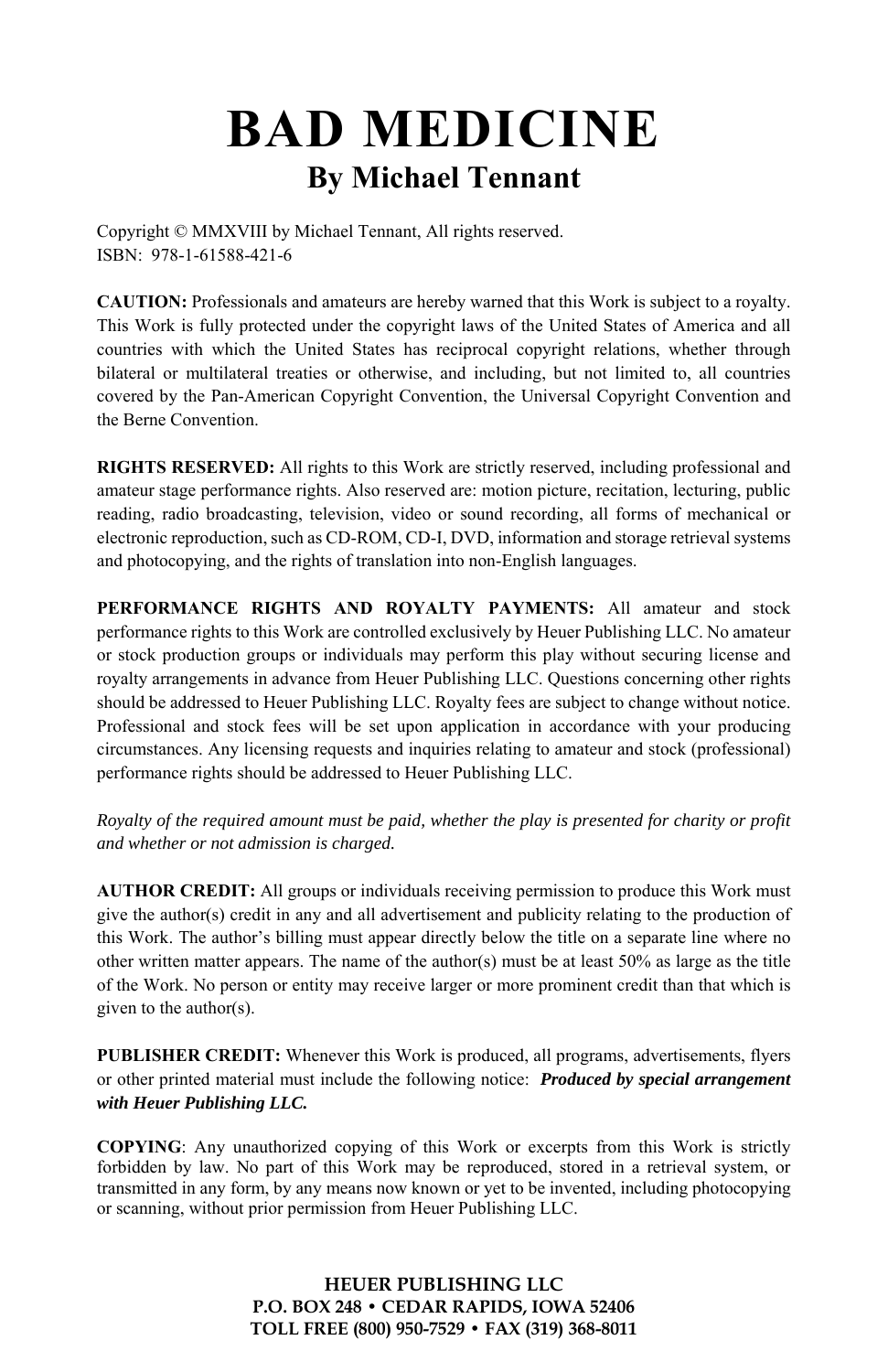# **BAD MEDICINE By Michael Tennant**

**SYNOPSIS:** Ackley Hornsby is a brilliant author whose best-selling novels attack big business pharmaceutical companies. Ackley is also a hopeless hypochondriac who suffers from 357 physical ailments and refuses to leave his apartment. Although he is in no danger of dying from a physical ailment, Ackley is in jeopardy of being murdered as the release of his newest book is announced. Ackley's literary agent warns him of death threats being phoned into his agency, as a mysterious woman from Ackley's past resurfaces after many years. Ackley struggles to keep his identity a secret, and to protect his greatest work, a manuscript called *Bad Medicine*.

#### **CAST OF CHARACTERS**

| announced. Ackley's literary agent warns him of death threats being phoned     |                                   |  |
|--------------------------------------------------------------------------------|-----------------------------------|--|
| into his agency, as a mysterious woman from Ackley's past resurfaces after     |                                   |  |
| many years. Ackley struggles to keep his identity a secret, and to protect his |                                   |  |
| greatest work, a manuscript called Bad Medicine.                               |                                   |  |
|                                                                                |                                   |  |
| <b>CAST OF CHARACTERS</b>                                                      |                                   |  |
| (2 females, 3 males)                                                           |                                   |  |
| ACKLEY HORNSBY (m).                                                            | 30s-50s; Awkward and              |  |
|                                                                                | germophobic. He has a brilliant   |  |
|                                                                                | mind and imagination, but         |  |
|                                                                                | limited common sense. He's a      |  |
|                                                                                | loveable, nerdy character.        |  |
|                                                                                | $(356$ lines)                     |  |
| <b>STEVE BOSNICH</b> (m)                                                       | 30s-50s; A fast-paced             |  |
|                                                                                | businessman, who is very          |  |
|                                                                                | protective of Ackley.             |  |
|                                                                                | Successful, good looking. Steve   |  |
|                                                                                | has secrets and hides them very   |  |
|                                                                                | well. $(265$ lines)               |  |
| DR. JULIA (f)                                                                  | 30s-50s; A very deep,             |  |
|                                                                                | mysterious character. She has     |  |
|                                                                                | demons. She should be played      |  |
|                                                                                | as a realistic character, evoking |  |
|                                                                                | real emotions from herself and    |  |
|                                                                                | the audience, even though her     |  |
|                                                                                | lines could easily be played      |  |
|                                                                                | over the top. (131 lines)         |  |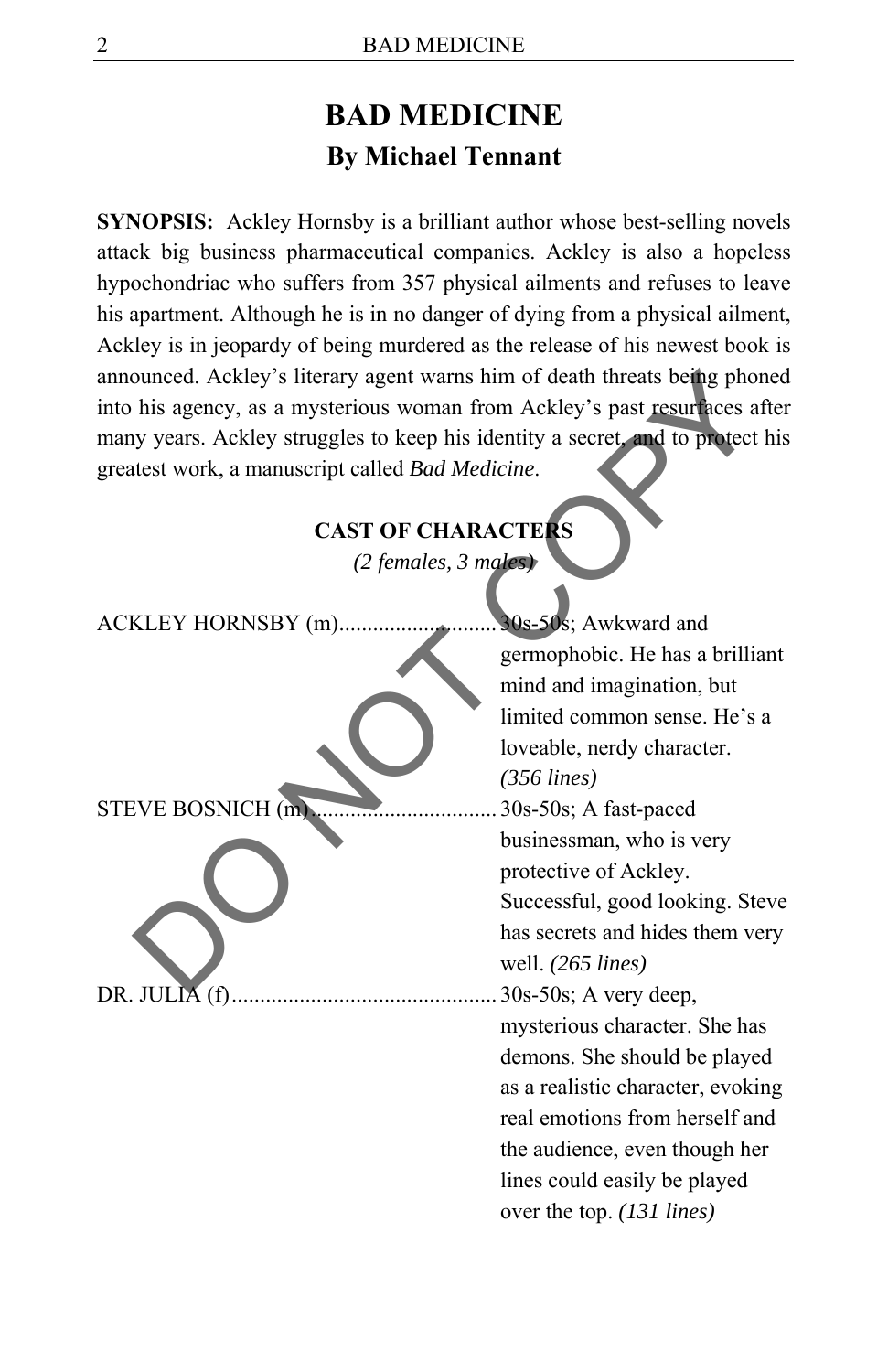#### **COSTUMES**

- ACKLEY HORNSBY: A shut-in, who really doesn't have any reason to dress up. He might wear pajamas or a bathrobe if he's expecting company. He is socially awkward, and if he does choose to wear clothes, they're probably not top of the line or designer, even though he can easily afford anything. His attention is just not on his clothing.
- STEVE BOSNICH: Steve is a suave business man and looks professional at all times. Finances are always on his mind. He has a cell phone.
- DR. JULIA: Dr. Julia's main costume piece is her lab coat. She dresses professionally, but has an air of sexuality about her. She wears a moderately revealing top (or dress) under her lab coat. She is shrouded in mystery. Audiences should not know what to make of her, and her clothing options should not give them an opinion one way or another. She carries a medical bag that contains various vials of medicine and books. In Act Two, Scene 2, she wears a necklace covered in spare keys. **COSTUMES**<br>
COSTUMES<br>
KLEY HORNSBY: A shut-in, who really doesn't have any reason to dres<br>
up. He might wear pajamas or a bathrobe if he's expecting company. H<br>
is socially awkward, and if he does choose to weak clothes, t
- GLORIA: Gloria is a master of disguise, and is always thinking one step ahead so she will not be able to be identified by anyone who might see her. She might wear a few different wigs. We might not ever know her true clothing style. Perhaps in the final scene we may see the real Gloria... perhaps. She carries a gun.
- CLEATUS FORSYTHE: Cleatus is the great foil for Gloria. He wears several disguises to blend into the surroundings. If the director wants to dive into the farce, Cleatus may disguise himself in ridiculous costumes, perhaps even as a woman. If the director would like to play up the suspense and mystery, more conservative choices might be made, such as different hats, coats, and glasses. At the director's discretion, he can wear one disguise or many throughout the play. He does wear a coat.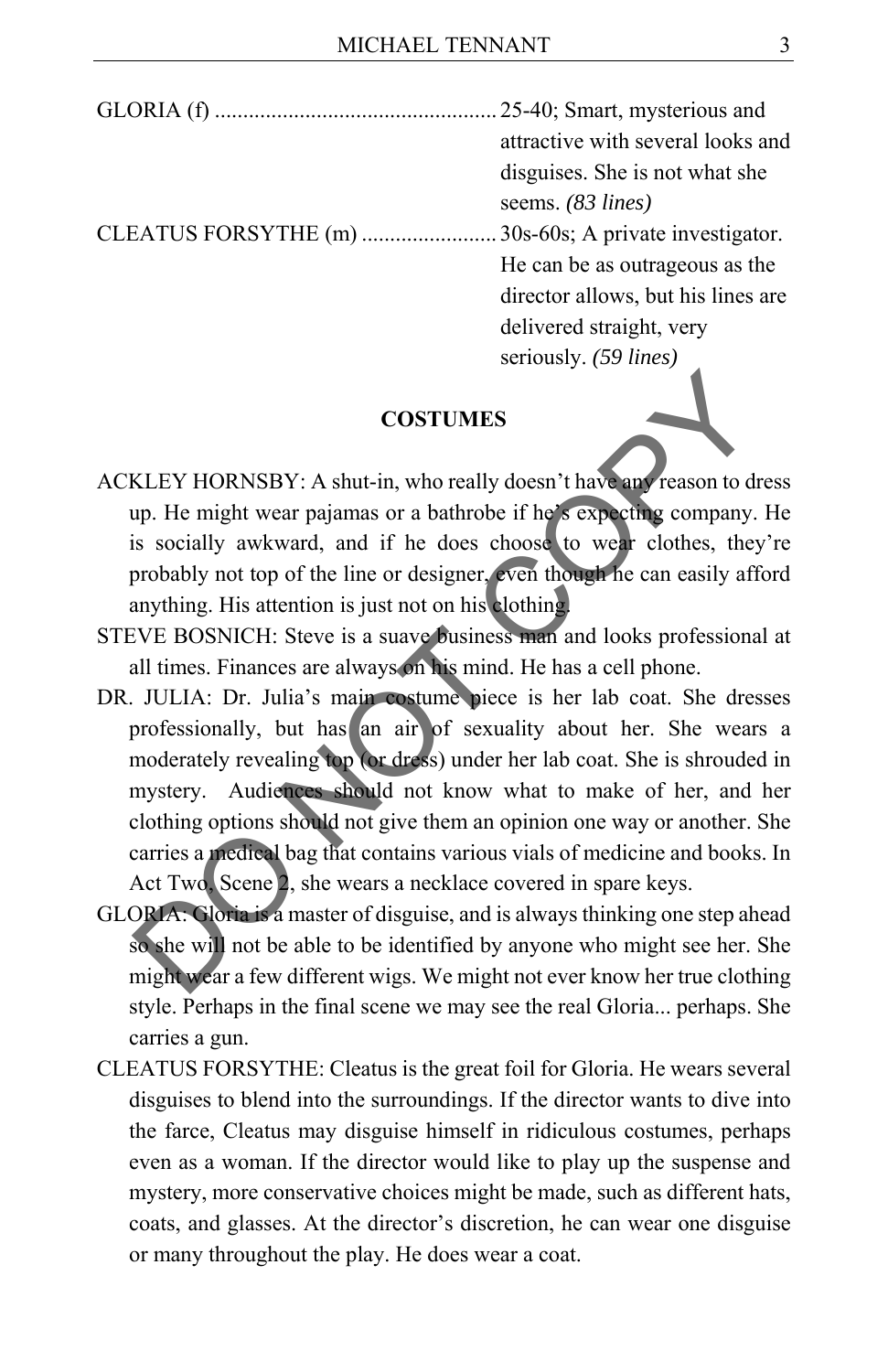#### **SETTING**

The entire play takes place in the living room of Ackley's very clean apartment which includes a couch and table. There are various medical supplies all over, including every sanitizing spray known to mankind. The more anti-bacterial paraphernalia in the apartment, the more farcical the show. Ackley believes he has suffered from just about every physical ailment known to mankind, so any medical supplies will do, so long as there are no prescription drugs. Ackley is very wealthy and lives in one of the nicest apartments in the city; however, he doesn't care nearly as much about its elegance as he does about germs and possible infestations. He has a work station set up where he writes his award-winning books.

Ackley's apartment has a front door, a doorway into the kitchen, a door heading towards his bedroom, and a closet. The closet is the focal point of the set, and should provide a sense of mystery. There should be either a side wall missing in the closet, or a false back that will allow Gloria and Cleatus to enter the closet and disappear within seconds. There is a window where chemical emissions might enter the room to poison Ackley. Solution and particular text and the set allows the set allows the set allows the set allows the set allows the set allows the set allows the virtual ward-winning books.<br>
Ley's apartment has a front door, a doorway into t



- $\Box$  Cell phone ring
- $\Box$  Bumps and bangs from within closet
- Gunshots (if a blank gun or starter gun cannot be used on stage)
- $\Box$  [Optional] Book trailers to play in between scene changes (This allows time for costume changes, etc.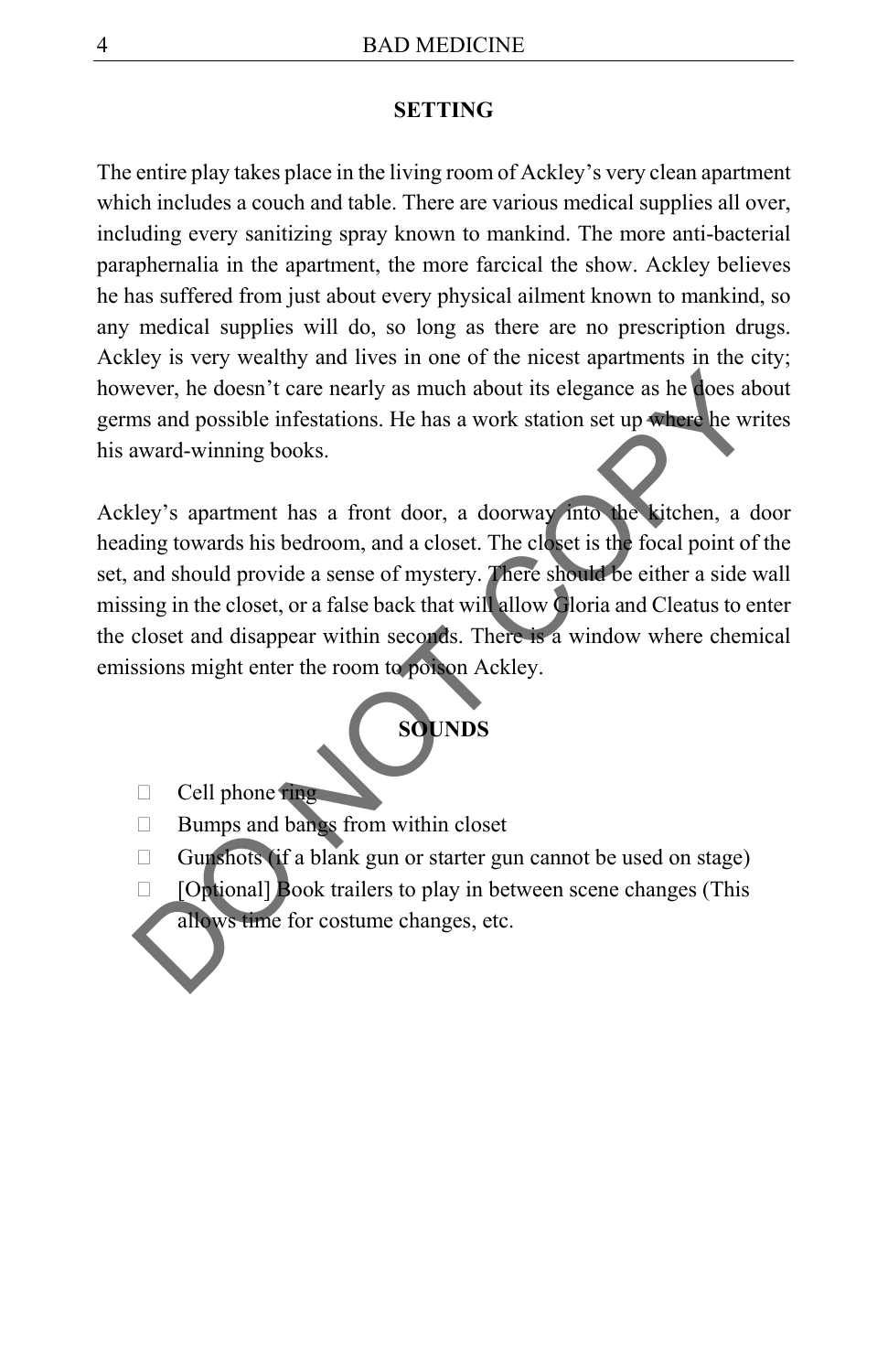#### **PROPS**

- □ Magazine
- □ Manuscript for Ackley's newest book
- □ Dr. Julia's special hand sanitizer
- $\Box$  Towel (Ackley uses to open the front door)
- $\Box$  Dr. Julia's medical bag full of various vials of homeopathic remedies
- $\Box$  Small, portable metallic cutting board, used to prepare her remedies
- □ Steve's cell phone
- □ Ackley's check for Dr. Julia
- □ Vial for strand of Ackley's hair
- □ Dr. Julia's emergency regiment (kept in Ackley's apartment)
- □ Newspaper
- $\Box$  Box of fan mail
- □ Typewriter
- □ Purse for Gloria
- □ Gun for Gloria
- □ Stapler/pens/things on Ackley's desk for Dr. Julia to steal
- $\Box$  Two glasses of salmon juice
- □ Contract/pen for Steve
- □ Vials of homeopathic remedies for Ackley
- □ Package of tater tots
- □ Plate for tater tots
- □ Fingerprint dusting kit or package that might look like it contains a fingerprint dusting kit <table>\n<tbody>\n<tr>\n<td>□ Steve's cell phone</td>\n</tr>\n<tr>\n<td>□ Ackley's check for Dr. Julia</td>\n</tr>\n<tr>\n<td>□ Vial for strand of Ackley's hair</td>\n</tr>\n<tr>\n<td>□ Dr. Julia's emergency regiment (kept in Ackley)</td>\n</tr>\n<tr>\n<td>□ Newspaper</td>\n</tr>\n<tr>\n<td>□ Box of fan mail</td>\n</tr>\n<tr>\n<td>□ True for Gloria</td>\n</tr>\n<tr>\n<td>□ Gun for Gloria</td>\n</tr>\n<tr>\n<td>□ Super/pens/things on Akley's desk for Dr. Julia to steal</td>\n</tr>\n<tr>\n<td>□ Two glasses of salmo, piece</td>\n</tr>\n<tr>\n<td>
- Notepad for Ackley to write the word "Lockjaw"
- Check for Cleatus
- □ Spare keys on a necklace (hidden on Dr. Julia)
- □ Ackley's book of poetry
- □ Stack of uncashed checks
- □ *Bad Medicine* manuscript
- $\Box$  Thick necklace (or body armor) made of spare keys to Ackley's apartment
- □ Ropes (hanging on Cleatus)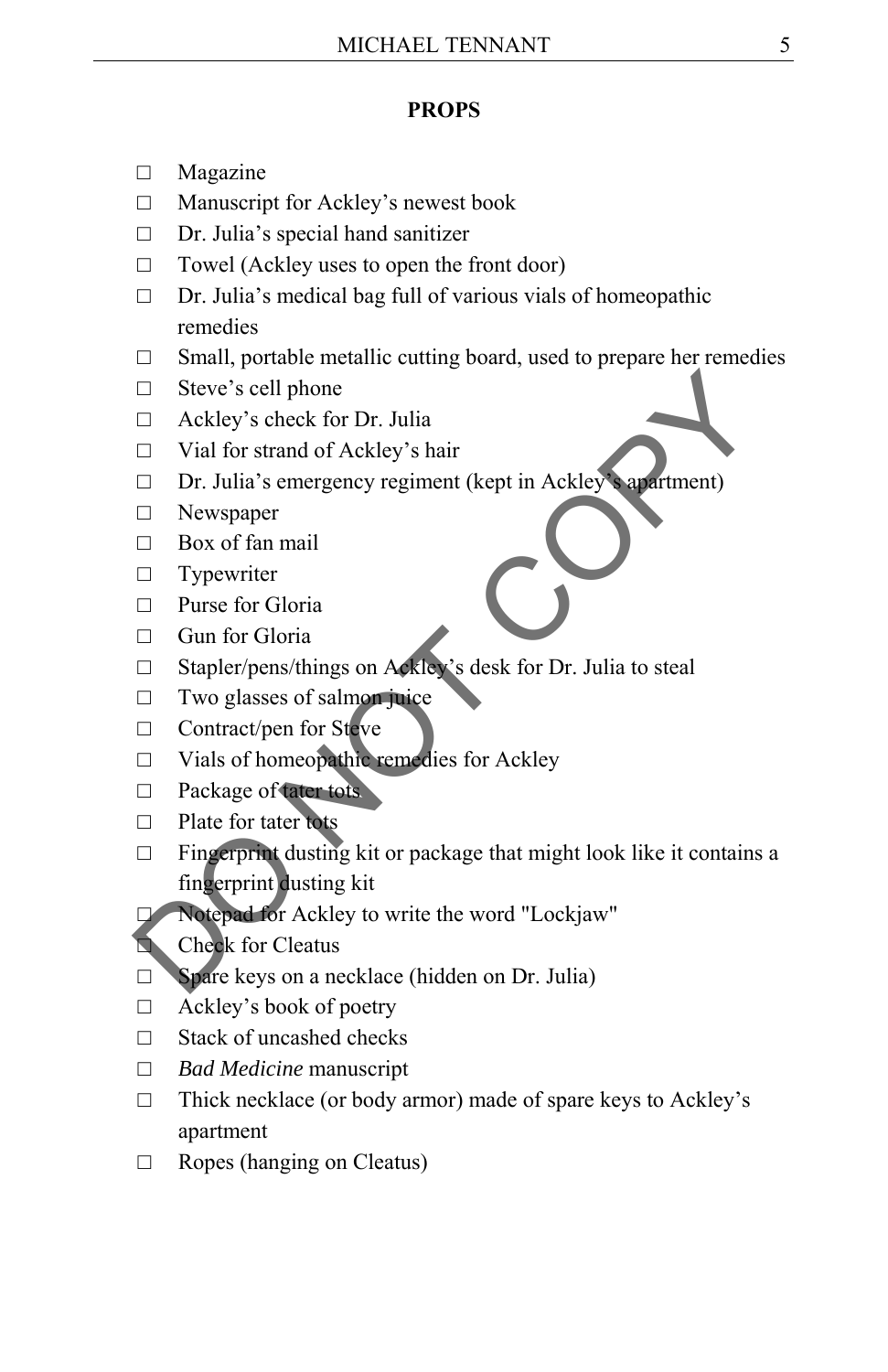# **PREMIERE PRODUCTION**

*Bad Medicine* premiered at Play With Your Food Productions in Hemet, California on January 12, 2018 with the following cast:

| ACKLEY HORNSBY  Michael Tennant          |  |
|------------------------------------------|--|
| STEVE BOSNICH Gustavo Bermeo             |  |
|                                          |  |
|                                          |  |
| CLEATUS FORSYTHE Shenn Sellers           |  |
|                                          |  |
|                                          |  |
|                                          |  |
| <b>DEDICATION</b>                        |  |
| Dedicated to Rebekah, Hailee, and Hannah |  |
|                                          |  |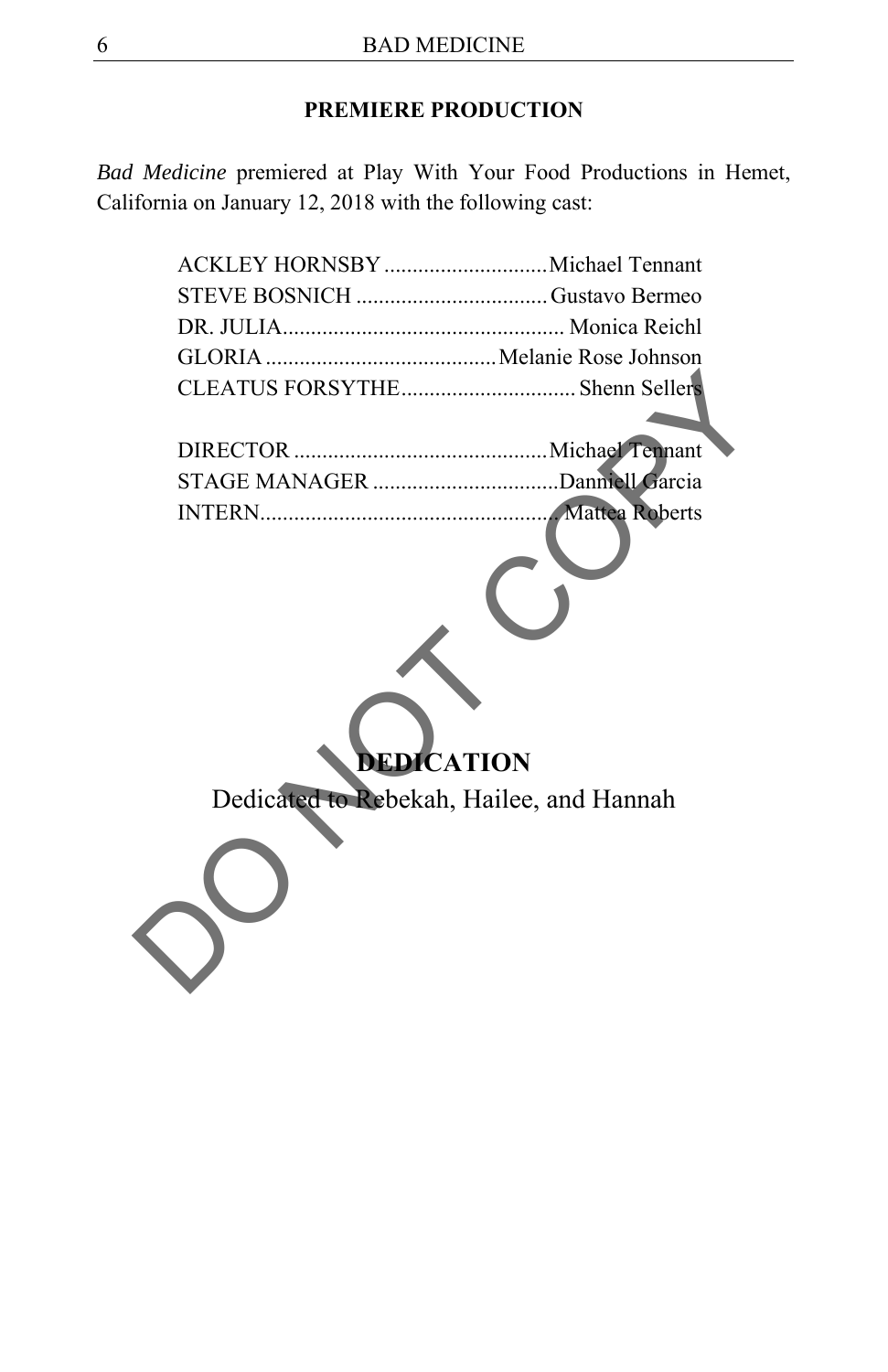### **ACT ONE, SCENE 1**

*AT START: Blackout. In the darkness, we hear a knock at the front door, and the voice of STEVE.* 

**STEVE:** Ackley! Ackley, please, open up! Ackley, I'm worried about you! Ackley, please, come to the door!

*Lights come up, we see ACKLEY slumped over the back of the couch. His body appears lifeless.* 

**STEVE:** Ackley? I've been knocking for five minutes. I'm coming in! I'm coming in, Ackley!

*STEVE opens the door, discovering ACKLEY'S body slumped over the couch.* 

**STEVE:** Oh… Ackley… Ackley.

*ACKLEY stirs.* 

- **ACKLEY:** What? What?
- **STEVE:** Ackley, it's me... It's Steve.

**ACKLEY:** Oh… Steve. I thought I'd died again.

**STEVE:** I thought this time was it. I thought you were actually a goner. You about made my heart stop. You'd have woken up to find me lying dead on the couch next to you. body appears lifeless.<br>
EVE: Ackley? I've been knocking for five minutes. The conting in<br>
I'm coming in, Ackley!<br>
EVE opens the door, discovering ACKLEY's body slumped over the<br>
cord.<br>
EVE: Oh... Ackley... Ackley.<br>
KLEY: U

**ACKLEY:** Oh, now that would have been ironic.

**STEVE:** I can do without irony. What was it this time, Ackley? Another heart attack?

**ACKLEY:** No… my heart has been hanging in there the last few days.

**STEVE:** That infected ingrown toenail again?

**ACKLEY:** No, no.

**STEVE:** Then what?

**ACKLEY:** Chemical emissions from the factory across the street.

**STEVE:** So now it's chemical emissions?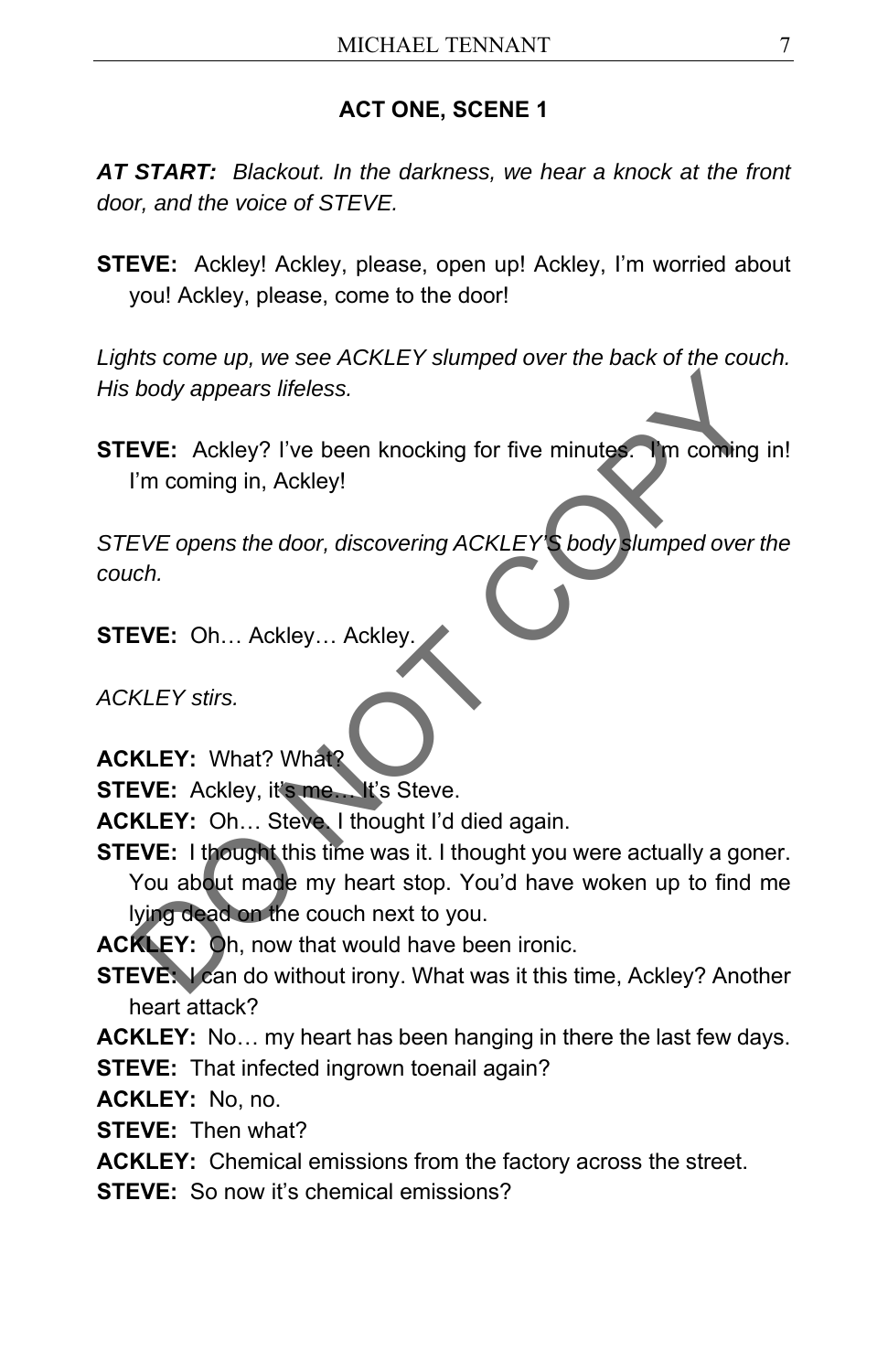- **ACKLEY:** I was just settling in for the evening and I felt a breeze start to blow through my window. At first, I stopped and took a few deep breaths. Then I started to cough. It didn't take me long to realize what was happening. The factory was producing noxious, hazardous fumes. They do it at night when no one is paying attention. It keeps them under the radar. I closed the window as fast as I could, and I was about to reach for my oxygen tank, but I was too late. The last thing I remember was desperately trying to take a breath, but I couldn't. I must have blacked out.
- **STEVE:** You were out all this time?
- **ACKLEY:** I must have been. I don't remember anything until I heard your voice. I thought I'd gone to hell. It's times like these I'm glad I gave you a spare key. I've had enough. I need to move. I need to get away from that factory.
- **STEVE:** Move? I'd like to see that. You never leave the apartment. And anyways, where would you go? You live in one of the nicest buildings in the city. Only a handful of people could even afford the rent in a place like this. EVE: You were out all this time?<br>
KLEY: I must have been. I don't remember anything until I hearyour voice. I thought I'd gone to hell. It's times like these I'm glad<br>
gave you a spare key. I've had enough. I need to move.
- **ACKLEY:** Having neighbors who try to poison you puts a damper on it all.
- **STEVE:** No one is trying to poison you! You're not thinking logically. Thousands and thousands of people breathe the same air as you do, and none of them dropped dead last night.
- **ACKLEY:** But I'm different than they are. My body is weak. Susceptible to all kinds of diseases and bacteria and infesting infestations. I die easier than they do.
- **STEVE:** Then why haven't you died?
- **ACKLEY:** Show some sensitivity! You have the worst bedside manner I've ever seen.
- **STEVE:** Bedside manner… you're perfectly healthy.
- **ACKLEY:** You know, it's not enough that my body is deteriorating by the minute, but I'm also nursing a broken heart. When Sylvia left me… well… I've just never recovered. I've never told you that.
- **STEVE:** You tell me every time I see you.
- **ACKLEY:** Sylvia did her best to take care of me, but in the end, she just couldn't bring herself to sit by and watch me die. She knew it was inevitable. As much as she loved me, she just didn't have it in her to watch me suffer day in and day out. That's why she left me.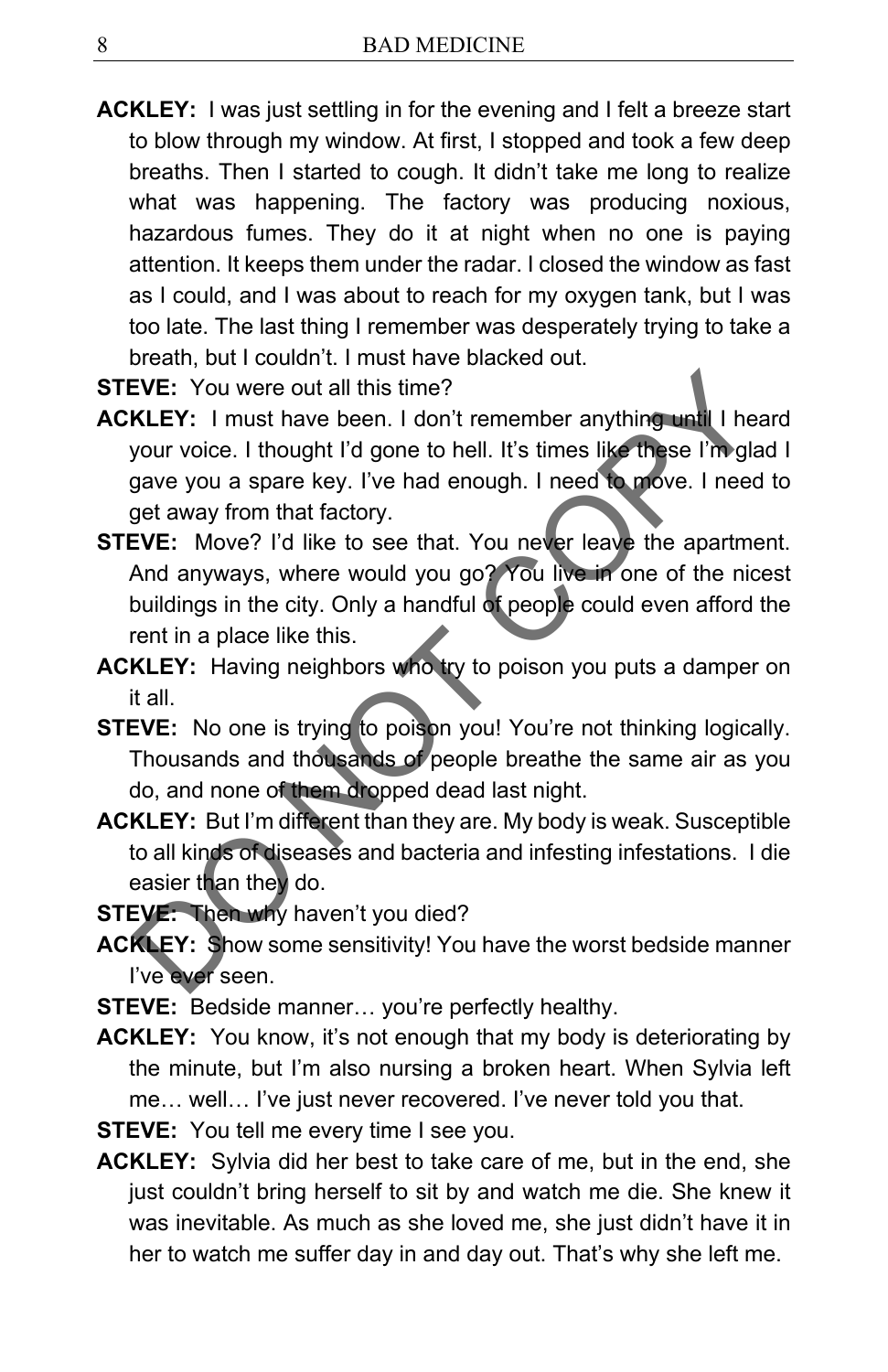**STEVE:** She left you because you're an idiot.

**ACKLEY:** An idiot? Then why don't you fire me?

**STEVE:** Don't think it hasn't crossed my mind.

- **ACKLEY:** Then why don't you. Go on, do it. I dare you!
- **STEVE:** I can't. You make us way too much money. You may be the strangest person I've ever met, but people love your books. Are you feeling alright?
- **ACKLEY:** Yeah, I think so. Dr. Julia will be over in a few minutes for my morning checkup. She'll know how to treat chemical emissions. She has good, homeopathic remedies.
- **STEVE:** I get you don't like hospitals and prescription drugs, but I'm not sold on this homeopathic stuff. Some of these remedies seem hard to put so much faith in. She has good, homeopathic remedies.<br>
EVE: I get you don't like hospitals and prescription drugs but I'n<br>
not sold on this homeopathic stuff. Some of these remedies seem<br>
hard to put so much faith in.<br>
KLEY: Not if you have
- **ACKLEY:** Not if you have a doctor who knows what they're doing. Stick around and watch Dr. Julia work. She knows her stuff.
- **STEVE:** She comes every morning? She makes house calls?
- **ACKLEY:** Yep. Stops by on her way to the office and then again in the evenings on her way home.
- **STEVE:** You're paying a private doctor for two house visits a day? I can't imagine what that must cost you.
- **ACKLEY:** Good thing I make us both a lot of money.
- **STEVE:** Does she have a copy of your apartment key, too?
- **ACKLEY:** Of course. I would have difficulty letting her in if I was dead. See, I thought of everything.
- **STEVE:** You're an idiot.
- **ACKLEY:** Why'd you stop by?
- **STEVE:** I need an update on your manuscript. Got a deadline to meet. I know I'm not scheduled to pick it up until tomorrow, but… just seeing where we're at with things.
- **ACKLEY:** Good news. I finished it yesterday!
- **STEVE:** Yesterday? Fantastic!
- **ACKLEY:** I typed "the end" around lunch time, but as soon as I did, I started getting chills on half my body and hot flashes on the other half. Then my foot fell asleep. Kind of threw my day through a loop. I didn't die though.
- **STEVE:** Well, on behalf of the agency, I'm glad you're still around.
- **ACKLEY:** I recovered just in time to get taken out by the chemical emissions outside.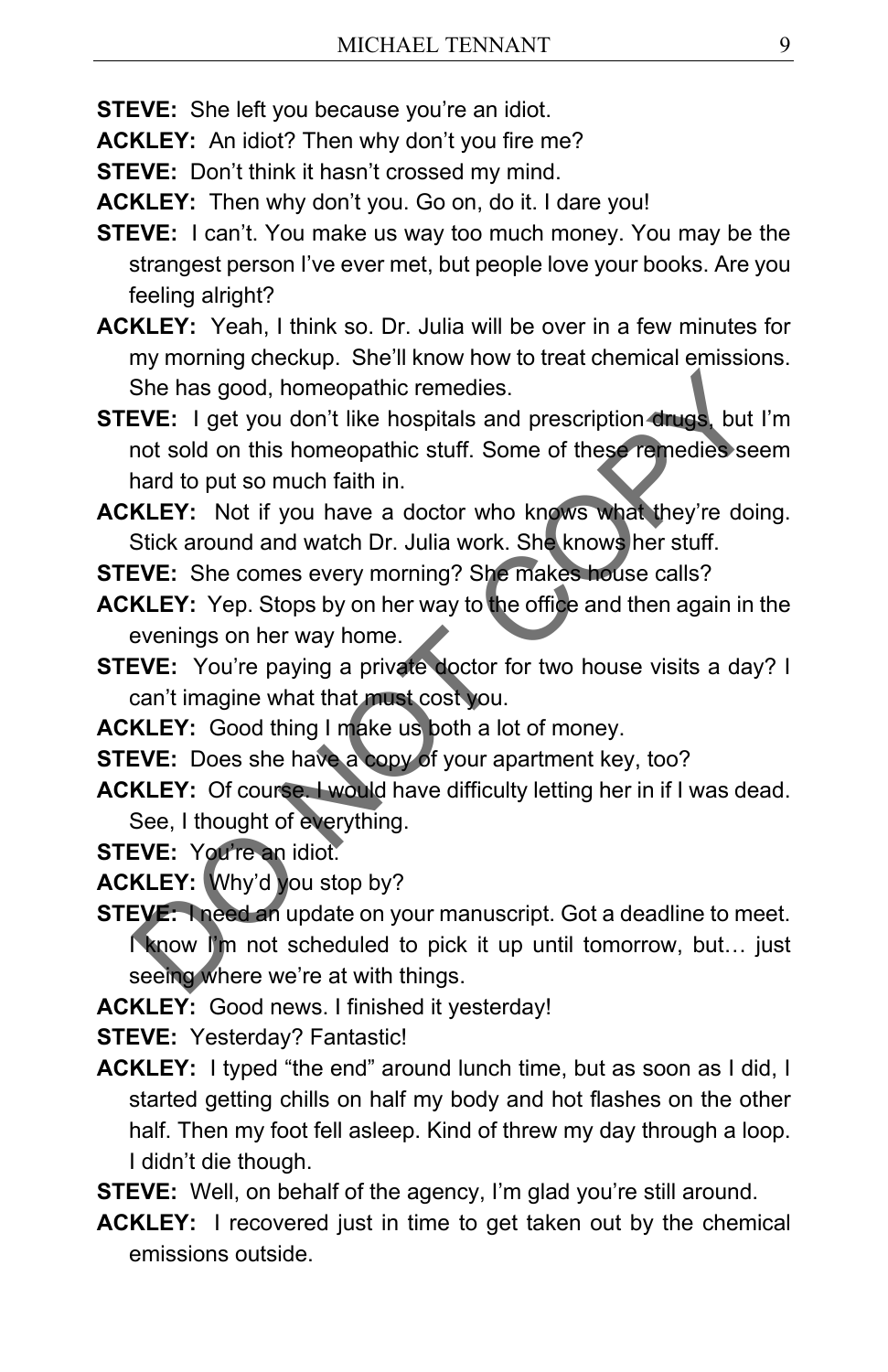**STEVE:** Well… That happens to the best of us.

**ACKLEY:** You don't mean that, do you.

**STEVE:** No, you're an idiot.

**ACKLEY:** So what's the plan for the manuscript?

- **STEVE:** The usual. I give it to the editors, and maybe you do a rewrite, maybe you don't. The publicity department takes over and we set a date for the release. And bam! We've got another best seller on our hands.
- **ACKLEY:** Speaking of hands, I need to sanitize mine. Germs all around. *(Reaches for a bottle of hand sanitizer in a sketchy-looking homemade vial.)* Need some hand sanitizer? Dr. Julia developed it.

**STEVE:** What's it made of?

**ACKLEY:** I'm not sure, but it smells like onions and tuna fish.

- **STEVE:** No thanks.
- **ACKLEY:** When's the release date for the book? Any ideas yet? Couple of months out?
- **STEVE:** Actually, we're going to release it as soon as possible. Now that the manuscript is done, we're going to have everyone working overtime to get this out.

**ACKLEY:** You don't need to promote it? Build up excitement?

- **STEVE:** The excitement is there, believe me. And, I have great news! Your model took some new pictures for the book! They came out really well. Really sexy.
- **ACKLEY:** I don't want to use that model! I want to appear in my own pictures!
- **STEVE:** I know, and I talked to the publicity department about it. I really did. They just feel that because the majority of your readers are women, having a male model in his early 20s on the back of your books really boosts the sales. around. (*Reaches for a bottle of hand sanitizer in a sketchy-lookin<br>homemade vial.)* Need some hand sanitizer? Dr. Julia developed it<br>**EVE:** What's it made of?<br>**KLEY:** I'm not sure, but it smells like onions and tupe fish

**ACKLEY:** But that's not me! That's not what I look like!

- **STEVE:** I know. That's exactly why we use him. Sort of the same reason you write under a pen name.
- **ACKLEY:** No! That's why you publish me under a pen name. I want no part in it! I always submit my manuscripts with my name on it, and you people always change it!
- **STEVE:** Ackley, how many women would purchase a novel by someone named Ackley Hornsby?
- **ACKLEY:** All the ones who aren't shallow!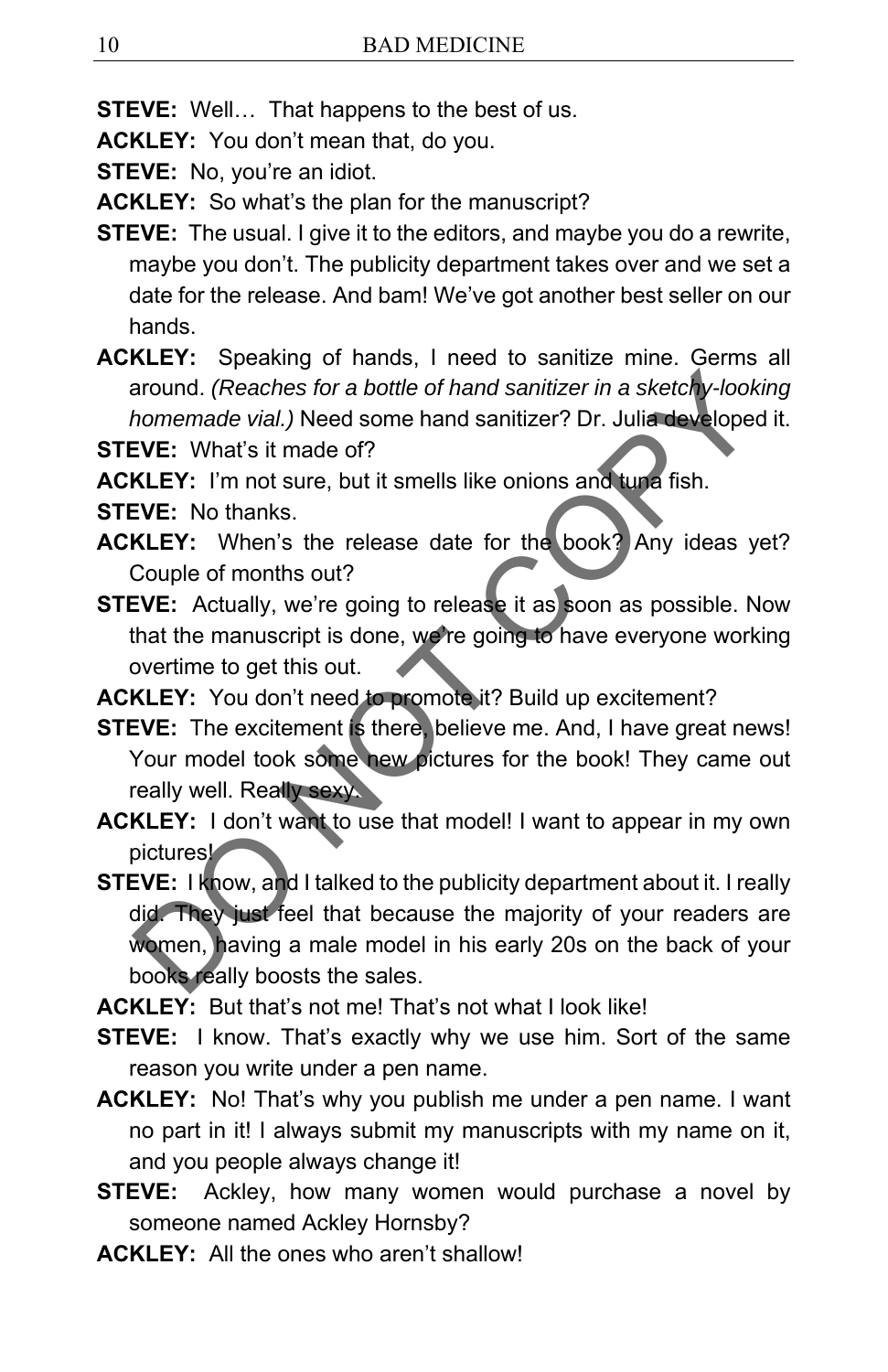- **STEVE:** So that's like… ten of them. But the name "Brenton Love" has put you on the best seller list seven times. And you're just getting warmed up. You handle the writing and leave publicity to us!
- **ACKLEY:** I'm a fraud. A complete phony. If it ever gets out that I don't look like the picture on the back of my books…
- **STEVE:** It won't. Only a handful of people know, and they are sworn to secrecy.

**ACKLEY:** I don't like it!

**STEVE:** Well, you can always go back to writing your crappy poetry under your real name and real picture. Remember how that worked out? Twelve copies sold. And I guarantee you, those twelve copies are either in the trash, being given away as gag gifts, or on eBay with a starting bid of a penny… Which is where that bid will stay. under your real name and real picture. Remember how that workeout? Twelve copies sold. And I guarantee you, those twelve copies are either in the trash, being given away as gag gifts, or on eBa;<br>air either in the trash, be

**ACKLEY:** Shhhh… do you hear that? That buzzing sound? Listen! **STEVE:** It sounds like a mosquito.

**ACKLEY:** Shhh… It's a mosquito. They carry Malaria. What you're hearing is the buzz of death.

*ACKLEY grabs an old magazine, rolls it into a weapon, and hunts the mosquito.* 

- **STEVE:** Well, it's got nothing on the buzz happening around your latest book!! Hey, I saw your neighbors are moving out.
- **ACKLEY:** Yeah… Getting out while they can. They don't like the chemical emissions any better than I do.
- **STEVE:** Maybe they don't like living next to a weirdo like you.

*We hear a knock at the door.* 

**ACKLEY:** Oh, excuse me. **STEVE:** Is this the famous Dr. Julia? **ACKLEY:** Should be.

*ACKLEY takes a towel and uses it to touch the door handle, avoiding germs, DR. JULIA enters through the open door.* 

DR. JULIA: Good morning, Ackley.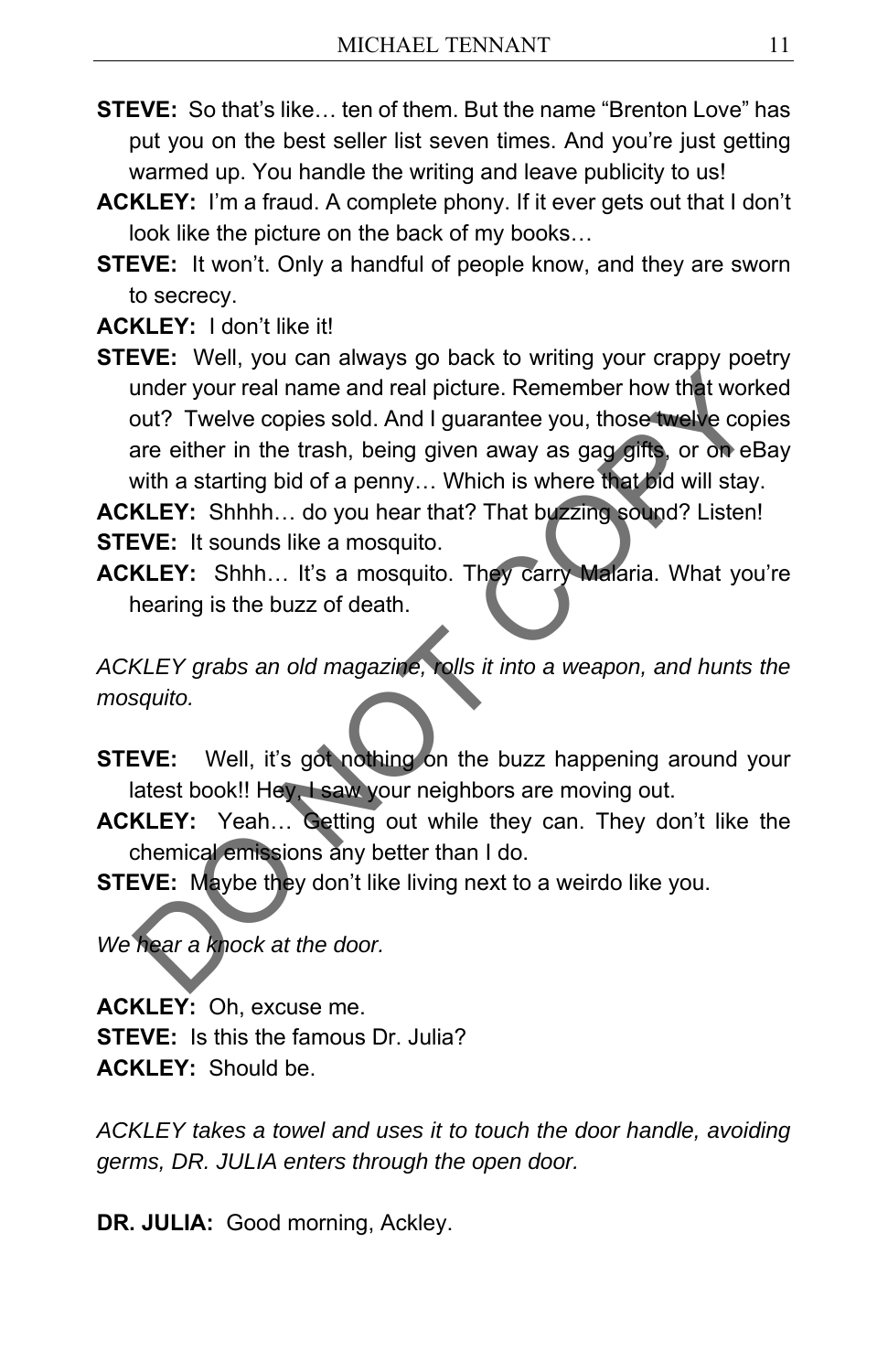- **ACKLEY:** Good morning, Dr. Julia. Let me introduce you to my friend, **Steve**
- **STEVE:** Steve Bosnich.
- **DR. JULIA:** It's a pleasure to meet you, Mr. Bosnich.
- **STEVE:** I've heard nothing but great things about you.
- **DR. JULIA:** How is my patient this morning?
- **ACKLEY:** Not good. Not good at all. I almost died again last night.
- **DR. JULIA:** It wasn't your heart, was it?
- **STEVE:** No. Chemical emissions.
- **ACKLEY:** Yes, from the factory across the street. I think the fumes have caused my insides to decay overnight. My liver feels squishy this morning.
- **DR. JULIA:** Oh no! Not a squishy liver! Does it hurt anywhere, Ackley?
- **ACKLEY:** Here… and here…. And here. *(Pointing to various locations.)*
- **DR. JULIA:** Anywhere else?
- **ACKLEY:** Here, here, and over here.
- **DR. JULIA:** I have just the thing for you! *(Opens her bag and takes out a small drink container.)* Drink this. It will bring your liver back to normal and fix the harm caused by the chemical emissions. KLEY: Yes, from the factory across the street. I think the fume-<br>have caused my insides to decay overnight. My liver feels squish-<br>this morning.<br>JULIA: Oh no! Not a squishy liver! Does it hurt anywhere, Ackley<br>KLEY: Here..
- **STEVE:** What is it?
- **DR. JULIA:** It's a little homeopathic regiment I developed.
- **STEVE:** And it helps with chemical emissions? And squishy livers? And you just happened to be carrying it with you?
- **ACKLEY:** It cures all sorts of things. She gives it to me every day. It fixes me right up until I get sick again. I like to blend it with apple juice. I'll be right back. *(Exits.)*
- **DR. JULIA:** Drink it all!
- **STEVE:** You must truly be a brilliant doctor to come up with your own regiment that can cure everything.
- **DR. JULIA:** Thank you, Mr. Bosnich.
- **STEVE:** You look familiar. Have we met?
- **DR. JULIA:** I don't think so. But I get that a lot. I have a familiar face I guess. If you'll excuse me for just a moment, I need to search the place for dust mites.
- **STEVE:** Dust mites?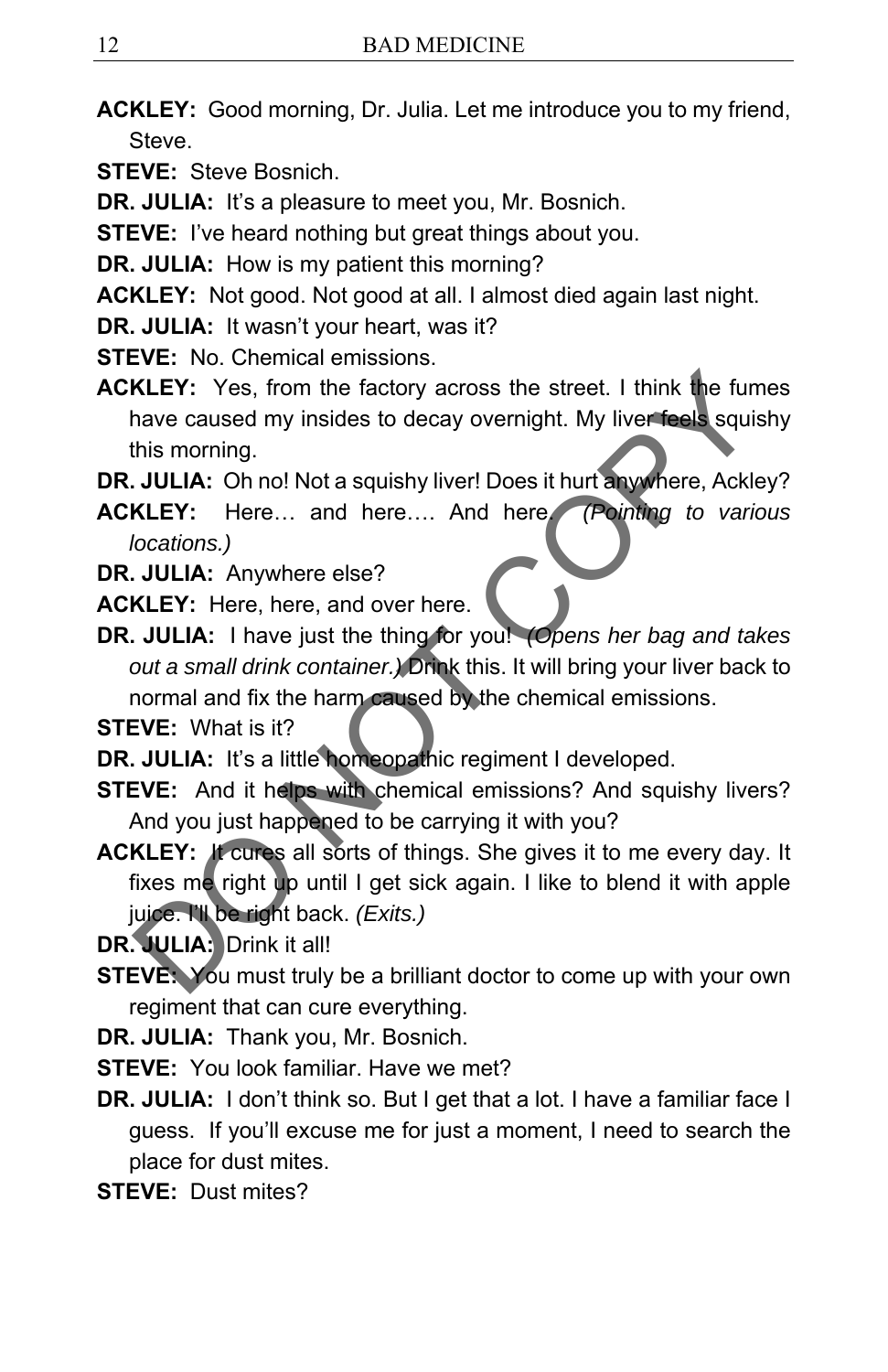- **DR. JULIA:** Ackley asked if I would inspect for dust mites the next time I came over. He looked for himself, but said he wouldn't be able to rest without the opinion of a professional.
- **STEVE:** You're actually going to search for dust mites?
- **DR. JULIA:** Breathing in too many dust mites can wreak havoc upon the sinuses. Sinuses, when clogged, can really impair one's breathing. Good oxygen flow is important for a healthy heart, and since Ackley has had trouble with his heart, we're trying to be proactive. Be right back.
- **STEVE:** While you're at it, keep your eyes out for a blood sucking mosquito.

DR. JULIA exits. STEVE shakes his head, confused at his encounter *with DR. JULIA. He pulls out his cell phone.* 

**STEVE:** Barbara… I'm at Ackley's place. Tell everyone I'm running a little late, but he's completed the manuscript and I'll be bringing it right over. I have a really great feeling about this one, I just do. I'll be in the office in an hour. Have everyone there ready to discuss the manuscript. This needs to hit the shelves as soon as possible! EVE: While you're at it, keep your eyes out for a blood sucking<br>mosquito.<br>
JULIA exits. STEVE shakes his head, confused at his encounte<br>
DR. JULIA. He pulls out his cell phone.<br>
EVE: Barbara... I'm at Ackley's place. Tell

*ACKLEY enters, looking full of energy and enthusiasm.* 

**ACKLEY:** I feel good enough to be the body behind Brenton Love.

- **STEVE:** Just stick to being the brains behind him, alright? Ackley, out of curiosity… which pharmaceutical companies did you go after in this book?
- **ACKLEY:** Manufacturers of certain ointment products used for chicken pox. I imagine people will rethink highly priced antibiotic lotions, especially those with significant chances of risky side effects.

**STEVE:** Chicken pox? You think the female crowd will be into that?

**ACKLEY:** Chicken pox is largely something that affects children. These children all came from females.

**STEVE:** You may be onto something.

**ACKLEY:** Where's Dr. Julia?

**DR. JULIA:** *(Enters.)* Here I am. Just checked for dust mites, and I am happy to report you're in the clear.

**ACKLEY:** Thanks, Dr. Julia!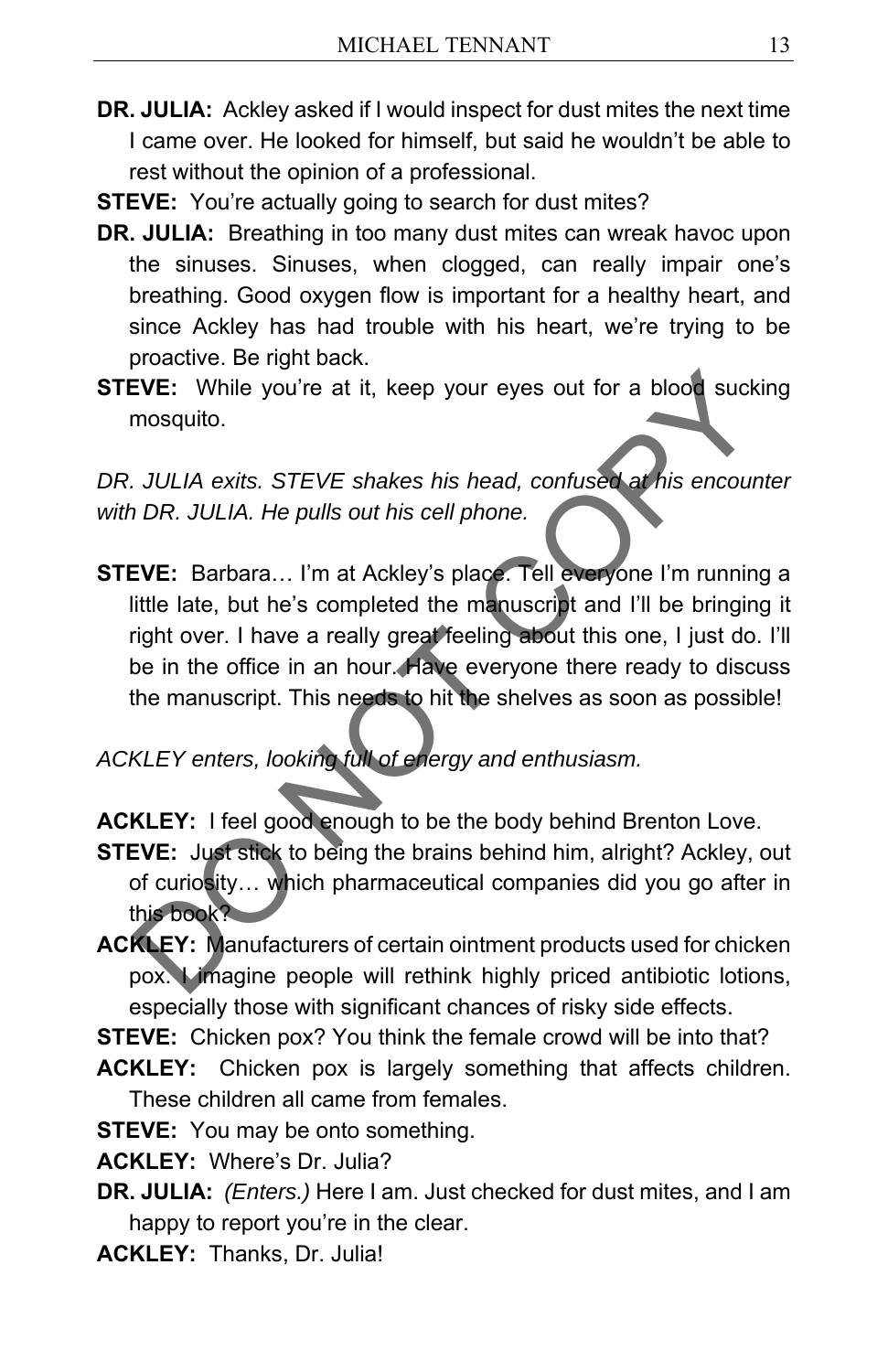**DR. JULIA:** Well, I'm off!

**ACKLEY:** Oh, Dr. Julia, before I go, here's your check for this week.

*ACKLEY starts to hand DR. JULIA the check, but STEVE takes it from ACKLEY'S hand and looks at the amount before passing it on to DR. JULIA.* 

- **STEVE:** Let's just hope and pray you make a killing off this new novel. You're gonna need it.
- **DR. JULIA:** One more thing, Ackley. Before I go, I'd like to take a strand of your hair back to the lab for tests.

**ACKLEY:** Oh… alright.

*ACKLEY lowers his head and DR. JULIA removes a strand of hair. STEVE watches, not believing his eyes.* 

**DR. JULIA:** I'll see you soon, Ackley. If any of your conditions worsen, or if you develop any new conditions, you drink the emergency regiment I left you. Otherwise, I'll see you this evening. Oh, and if you'd like to experiment with the flavoring, you can try adding some melted blue cheese and cabbage. *(Smiles warmly and exits.)*  **CONTAINT:** One more thing, Ackley. Before I go, I'd like to take a<br>strand of your hair back to the lab for tests.<br>**KLEY:** Oh... alright.<br>**KLEY** lowers his head and DR. JULIA removes a strand of hail<br>EVE watches, not beli

**STEVE:** *(Once DR. JULIA has exited.)* That's an interesting woman.

**ACKLEY:** She's the most brilliant woman I've ever known.

- **STEVE:** Maybe she can convince you that there's no harm in having a telephone in the apartment.
- **ACKLEY:** Not this discussion again. You put a cell phone to your head, and the next day you have a brain tumor.

**STEVE:** A land line then!

- **ACKLEY:** They're a breeding ground for ear wax mites that seep out of your ears and live in the ear wax built up in your phone. Then someone else uses your phone, and you get some of their ear wax inside, and the next thing you know, your ear wax mites are fornicating with their ear wax mites, and you've got some hybrid breed going on the rampage. No thank you. Someone wants to talk to me, they can do it in person.
- **STEVE:** At the cost of a \$30 taxi ride and an hour of my life. I'm going to have the contract for your manuscript drawn up right away. I don't suppose you'd like to come downtown to sign them.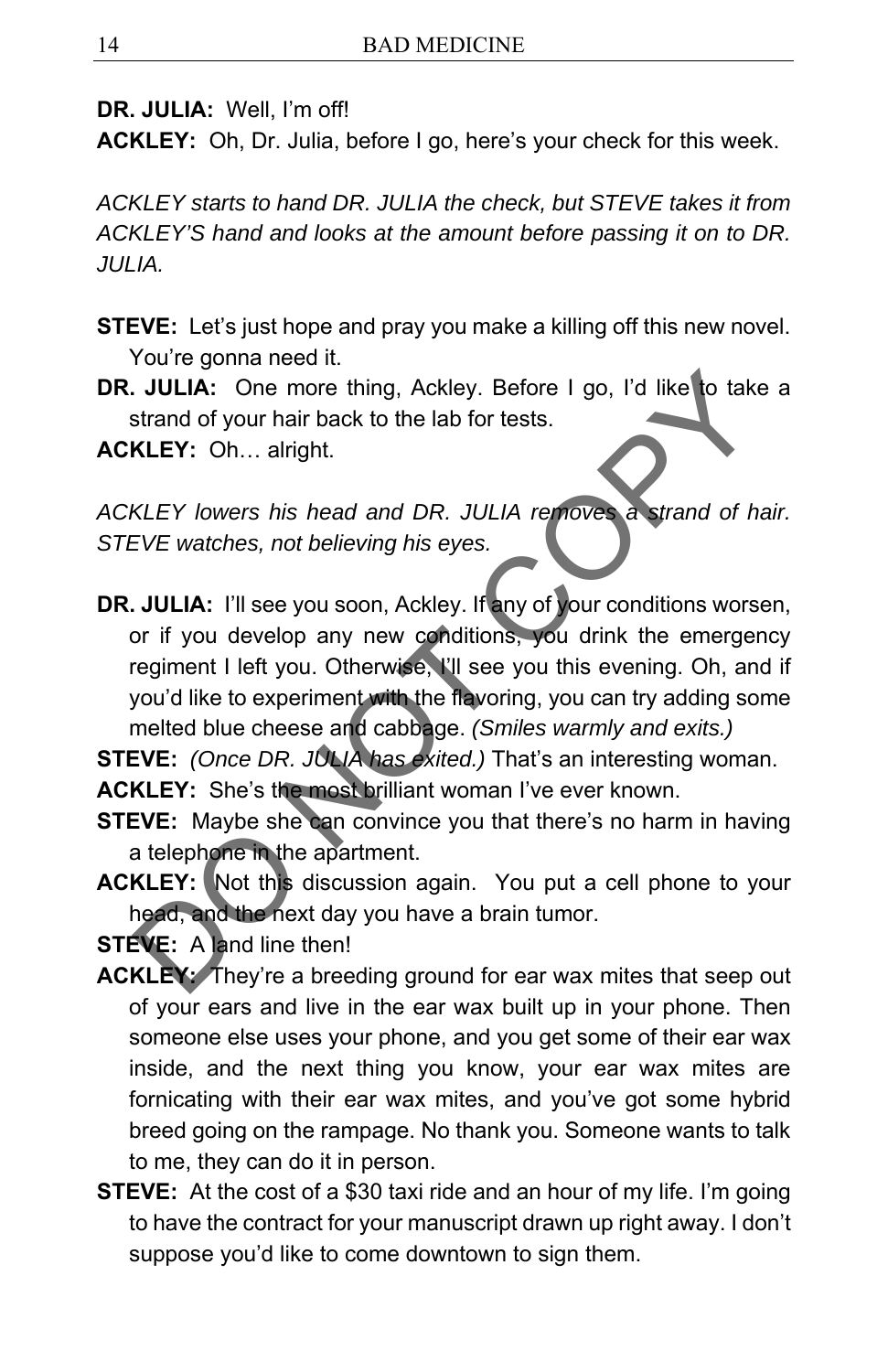*ACKLEY shrugs.* 

- **STEVE:** Ackley, you need to get out. How long has it been since you've set foot outside this apartment? You've turned into a recluse. How about it, Ackley… come visit us at the agency.
- **ACKLEY:** I'd like to… I just don't think my body could handle all the germs and bacteria that's out there. Gum on the sidewalk, vomit in the subway, STD's you can inhale.
- **STEVE:** How the hell can you catch an STD by breathing?
- **ACKLEY:** I know a guy… he took the number nine downtown… ended up with a rash shaped like the Hanging Gardens of Babylon. All the talk of going outside has made me nauseous. Owww…

**STEVE:** Are you OK?

- **ACKLEY:** My pancreas. My pancreas just started to hurt. Can stress damage your pancreas?
- **STEVE:** You stress me out every day and my pancreas is fine.
- **ACKLEY:** I think I'm having contractions.

**STEVE:** How far apart?

**ACKLEY:** About seven seconds.

**STEVE:** For heaven's sake, Ackley. I simply suggest you come down town to sign a contract and you're suddenly pregnant.

**ACKLEY:** I need Dr. Julia.

- **STEVE:** I can't wait to see how she cures this! I can get you your emergency regiment, but I'm afraid I'm fresh out of blue cheese and cabbage. EVE: How the hell can you catch an STD by breathing?<br>KLEY: I know a guy... he took the number nine downtown... ender<br>up with a rash shaped like the Hanging Gardens of Babylon. All the<br>lake of going outside has made me naus
- **ACKLEY:** I'll be alright… I'll be… alright.
- **STEVE:** Look, relax, Ackley. I'll go into the office, I'll get the contracts, I'll bring them back here tomorrow morning, and once again, you'll have more money than you know what to do with.

**ACKLEY:** Wait… wait… if I die…

**STEVE:** For heaven's sake!

**ACKLEY:** If I die…

**STEVE:** Ackley!

- **ACKLEY:** If I die L have one last novel. It's the best novel I've ever written. It's to be released only after I'm gone. Released under my real name. Using my real picture. And dedicated to my fans.
- **STEVE:** You have another novel? It's ready to go now?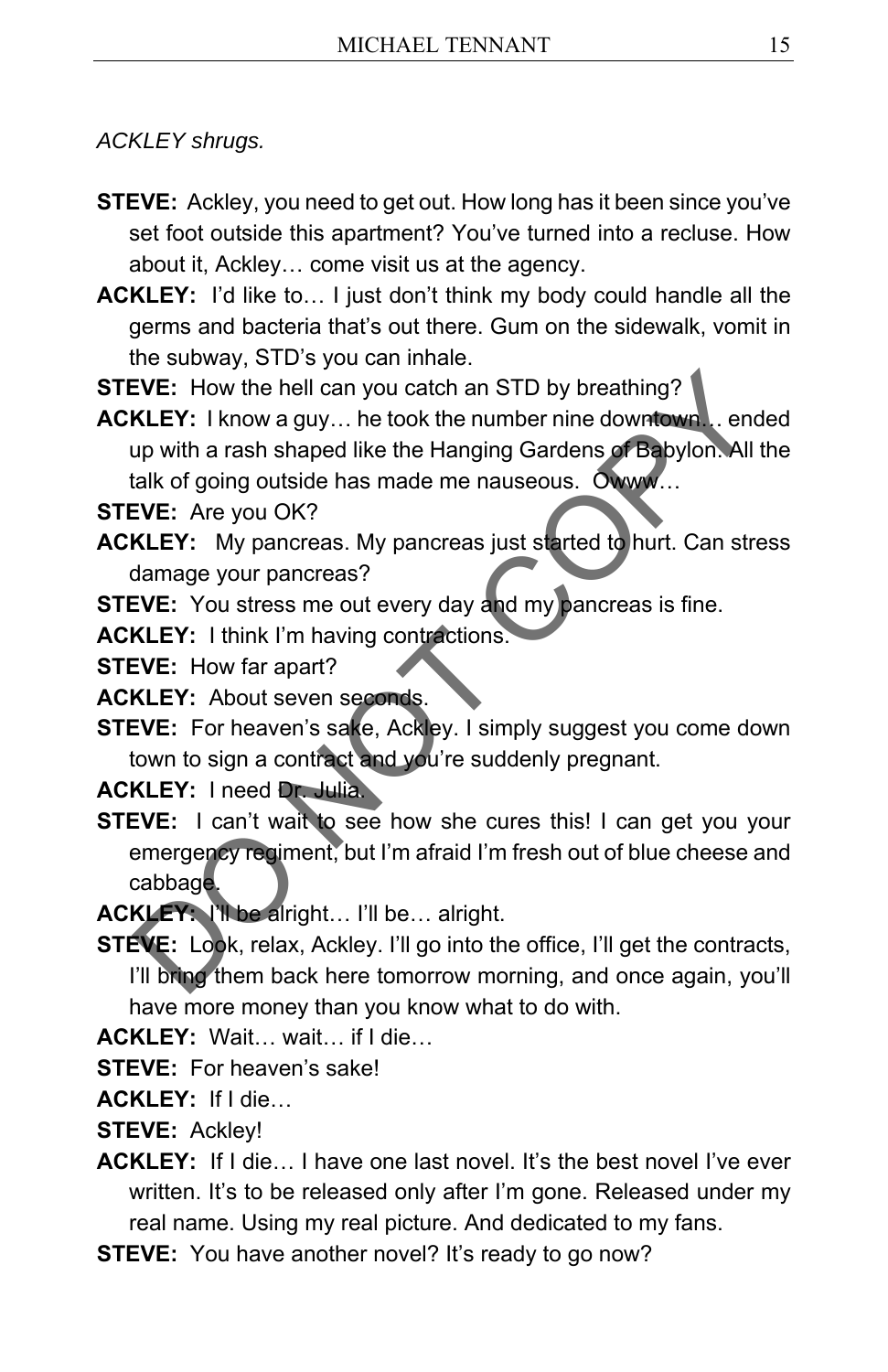**ACKLEY:** Only to be released posthumously.

**STEVE:** Well… what's it about? Can I read it?

**ACKLEY:** I'm sure you will soon enough. But, that's all I want to say right now. It's a truly great work, Steve. I just… wanted you to know about it.

**STEVE:** Well, alright then. You've got me all curious. Is there anything you can tell me about it, other than it exists?

**ACKLEY:** No.

**STEVE:** Another novel though… this could mean big things to the agency.

**ACKLEY:** This is only for when I'm gone.

**STEVE:** Alright. I'll respect that. But if you change your mind, we'd be

very interested in it. Are you… alright now?

**ACKLEY:** Yeah.

**STEVE:** Contractions stopped.

**ACKLEY:** I'm fine.

**STEVE:** We'll be in touch. Very soon. Take care, Ackley.

*STEVE exits, closing the door behind him. ACKLEY picks up the magazine and returns to the mosquito hunt. ACKLEY puts it down at lightning speed, looking desperately at his hands.*  RESERVED This is only for when I'm gone.<br>
EVE: Alright. I'll respect that. But if you change your nind, we'd be<br>
very interested in it. Are you... alright now?<br>
KLEY: Yeah.<br>
EVE: Contractions stopped.<br>
EVE: We'll be in tou

# **ACKLEY:** Oh no. ink poisoning!

# **ACT ONE, SCENE 2**

*AT START: Blackout. There is a knock on ACKLEY'S door.* 

**GLORIA:** Mr. Hornsby? Mr. Ackley Hornsby? Are you home?

*Lights up. We see ACKLEY lying across a table, he appears dead.* 

**GLORIA:** Mr. Hornsby? Ackley? Listen, I'm coming in! *(Opens the door slowly and emerges cautiously. Sees ACKLEY'S body.)* Mr. Hornsby? Mr. Hornsby? *(Nudges ACKLEY, thinking he's gone.)*Mr. Hornsby?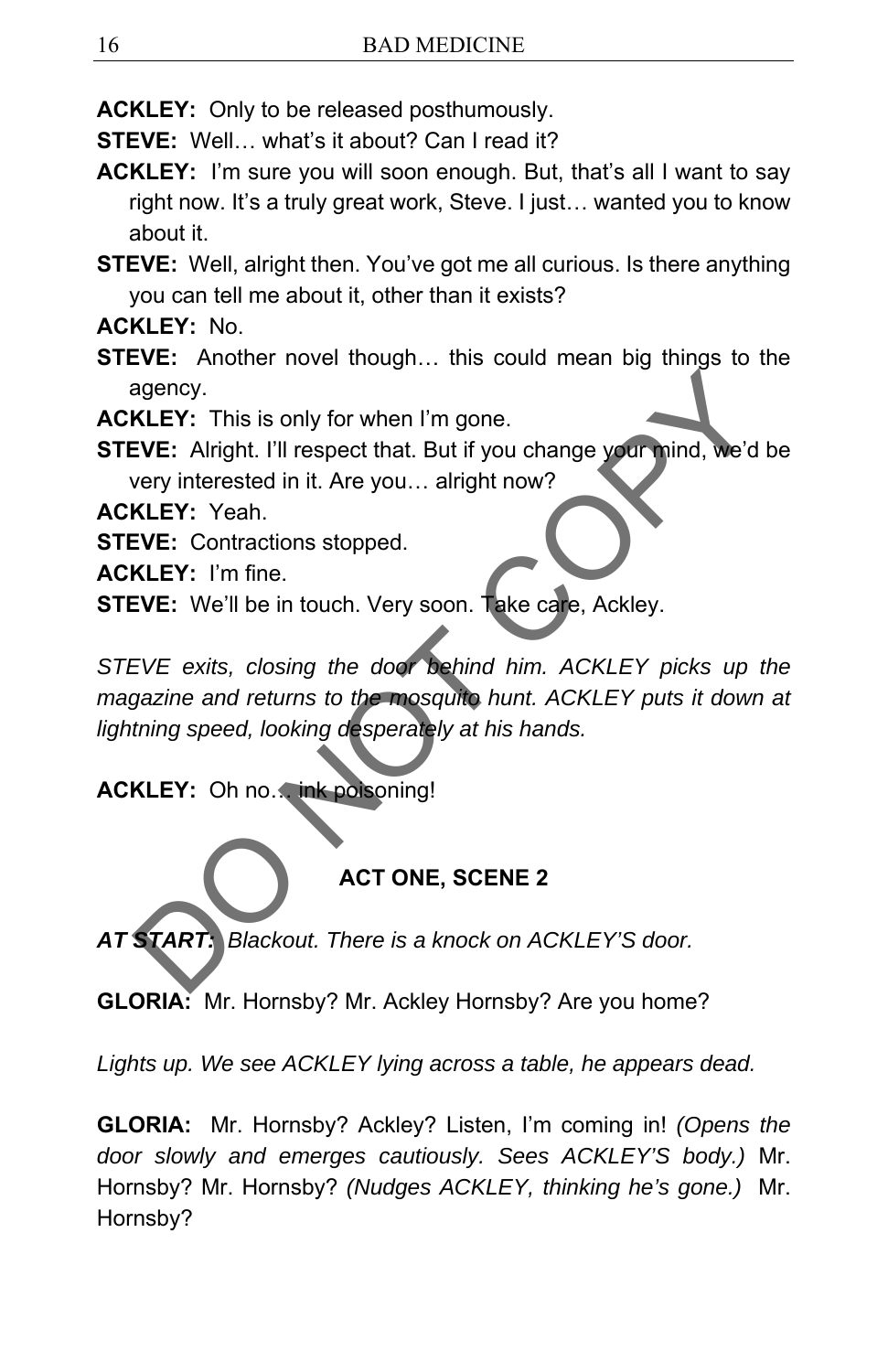#### *ACKLEY stirs.*

- **ACKLEY:** Hmmm… what?
- **GLORIA:** You're breathing. Are you alright?
- **ACKLEY:** I thought I died.
- **GLORIA:** Should I call an ambulance?
- **ACKLEY:** No. I don't trust 'em.
- **GLORIA:** Mr. Hornsby, what happened?
- **ACKLEY:** It's all kind of foggy. I was… going to watch the news. I was in the other room, and I turned on the television… that's when it got me.
- **GLORIA:** Did you get shocked?
- **ACKLEY:** No… radiation… from the TV screen. I managed to stumble out here, but I didn't make it. Everything went black, and I died right here on the table.
- **GLORIA:** But you didn't die. Not really.
- **ACKLEY:** That's really good to hear. Who are you?
- **GLORIA:** Oh! I'm so sorry. My name is Gloria. I'm with your publisher.
- **ACKLEY:** Are you new?
- **GLORIA:** I just started last week. I brought over a box of fan mail for you.
- **ACKLEY:** Did you have them checked for Anthrax?
- **GLORIA:** No…
- **ACKLEY:** Get 'em out of here!
- **GLORIA:** Right.
- **ACKLEY:** Steve send you over to check on me?
- **GLORIA:** Not at all. I really wanted to meet you. Being the new girl, I'm trying to get up to speed and meet all of our clients. And of course you're the biggest name we represent. Brenton Love. It's a real pleasure to meet you. I would have called ahead of time, but… **ACKLEY:** I know. No phone. in the other room, and I turned on the television.... that's when it go<br>
ORIA: Did you get shocked?<br>
KLEY: No... radiation... from the TV screen. I managed to stumble<br>
out here, but I didn't make it. Everything went black,

*GLORIA extends her hand.* 

**ACKLEY:** Oh… Would you mind?

*ACKLEY offers GLORIA hand sanitizer. GLORIA uses it.*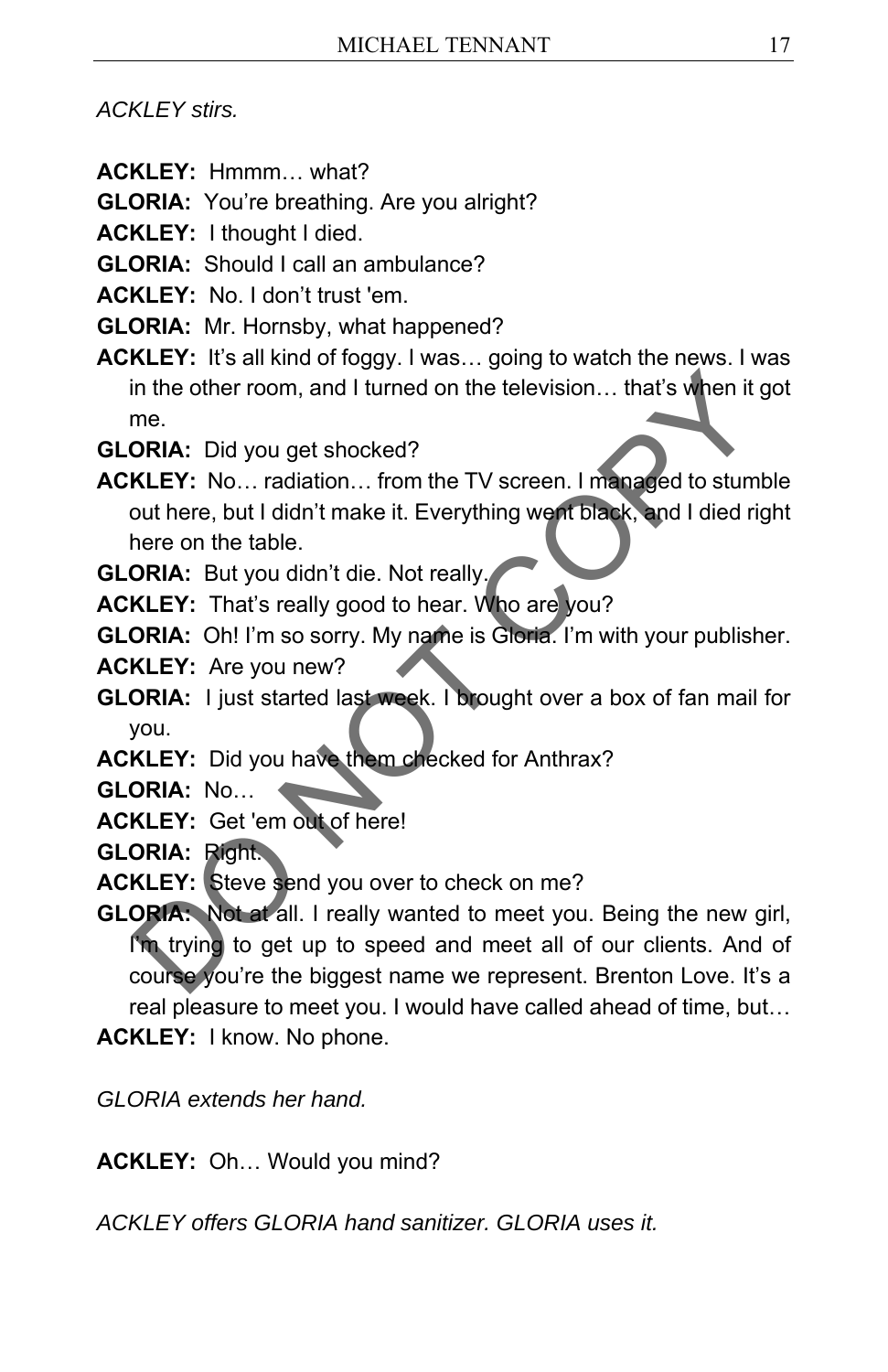- **GLORIA:** What is this?
- **ACKLEY:** A special hand sanitizer my doctor developed. It's really good.
- **GLORIA:** Smells like melted bologna and vodka. You know, you don't look anything like the picture on the back of your books.
- **ACKLEY:** You sound disappointed.
- **GLORIA:** Not at all. You see one guy with his shirt off, showing an absolutely perfect physique, riding a stallion bareback, you've seen them all.
- **ACKLEY:** You should see the picture that's going to appear on the back of my newest book. He's wrestling an alligator.
- **GLORIA:** I have a full sized poster of it in my office. I've never been so jealous of an alligator in my entire life.
- **ACKLEY:** Gotta sell those books.
- **GLORIA:** I'm curious…. How do you handle your book signings?
- **ACKLEY:** The model who plays Brenton Love goes in my place. Always draws a big crowd. Even illiterate women come to buy my books. May I ask how you got in? I made sure to lock everything up. This place should have been like Fort Knox. KLEY: You should see the picture that's going to appear on the<br>back of my newest book. He's wrestling an alligator.<br>
ORIA: I have a full sized poster of it in my office The never beer<br>
so jealous of an alligator in my enti
- **GLORIA:** I found your key under the doormat.

**ACKLEY:** Ah…

- **GLORIA:** I wouldn't have barged in, but I heard about your conditions, and... was a little concerned.
- **ACKLEY:** Yes. I'm battling 357 physical ailments. All of them life threatening.
- **GLORIA:** You don't look so hot, you know?
- **ACKLEY:** Will you stop comparing me to the Brenton Love model?
- **GLORIA:** Oh, trust me. There is no comparison. What I meant is, you're looking a little pale. Are you sure I can't get you a doctor?
- **ACKLEY:** No, no, Dr. Julia will be here soon. She's my private doctor. The only doctor I ever want to see.
- **GLORIA:** So you really don't trust hospitals, doctors… pharmaceutical companies?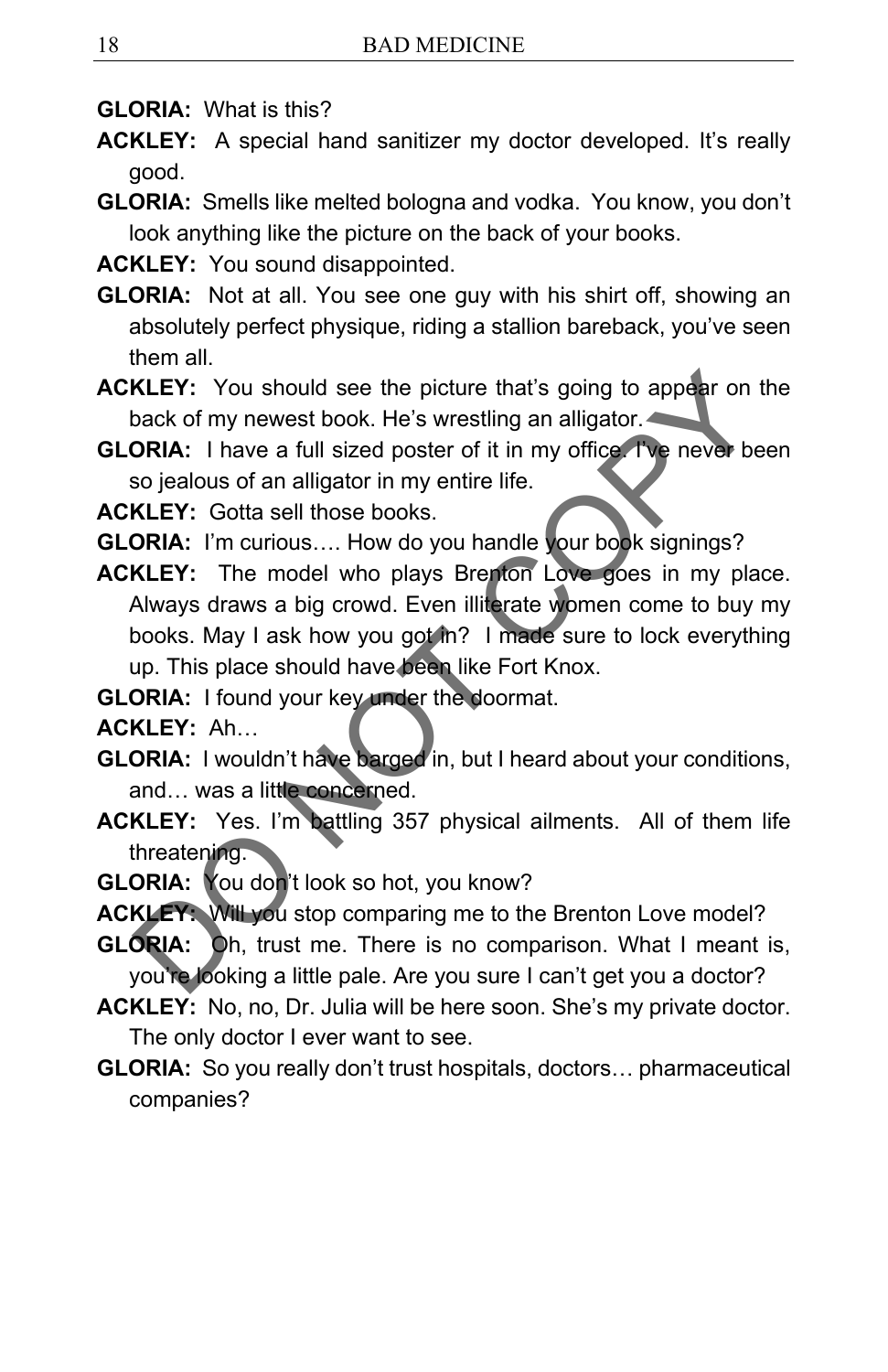- **ACKLEY:** Especially not the pharmaceutical companies. They're frauds! You know, for our entire marriage, my wife Sylvia had a headache every night. We were married two years and I'm still a virgin. I spent a fortune on aspirin. No brand ever worked. That was my first clue I was being cheated. Like clockwork, those damn headaches would start just before bedtime and never went away until morning.
- **GLORIA:** I know that corrupt pharmaceutical companies and doctors have been the themes of your last five books, but I didn't know you actually had a poor opinion of them.
- **ACKLEY:** My works are classified as fiction, but I believe each novel has a large element of truth involved.
- **GLORIA:** Your readers must agree. Your last novel, about the church that worked with the pharmaceutical companies to make healthy holy water, and the priest that had his mind altered by it, had a profound impact on readers. Pharmaceutical stocks took a massive hit. I'll admit, my heart broke for the priest. In the final chapter, when the over the counter healthy holy water had driven him completely crazy and he was seen for the last time running nude upon Mt. Everest. You don't by any chance have an extra copy of your newest manuscript laying around do you? actually had a poor opinion of them.<br> **KLEY:** My works are classified as fiction, but I believe each nove<br>
has a large element of truth involved.<br> **ORIA:** Your readers must agree. Your last novel, about the churcl<br>
that wo
- **ACKLEY:** I gave my only copy to Steve. Pulled it out of the typewriter yesterday.
- **GLORIA:** You use a type writer? How very 1970s of you. So, no extra copies of it that I could read lying around?

**ACKLEY:** Afraid not.

**GLORIA:** Well, I knew it was a shot in the dark, but… I had to try. To be among the first to see your work would have been a real honor. ACKLEY: You know, you're really pretty.

**GLORIA:** Ummmm… thank you, Mr. Horny. Uh, Hornsby.

*ACKLEY turns his back. GLORIA pulls out a gun from her purse.* 

- **ACKLEY:** And I think I know what's going on here.
- **GLORIA:** Oh you do? *(Silently approaches ACKLEY from behind.)*
- **ACKLEY:** I'm pretty perceptive. I can always tell when something is amiss.
- **GLORIA:** Oh, I can see that.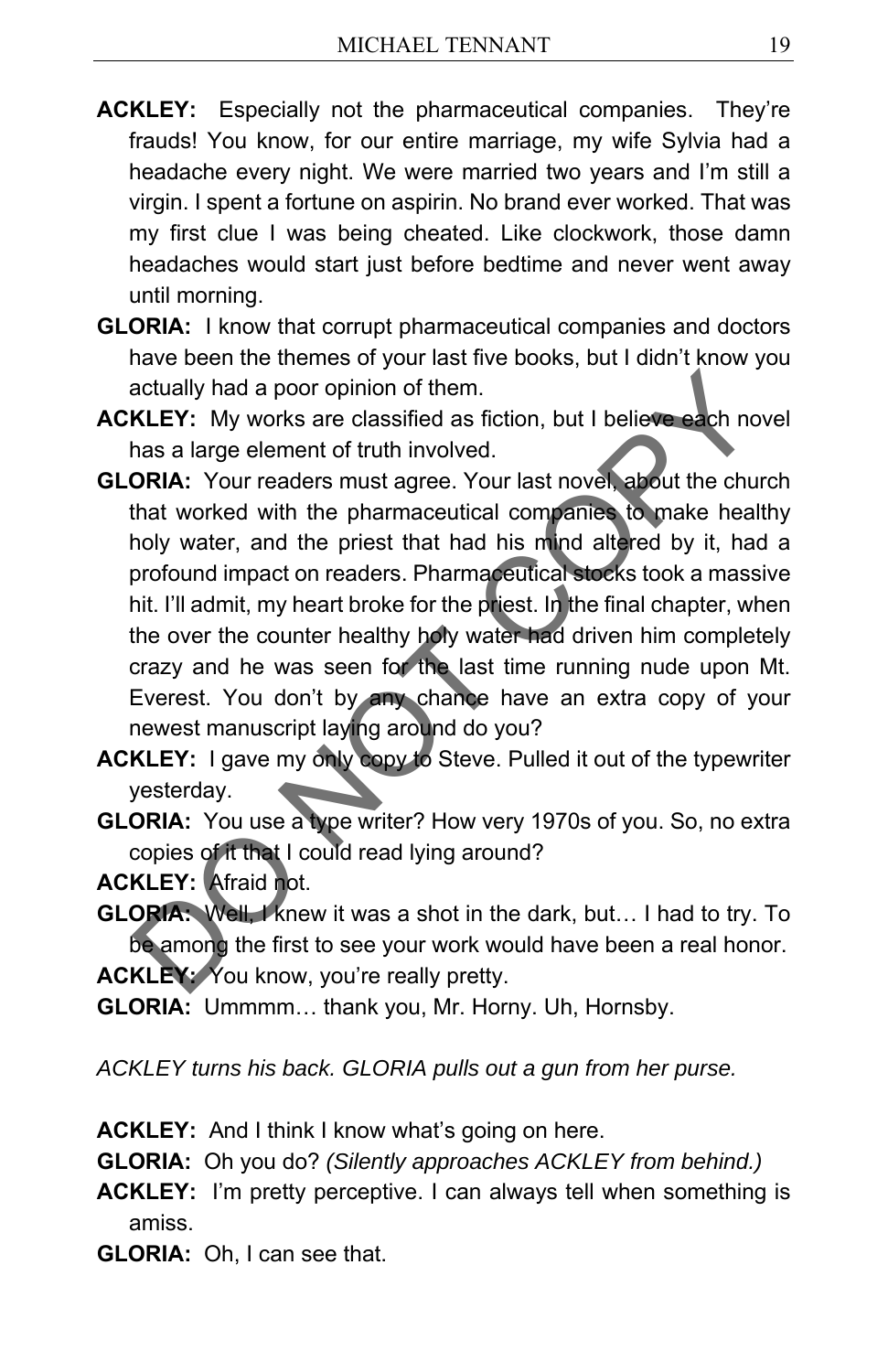**ACKLEY:** Steve thinks I'm crazy because I suffer from 357 life threatening conditions.

**GLORIA:** It's the 358th that will do you in. *(Raises her gun.)*

**ACKLEY:** I think he sent you over to talk me into giving you the new book I told him about this morning. But if he thinks that's going to work, he's crazier than I ever was. I still think you're really pretty.

*ACKLEY turns to GLORIA. She quickly smiles and hides the gun.* 

**GLORIA:** You're saying that, you have another book? A different book than you gave to Mr. Bosnich earlier today?

**ACKLEY:** Isn't that where you were about to segue the conversation?

**GLORIA:** Not at all.

**ACKLEY:** You mean, you didn't know?

**GLORIA:** Mr. Bosnich never mentioned it.

- **ACKLEY:** You mean… you didn't come here to try and seduce me? Try to wear me down by showing me some leg?
- **GLORIA:** I didn't even shave. Wanna feel?

*ACKLEY turns his head, reaches down and touches her leg.* 

- **ACKLEY:** Ouch. *(Shakes finger like he's been poked by a cactus.)*
- **GLORIA:** Sorry. Are you... alright? You look like you're turning green.
- **ACKLEY:** I think I'm seasick.
- **GLORIA:** Well, that's… understandable.
- **ACKLEY:** So, you really just came here to get to know me, like you said?
- **GLORIA:** lassure you, my intentions here are purely innocent and honorable. **ORIA:** You're saying that, you have another book? A different book<br>
than you gave to Mr. Bosnich earlier today?<br> **KLEY:** Isn't that where you were about to segue the conversation'<br> **ORIA:** Not at all.<br> **KLEY:** You mean...
- **ACKLEY:** I'm very sorry.
- **GLORIA:** You really have another book?
- **ACKLEY:** Yeah… Steve was wanting it. I told him it was my best work yet.
- **GLORIA:** Is it?
- **ACKLEY:** Yes, but it's not to be released until after I die.
- **GLORIA:** Are you… expecting to die soon?
- **ACKLEY:** I'd thought I'd be gone months ago.
- **GLORIA:** You keep the book here?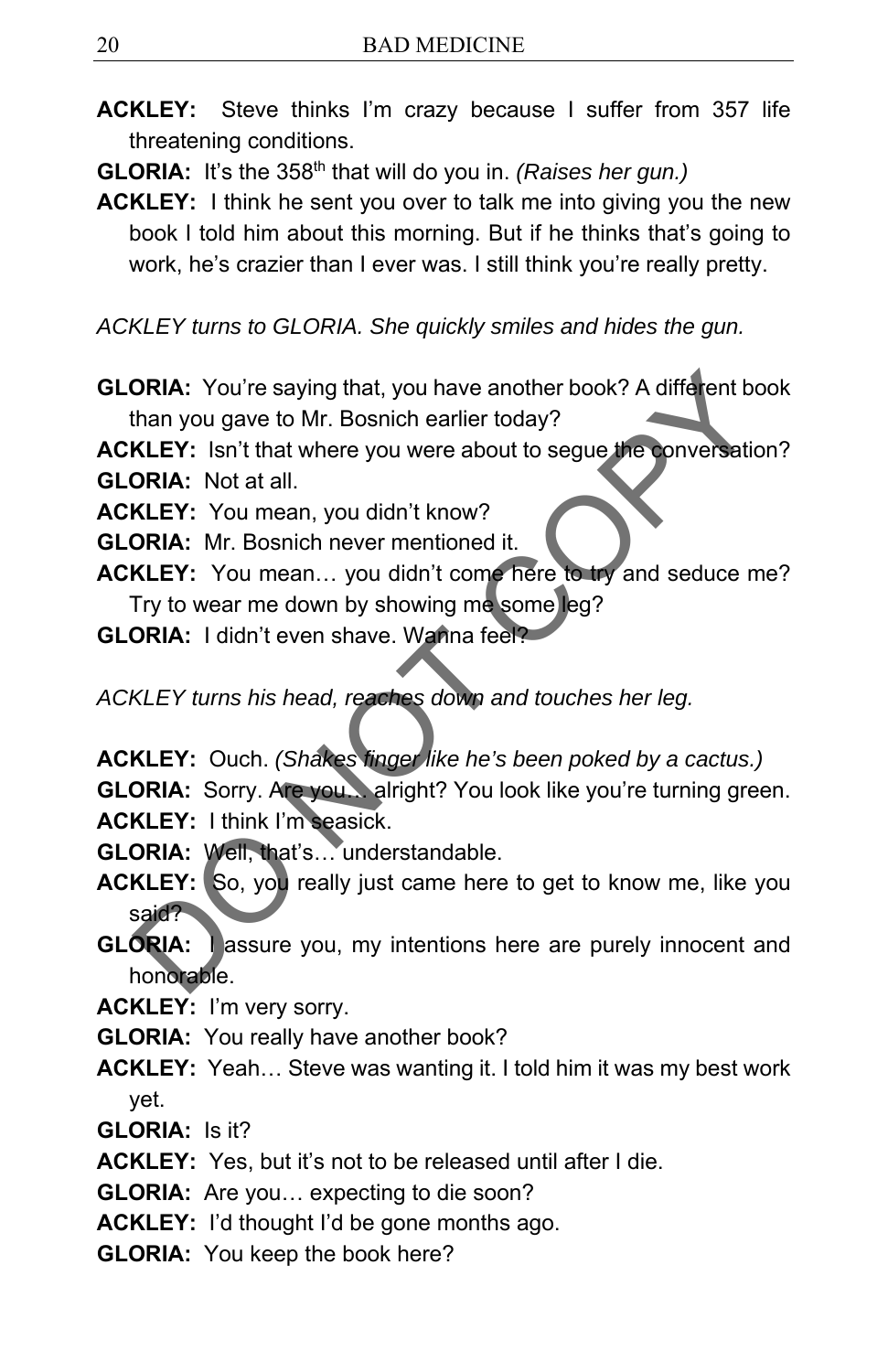- **ACKLEY:** Hidden safely away. Don't worry, it's in no danger. No one will find it where it's hidden
- **GLORIA:** I'm surprised Mr. Bosnich hasn't grabbed it up.

**ACKLEY:** If my health continues to go downhill like it is, he won't have to wait long.

- **GLORIA:** I should be going.
- **ACKLEY:** Listen… could I ask you to please… keep this book a secret?
- **GLORIA:** Of course. I'll keep your secret if you'll keep mine.
- **ACKLEY:** You have a secret?
- **GLORIA:** Mr. Bosnich doesn't know that I came by today. I was supposed to be meeting with some other clients and running some errands, but… I was so anxious to meet you. XLEY: You have a secret?<br>
ORIA: Mr. Bosnich doesn't know that I came by today. I was<br>
supposed to be meeting with some other clients and unning some<br>
rerands, but... I was so anxious to meet you.<br>
XLEY: I won't say a thing

**ACKLEY:** I won't say a thing.

**GLORIA:** You know... you really have a charm about you. Maybe... we can talk again sometime?

*ACKLEY begins to blush.* 

**ACKLEY:** Swing by anytime. I'm always here. **GLORIA:** Goodbye for now, Ackley. *(Exits.)* 

*ACKLEY starts to disinfect the room with a disinfectant. There is a knock at the door.* 

**ACKLEY:** Forget something?

*ACKLEY opens the door and DR. JULIA enters* 

**ACKLEY:** Oh, I'm sorry. I thought you were someone else.

**DR. JULIA:** You mean the brunette who just passed me by?

**ACKLEY:** What? No, the lady who just left was blonde.

**DR. JULIA:** I just saw her leaving. She was a brunette.

**ACKLEY:** No… definitely blonde.

**DR. JULIA:** Ackley, are you feeling alright?

**ACKLEY:** I think… I may be sea sick.

**DR. JULIA:** Oh no. It must be a very bad case for it to happen in a high-rise apartment building.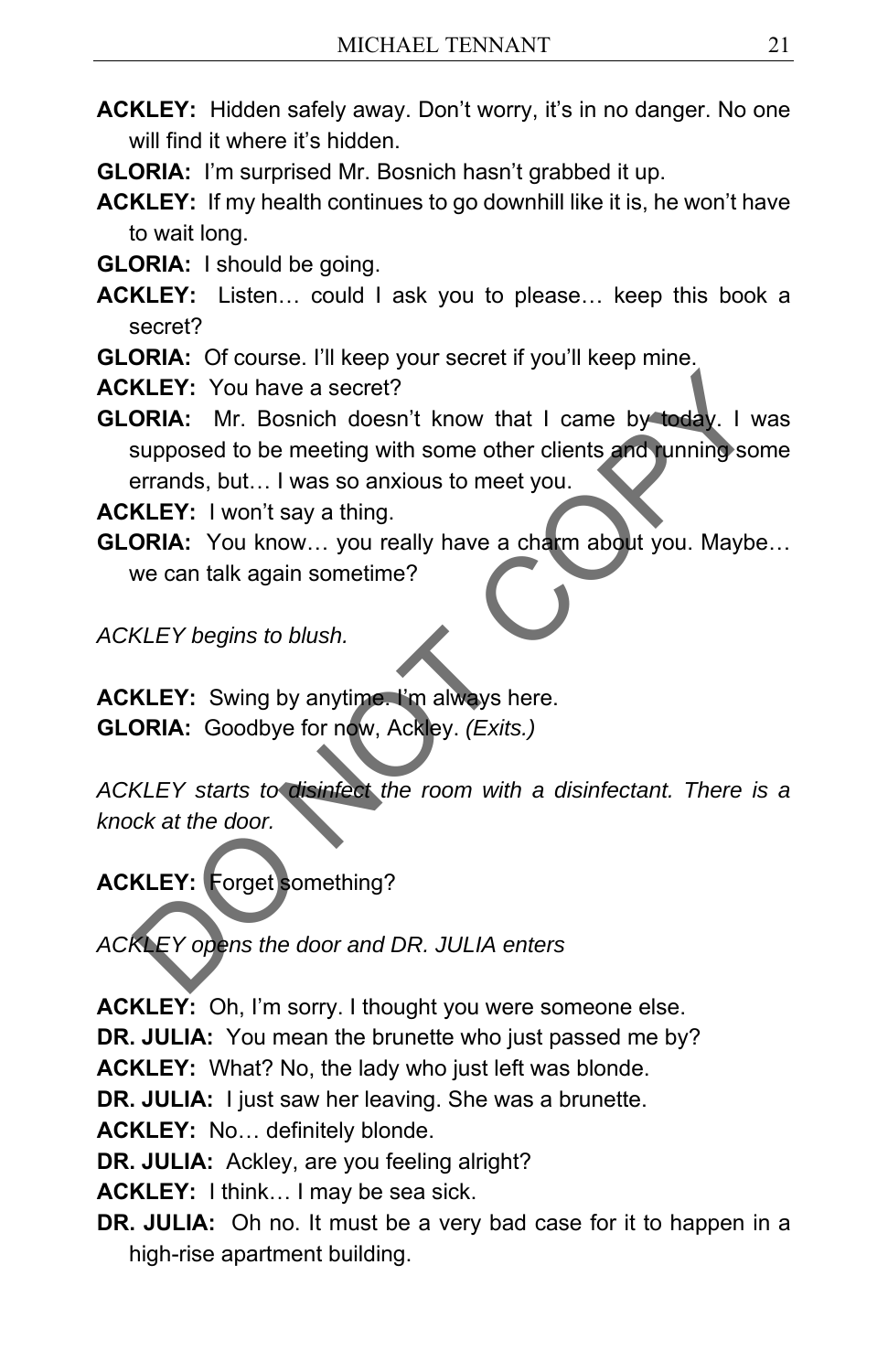**ACKLEY:** I think… I might have scurvy too.

**DR. JULIA:** Well, that's been going around. Here… why don't you sit down, until you get your sea legs back. I have something that will help.

*DR. JULIA hands ACKLEY her special regiment.* 

**ACKLEY:** Thanks, Dr. Julia. I don't know what I'd do without you.

**DR. JULIA:** It's really nice outside. You should open your curtains the sky is beautiful.

*ACKLEY shrugs* 

**DR. JULIA:** Ackley... Have you ever thought of going back out?

- **ACKLEY:** Out where?
- **DR. JULIA:** Out of this apartment. Back into the world.
- **ACKLEY:** There's nothing good that lies beyond that door.
- **DR. JULIA:** Nothing?
- **ACKLEY:** Nothing for me. For other people, maybe, but nothing for me.
- **DR. JULIA:** You're locked up in here, Ackley. Trust me… you don't want to live your life locked away.
- **ACKLEY:** Have you ever been sea sick before?
- **DR. JULIA:** Once… oh, yes… I wasn't in an apartment when it happened though. I was on a boat, with my father. I must have been fourteen or fifteen. I remember looking out at the ocean… as far as I could see. across the horizon... and just wanting to sail away. I just wanted to drop everything and go. And that was a very new feeling for me, because usually I have such a hard time letting go of things that I love. I find something that I love, and I just… hold onto it. But this day was different. I could feel the ocean calling to me. It was beautiful, and it was deep… and it spoke to the deepest part of my soul. And then… I threw up over the side of the boat. The ocean never really talked to me after that. I think I offended it. Before I go… I need another strand of your hair for the lab. KLEY shrugs<br>
XLEY shrugs<br>
XLEY shrugs<br>
DULIA: Ackley... Have you ever thought of going back out?<br>
XLEY: Out where?<br>
JULIA: Out of this apartment. Back into the world.<br>
XLEY: There's nothing good that lies beyond that door.
- **ACKLEY:** What happened to the first strand you took?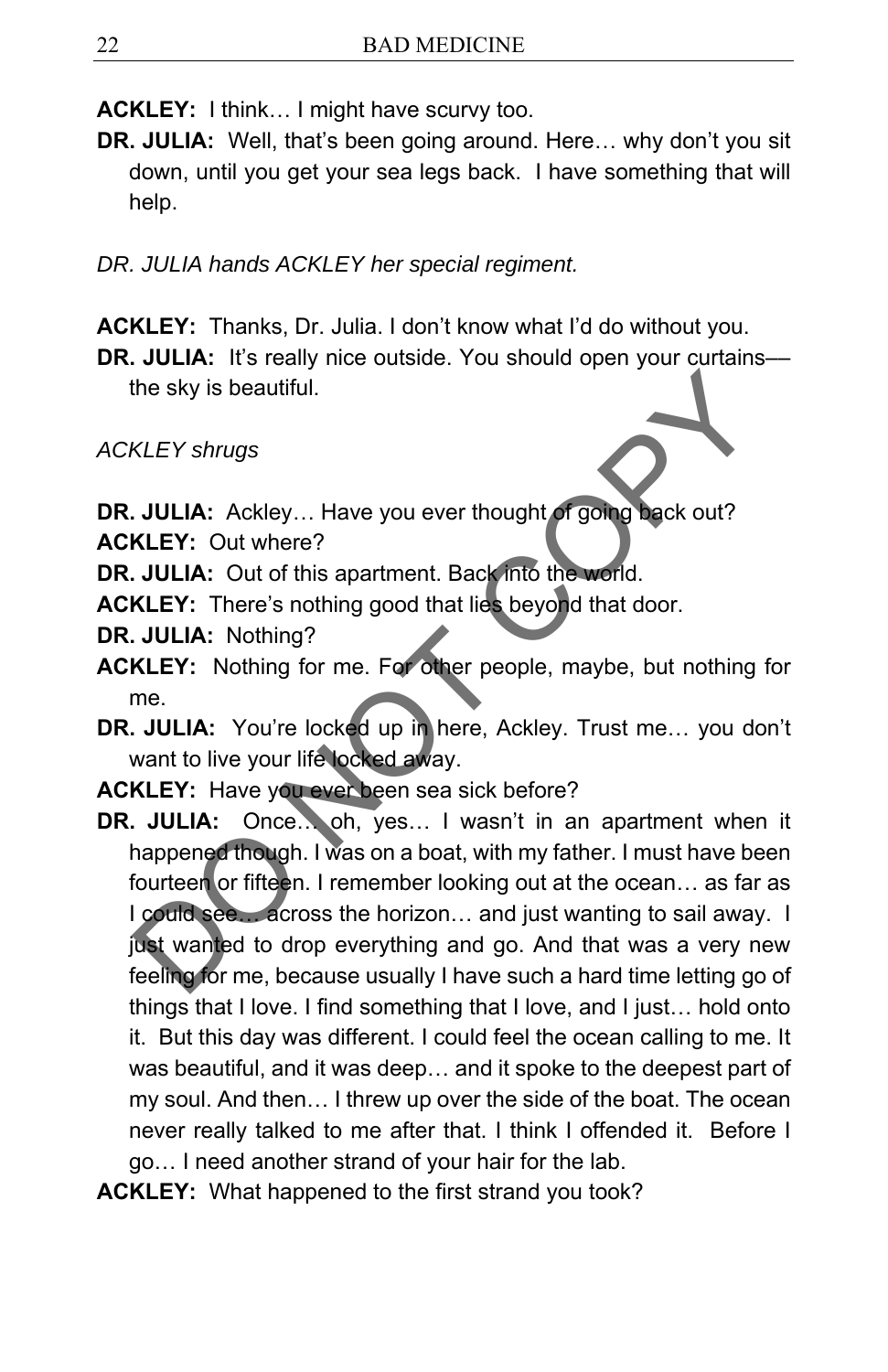**DR. JULIA:** The results were inconclusive. We need a strand of hair from your chest. It's close to your heart, and it should give us the information we need. You'll feel just a tiny little tug.

*ACKLEY opens his shirt.* 

**DR. JULIA:** You can close your eyes if you want. When you open them, it will all be over.

*ACKLEY closes his eyes. DR. JULIA puts her face right next to his chest and smells him. Then, she licks her lips. Carefully, she pulls a strand of hair out of his chest and places it into a vial.*  XLEY closes his eyes. DR. JULIA puts her face right next to hist and smells him. Then, she licks her lips. Carefully, she pulls and of hair out of his chest and places it into a via<br> **OULIA:** There you are, Ackley. We're a

**DR. JULIA:** There you are, Ackley. We're all done. Feeling any better? **ACKLEY:** I'm sleepy.

**DR. JULIA:** Good. The regiment is working. Lay down your head and sleep, Ackley. You're not ready to leave this room in body, but in dreams you can fly across the world.

*DR. JULIA watches ACKLEY until he's asleep on the couch. She walks over to his desk, picks up a stapler and kisses it. She puts it inside of her purse.* Blackout.

# **ACT ONE, SCENE 3**

*AT RISE: GLORIA knocks on the door. ACKLEY answers it.* 

- **ACKLEY:** Oh… good morning. I thought you were Steve. Did he send you over here with my contract?
- **GLORIA:** Oh, no, he didn't. Is he coming by this morning?

**ACKLEY:** He should be here anytime.

- **GLORIA:** Oh, then I don't have much time with you.
- **ACKLEY:** There's no rush. Why don't you sanitize and then join me for some salmon juice.

**GLORIA:** Salmon juice?

**ACKLEY:** Dr. Julia swears by it! It detoxes your liver and fortifies your uvula against germs.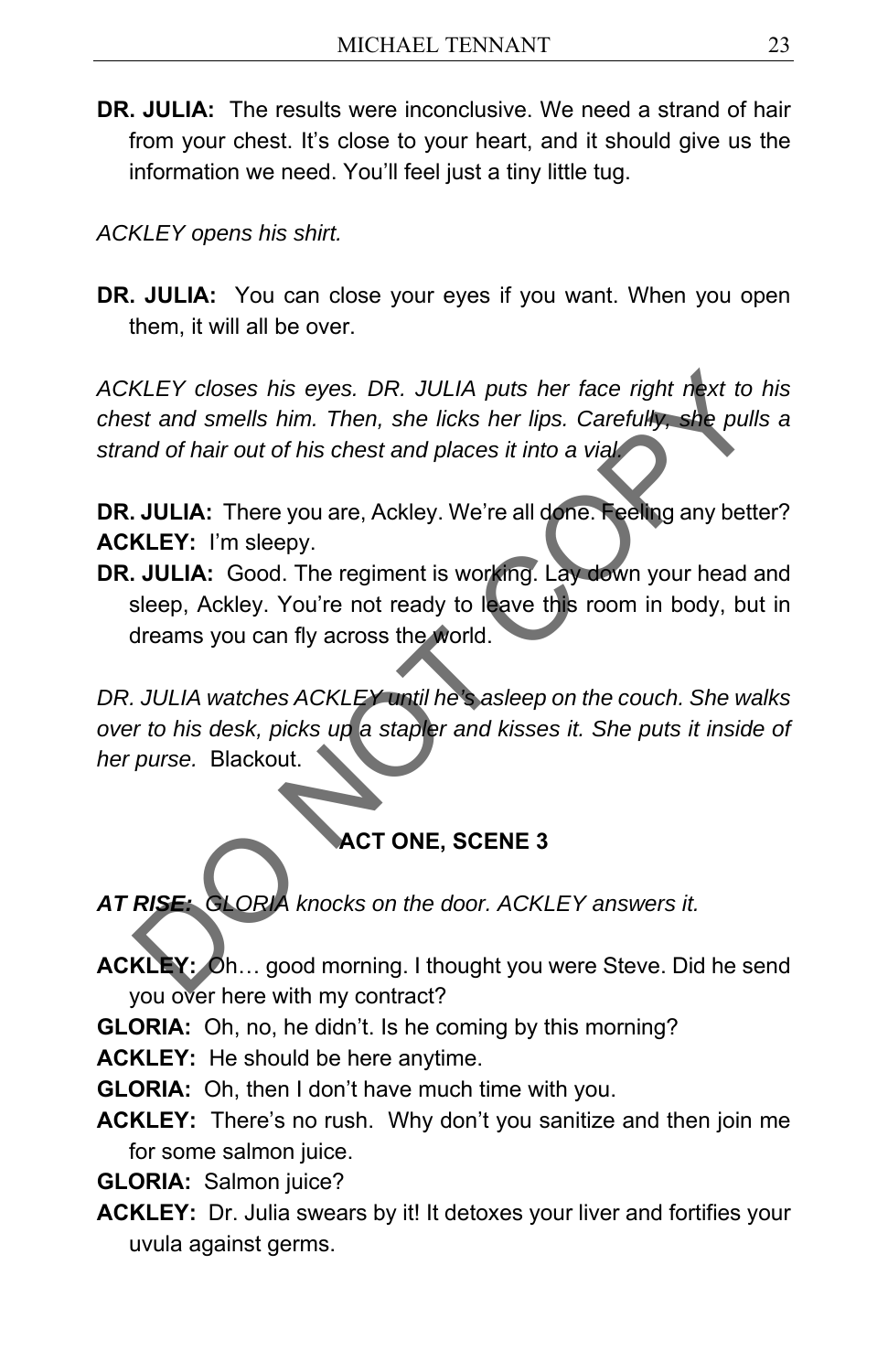**GLORIA:** Ewwwww…

**ACKLEY:** It's delicious if you combine it with soy sauce and peanut butter. It tastes like purple.

**GLORIA:** Like purple?

**ACKLEY:** If purple had a flavor, I imagine it would taste like salmon juice and peanut butter. I'll get us both a nice glass full and then we can chat.

*ACKLEY exits into the kitchen. GLORIA looks around briefly but thoroughly, searching everywhere on stage that could hide a manuscript. Finally, her attention is drawn to the closet. She opens it and looks closely inside. She returns to the couch when she hears ACKLEY coming back. ACKLEY enters with a thick, pink concoction, like he just put a salmon in a blender.*  roughly, searching everywhere on stage that could hide in<br>the muscript. Finally, her attention is drawn to the closet. She opens<br>I looks closely inside. She returns to the couch when she hear<br>KLEY coming back. ACKLEY enter

**ACKLEY:** Mmmmmm… delicious. Here's a glass for you.

**GLORIA:** Thank you, Ackley... I wanted to talk to you about your book.

**ACKLEY:** Steve says it's going to be released very soon.

**GLORIA:** I mean… your other book

**ACKLEY:** My posthumous work?

**GLORIA:** Yes.

**ACKLEY:** There's nothing to talk about. It will be released when I'm dead, and until that time there's no point in discussing it with me.

**GLORIA:** I can't discuss it with you after you're dead though.

**ACKLEY:** You make a good point. Cheers.

*ACKLEY clinks GLORIA'S glass and drinks his salmon juice.* 

**GLORIA:** But Ackley… **ACKLEY:** Drink up!

*GLORIA takes a small drink and gags… a lot.* 

**ACKLEY:** Mmmmm… Now just wait. In a minute, you'll feel it hit your liver, and when it does, it will tingle. It's magical.

**GLORIA:** It's… stunning.

**ACKLEY:** So, what brings you here?

**GLORIA:** Your manuscript…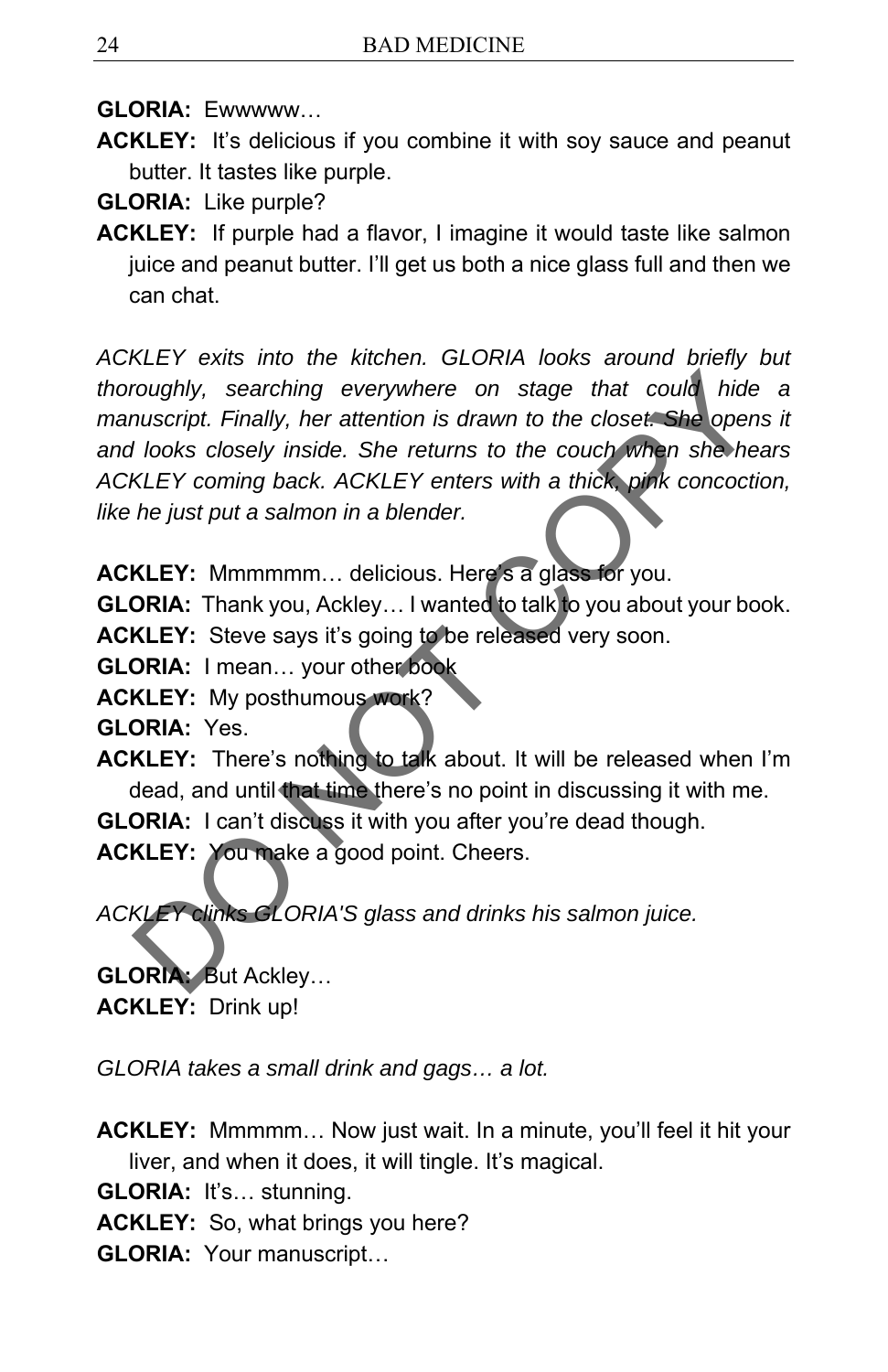- **ACKLEY:** No!
- **GLORIA:** Just hear me out. Please, just listen…
- **ACKLEY:** No!
- **GLORIA:** I have something for you, from the agency to protect your manuscript.
- **ACKLEY:** What is it?
- **GLORIA:** A stamp that the agency uses. They put it on manuscripts to protect them. It has an official date, and the agency's name. It just makes it all official.
- **ACKLEY:** I've never heard of anything like that. If it existed, Steve would have told me.

**GLORIA:** If I could just see the manuscript, I could stamp it and then…

**ACKLEY:** No!

- **GLORIA:** Ackley…
- **ACKLEY:** You'd of had better luck seducing me than taking the route you're trying. Is your liver tingling yet? KLEY: I've never heard of anything like that. If it existed, Steve<br>
would have told me.<br>
ORIA: If I could just see the manuscript, I could stamp it and then..<br>
KLEY: No!<br>
ORIA: Ackley...<br>
KLEY: You'd of had better luck sed

*GLORIA sighs. She puts an arm around ACKLEY and pulls her dress up slightly.* 

**GLORIA:** Is this this working? **ACKLEY:** Not yet, but it shows me you're desperate.

- *GLORIA leans in to kiss him*
- **ACKLEY:** Gross! You have salmon breath!
- **GLORIA:** *(Standing up, exasperated.)* That's what happens when you drink a dead fish!
- **ACKLEY:** I'm sorry, this isn't working for me. No seducing me today. But maybe you could come back tomorrow and try again.
- *GLORIA pulls a gun from her purse*
- **GLORIA:** I wanted to do this the easy way, but you are going to give me that manuscript.
- *ACKLEY turns away from her and starts to choke.*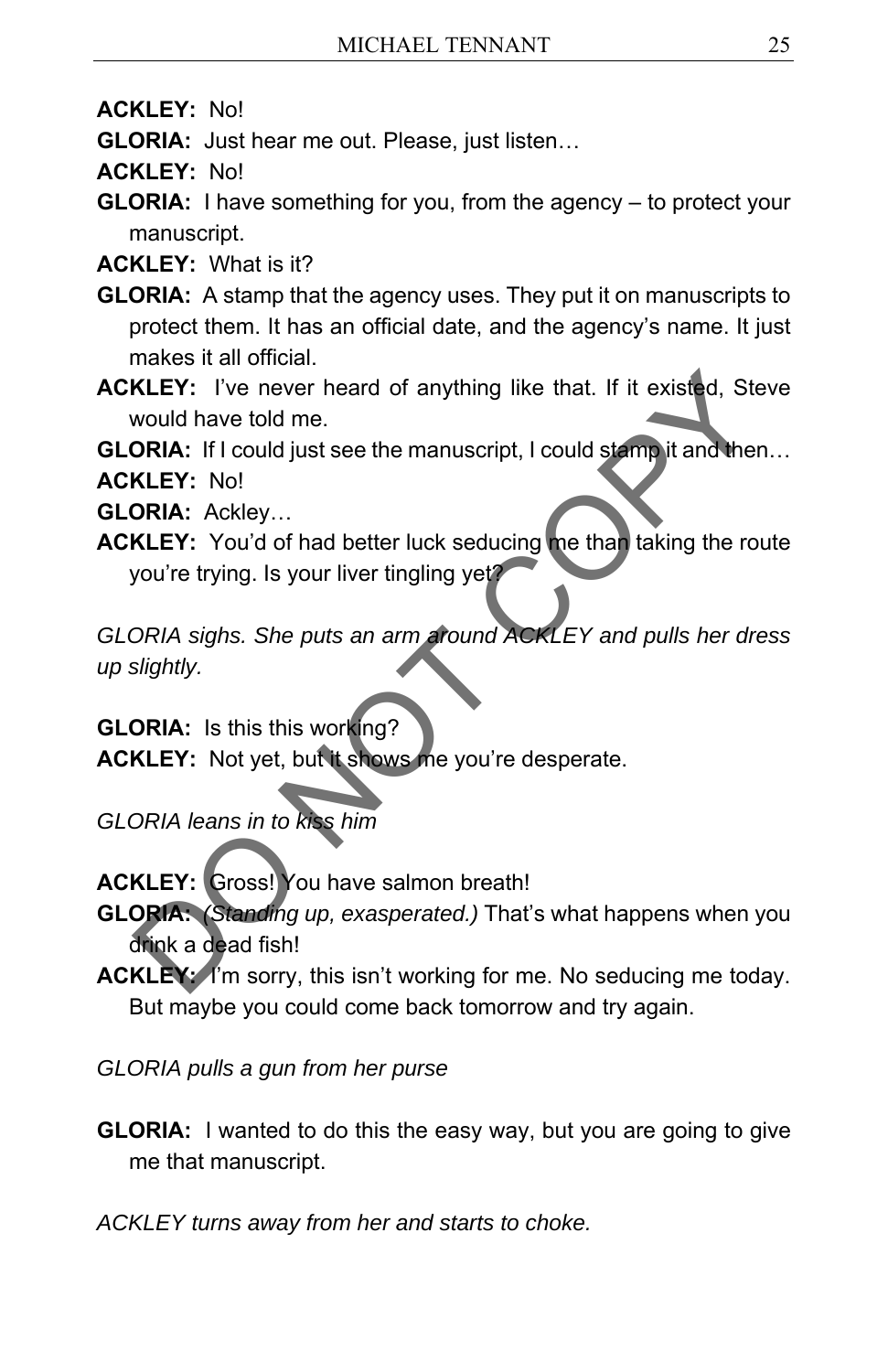**ACKLEY:** Oh no…

**GLORIA:** What?

- **ACKLEY:** The salmon juice… it has lead in it… the salmon must have been captured while swimming in polluted water. I'm allergic to lead.
- **GLORIA:** Stop messing around and get me that manuscript!

*ACKLEY passes out*.

**GLORIA:** You have got to be kidding me!

*There is a knock at the door.* 

**STEVE:** Ackley, it's Steve. I've got your contract.

*GLORIA is in a bind. She looks around desperately.* 

**STEVE:** Ackley, everything alright in there? I'm coming in.

*GLORIA runs into ACKLEY's room. STEVE unlocks the door and enters, finding ACKLEY unconscious.*  Free is a knock at the door.<br>
EVE: Ackley, it's Steve. I've got your contract.<br>
DO RIA is in a bind. She looks around despetately.<br>
EVE: Ackley, everything alright in there? I'm coming in.<br>
DO RIA runs into ACKLEY's room.

**STEVE:**Ackley! Ackley, are you alright?

*ACKLEY stirs slightly.* 

**ACKLEY:** Get my anti-lead medicine…. It's there… on the table…

*STEVE rushes over to a table full of emergency vials.* 

**STEVE:** I see… anti cobra venom medicine… anti yellow snow cleanser… anti-epilepsy medicine, Dr. Julia made all of these for you?

**ACKLEY:** Steve… hurry, I'm dying…

**STEVE:** You're an idiot. Anti-Philippine Flu, Anti-Mongolian Measles…

**ACKLEY:** Steve…

*STEVE quickly grabs a vial.*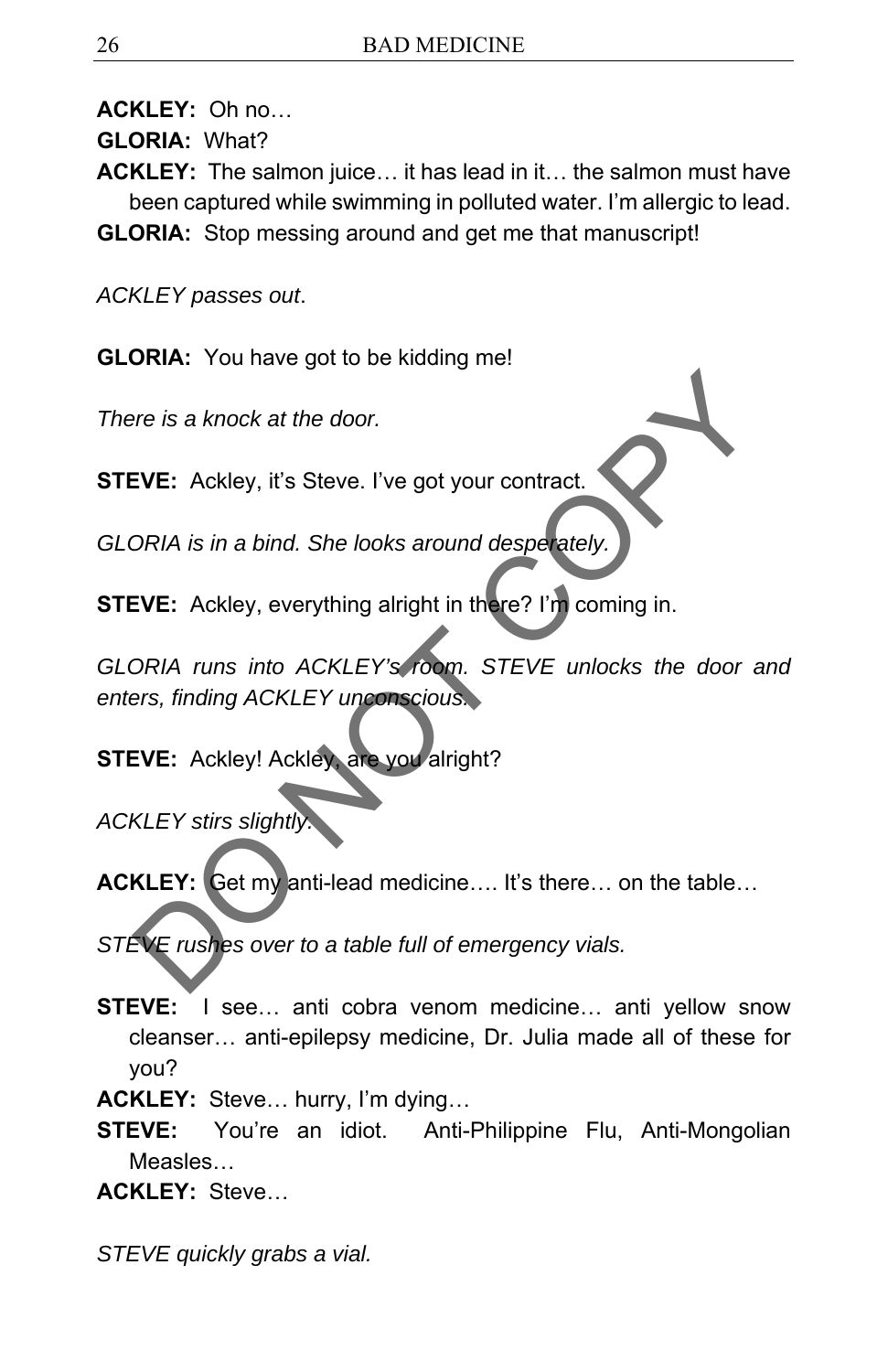**STEVE:** Got it! Anti-lead… It's… empty.

**ACKLEY:** Oh no… goodbye, Steve… my manuscript… you can find it in…

*ACKLEY collapses. STEVE rushes to him* 

**STEVE:** Ackley… Ackley…

*STEVE turns ACKLEY over and begins to give him chest compressions. He leans in to give him mouth-to-mouth and gags.* 

**STEVE:** Why does his breath smell like rotten fish?

*Just as he is about to give him mouth-to-mouth, DR. JULIA enters.* 

**DR. JULIA:** Oh… my… **STEVE:** This is not what it looks like. **DR. JULIA:** I can come back later. **STEVE:** He's not breathing…. He's out of anti-lead medicine! **DR. JULIA:** I've got it! EVE turns ACKLEY over and begins to give the cherogressions. He leans in to give him mouth-to-mouth and gags.<br>
EVE: Why does his breath smell like rotten fish?<br>
t as he is about to give him mouth-to-mouth, DR. JULIA enters

*DR. JULIA opens her medical bag and removes a vial of anti-lead medicine.* 

**DR. JULIA:** Here Ackley… drink… It's Doctor Julia, Ackley*.* Follow my voice… follow my voice, Ackley. Come back to me. If you see a light, don't follow it. If you feel extreme heat, don't follow that either. **STEVE:** What the hell?

**DR. JULIA:** Exactly. Open your eyes, Ackley… open your eyes and come back to me.

*ACKLEY slowly opens his eyes.* 

**DR. JULIA:** There you are… don't say anything for a minute… just rest. If you don't remember… well, it sounds like you had a very fast-traveling lead poisoning.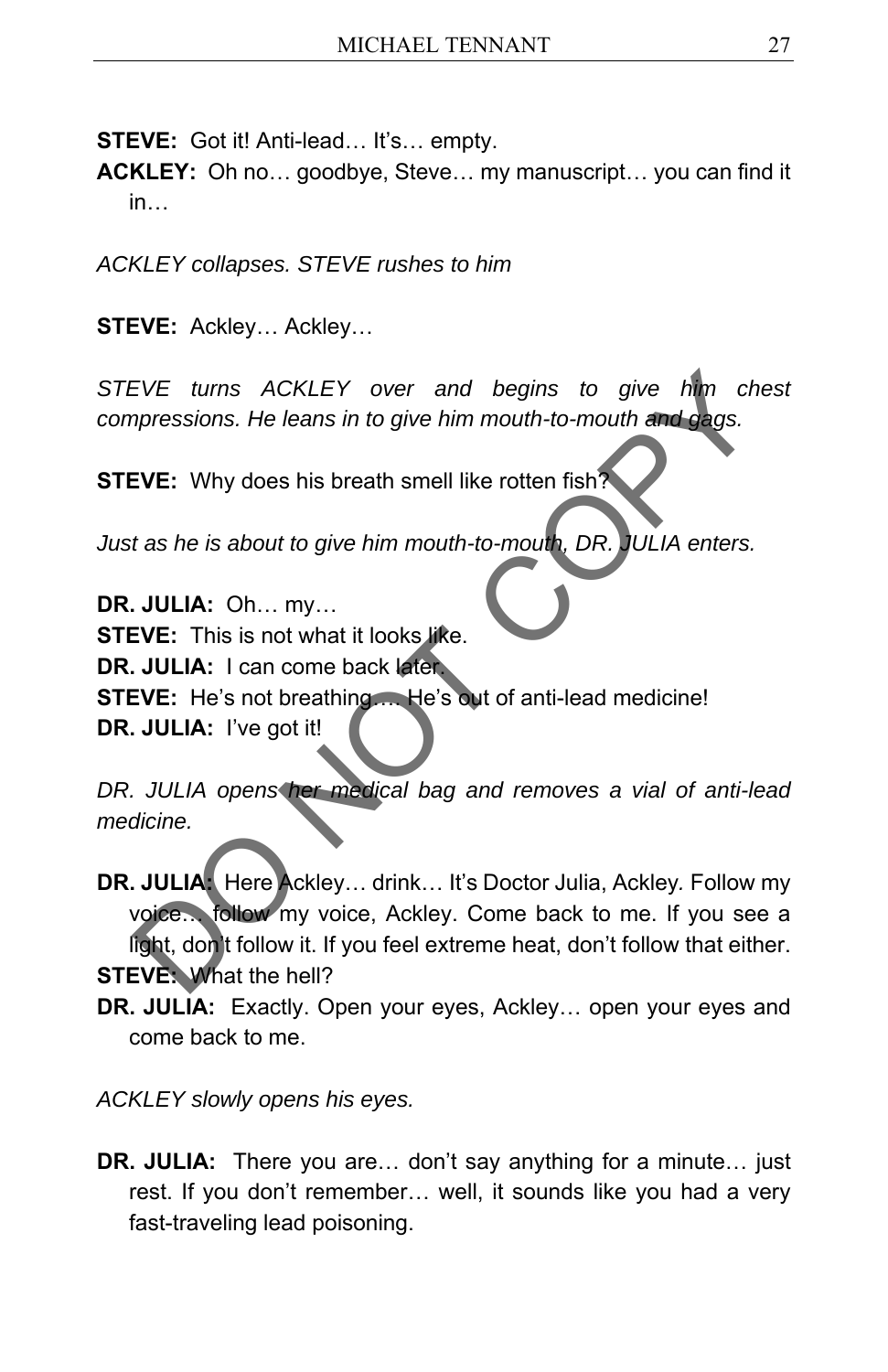*ACKLEY tries to sit up and warn them about GLORIA.* 

**STEVE:** Ackley, rest… **ACKLEY:** She has a gun. **DR. JULIA:** Who does, Ackley? **ACKLEY:** She's in the apartment. We have to get out. **STEVE:** There's no one here **ACKLEY:** She's in the apartment. **STEVE:** Where?

*ACKLEY tries to talk, but can't.* 

**DR. JULIA:** No more talking, Ackley. It's alright. **STEVE:** I'll have a look. **DR. JULIA:** Be careful.

*STEVE goes to the closet and cautiously opens the door. Then he crosses to the kitchen, and finally the bedroom. STEVE disappears into the bedroom while DR. JULIA stays with ACKLEY.*  KLEY tries to talk, but can't.<br>
JULIA: No more talking, Ackley. It's alright.<br>
JULIA: Be careful.<br>
EVE: I'll have a look.<br>
JULIA: Se careful.<br>
EVE goes to the closet and cautiously opens the door. Then has<br>
ses to the kitc

**DR. JULIA:** Your color is coming back, Ackley... can you see? Is your vision blurry?

**ACKLEY:** I can see.

*STEVE comes out of the bedroom.* 

**STEVE:** There's no one here, Ackley. I looked everywhere. Closets, bathrooms…

**ACKLEY:** The shower?

**STEVE:** I looked twice in the shower. *(To DR. JULIA.)* Ackley has a history of crazy women in his shower.

**ACKLEY:** She's here!

**STEVE:** No... there's no one here. When you're feeling better, I'll walk you through the house and show you.

**ACKLEY:** Steve!

**DR. JULIA:** Ackley…

**STEVE:** Is it possible he's hallucinating? Could he have hit his head? **DR. JULIA:** It's possible.... But he really seems to be doing fine to me.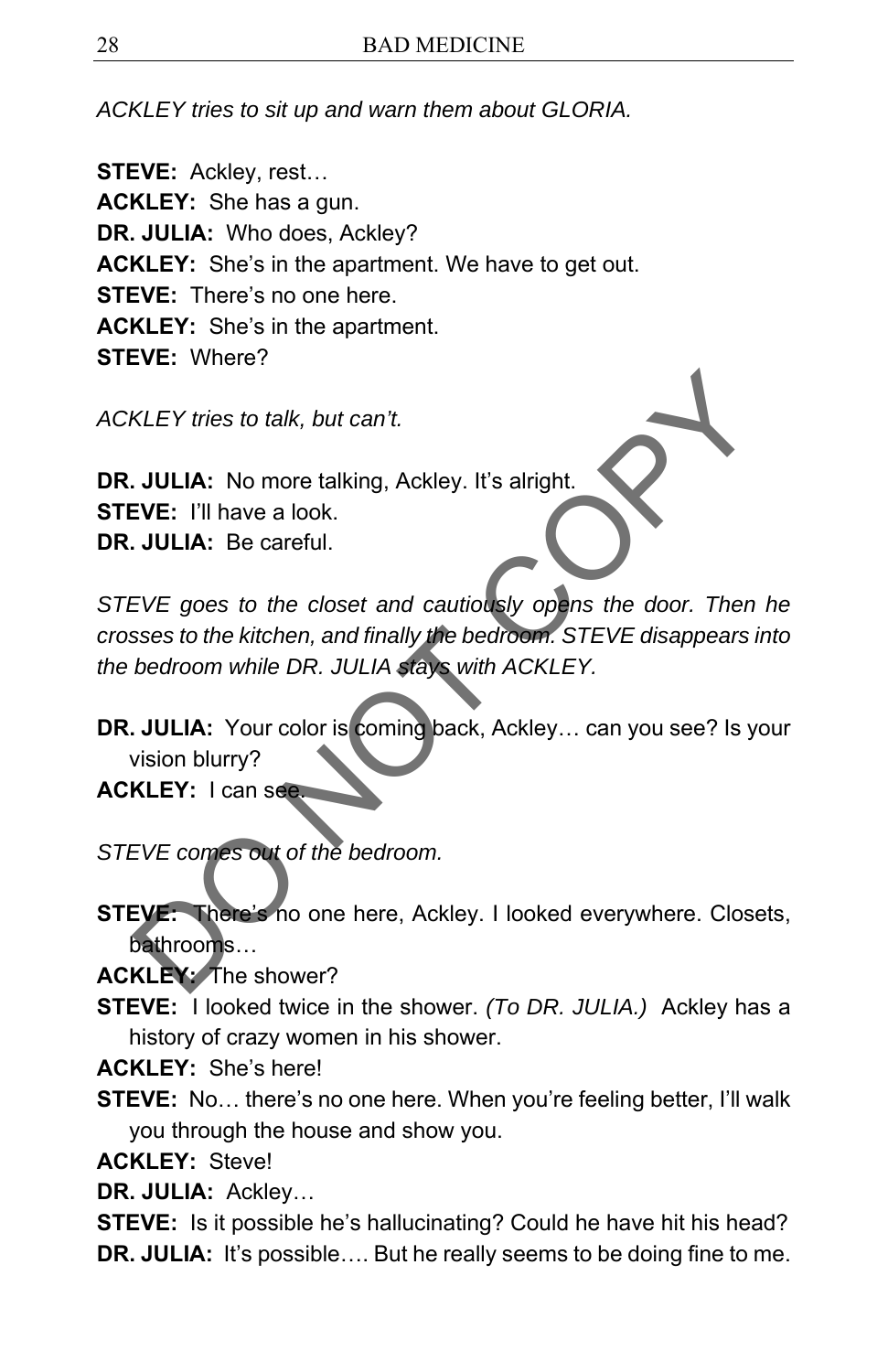**STEVE:** Can we sit him up? **DR. JULIA:** Yeah…

*DR. JULIA and STEVE sit ACKLEY upright.* 

**STEVE:** Ackley… do you feel well enough to sign your contract? **DR. JULIA:** Mr. Bosnich!

**STEVE:** Well, I have to get back to the office. We both know he's going to be fine, and this contract is urgent.

**ACKLEY:** Her name is Gloria. She works for you… at the agency.

**STEVE:** Who does? The lady you say was here?

**ACKLEY:** She wanted… you know what. She was after it.

**STEVE:** You say she works at the agency? And, she knew about "you know what"?

**ACKLEY:** Her name is Gloria. Your new executive.

**STEVE:** Ackley… we don't have any new executives at the agency.

**ACKLEY:** We have to call the police.

**STEVE:** We can't… for obvious reasons.

*During this discussion, STEVE and ACKLEY shoot glances at DR. JULIA, trying to figure out how to discreetly have the conversation they need to have. It's obvious to DR. JULIA that they don't want her to overhear.*  KLEY: Her name is Gloria. She works for you... at the agency.<br>
EVE: Who does? The lady you say was here?<br>
KLEY: She wanted... you know what. She was after it.<br>
EVE: You say she works at the agency? And, she knew about "you

- **DR. JULIA:** Do I need to excuse myself? This sounds like a private conversation.
- **STEVE:** There's nothing left to discuss, really. Ackley, there's no one named Gloria who works at the agency, and there's no one in the apartment. There was no one here when I came in. Just you, gasping for breath. Now here's a pen…. Can you sign, Ackley? We'll get things taken care of at the agency.

*ACKLEY takes a pen and weakly signs the contract.* 

**STEVE:** Now Ackley, before you passed out and… died, or, whatever it was that happened, you were about to tell me where I could find a certain something.

**ACKLEY:** No!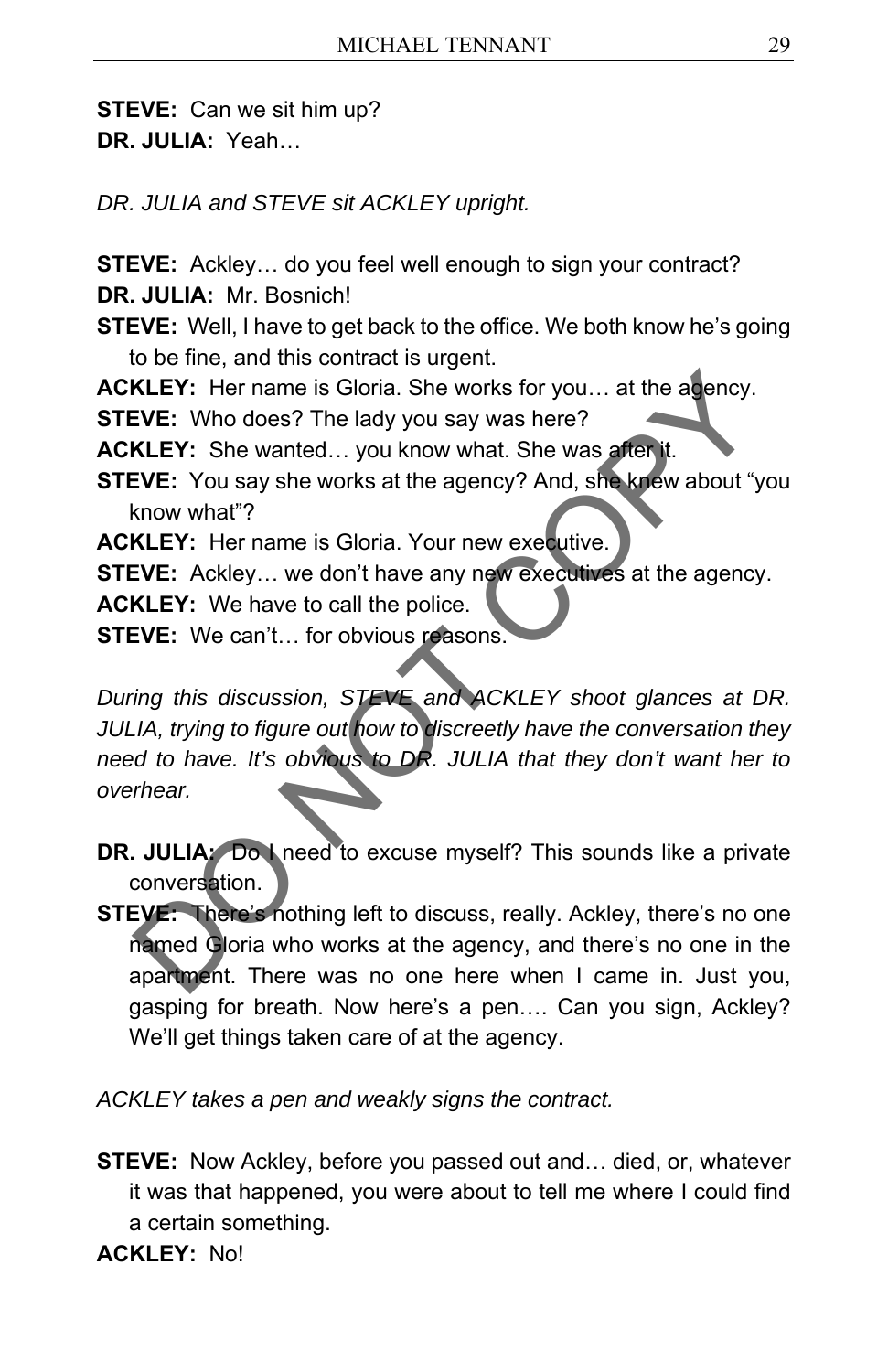- **DR. JULIA:** Mr. Bosnich, please…
- **STEVE:** Alright, alright… I'll be back later to check on you, Ackley. In a day or two. I hope you feel better. *(Exits.)*
- **ACKLEY:** It's always all about the money.
- **DR. JULIA:** Ackley… can you tell me anymore about the lady in your apartment, or does it hurt to talk.
- **ACKLEY:** You saw her the other day, while you were leaving. The blonde.
- **DR. JULIA:** I saw a brunette.
- **ACKLEY:** I'm not making this up… she was in here and she tried to steal my… my…

**DR. JULIA:** Virginity?

- **ACKLEY:** No! Well, I can't tell you what she tried to steal but…
- **DR. JULIA:** Did she try and seduce you to get you to give it to her?
- **ACKLEY:** Yes… how did you know that?
- **DR. JULIA:** Because… the brunette who was in here wears a blonde wig.

*DR. JULIA removes a strand of blonde hair from near ACKLEY'S neck.* 

#### **ACKLEY:** Holy S!

- **DR. JULIA:** There was a woman in here who had a gun, Ackley? She wanted to hurt you? What happened?
- **ACKLEY:** I don't remember much after the lead poisoning hit me.
- **DR. JULIA:** You have to call the police.
- **ACKLEY:** Two problems… no phone…
- **DR. JULIA:** Don't be ridiculous, that's an easy problem to fix. I can even create you a concoction that will prevent ear wax mites from fornicating if that's still a concern of yours. KLEY: I'm not making this up... she was in here and she tried to<br>steal my... my...<br>
JULIA: Virginity?<br>
KLEY: No! Well, I can't tell you what she tried to steal but...<br>
JULIA: Did she try and seduce you to get you to give i
- **ACKLEY:** The bigger problem… the much bigger problem is, Steve will never sign off on having the police involved. Unless he believes there is a real danger, which he doesn't. And even then, it would take some convincing. See, there's a privacy issue that he's protecting, and he does a great job at it.
- **DR. JULIA:** So… she was in the apartment and she's not here now… where did she go?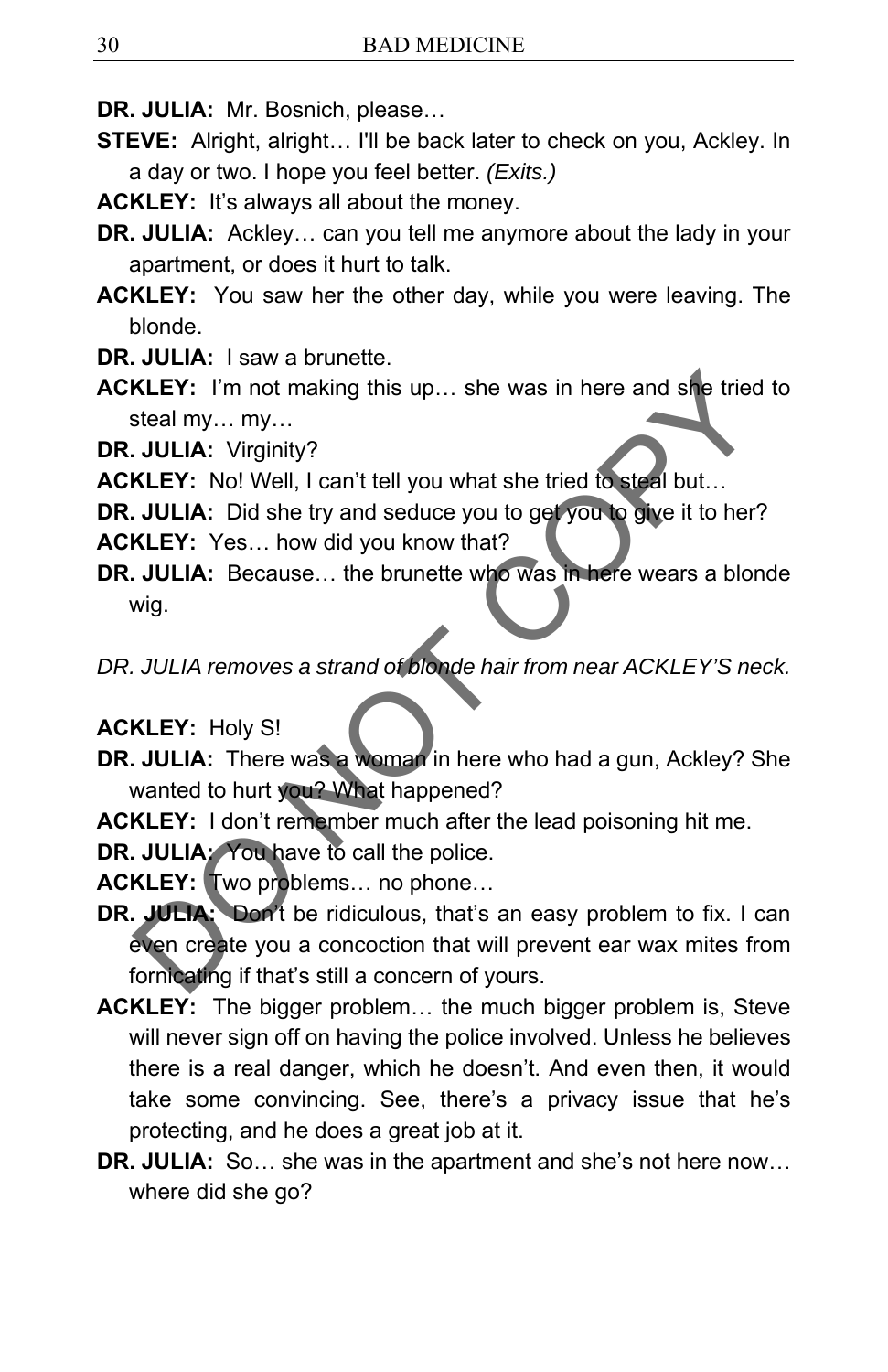- **ACKLEY:** Out a window? If she went out the kitchen window, it would be about a ten-foot drop to a lower rooftop. If she went out the bedroom window, she would be on a ledge. It also means… oh no…
- **DR. JULIA:** Ackley, what?
- **ACKLEY:** If she opened the window, she let in chemical emissions. We've been breathing them all this time.

*ACKLEY faints. DR. JULIA rushes to him. Blackout.* 

# **ACT ONE, SCENE 4**

*AT START: Lights up. ACKLEY is walking about the room, wiping things down and sanitizing the apartment. There is a knock at the front door. We hear the voice of STEVE.*  ACT ONE, SCENE 4<br>
START: Lights up. ACKLEY is walking about the room, wiping<br>
gs down and sanitizing the apartment. There is a knock at the from<br>
r. We hear the voice of STEVE.<br>
EVE: Ackley... It's Steve... can I come in?<br>

**STEVE:** Ackley… It's Steve… can I come in?

*ACKLEY opens the door. STEVE enters.* 

**STEVE:** Why is there a "do not disturb sign on your door"?

**ACKLEY:** I put it up in case Gloria comes back.

**STEVE:** You put up a "do not disturb sign" to stop a lady who wanted to kill you.

**ACKLEY:** Yes, and I also stopped keeping a key under my door mat. **STEVE:** You're an idiot.

**ACKLEY:** You don't believe me anyway, so, what's the difference? I was just about to sit down and have dinner. It's Tuesday! Tater tot Tuesday! Would you like some?

*ACKLEY sits down and picks up a big plate of tater tots. STEVE takes the plate away from him.* 

**STEVE:** There's still a lot that doesn't make sense to me. But… there's some… developments that have happened since this morning that have made me… a little more interested in your story.

**ACKLEY:** What developments.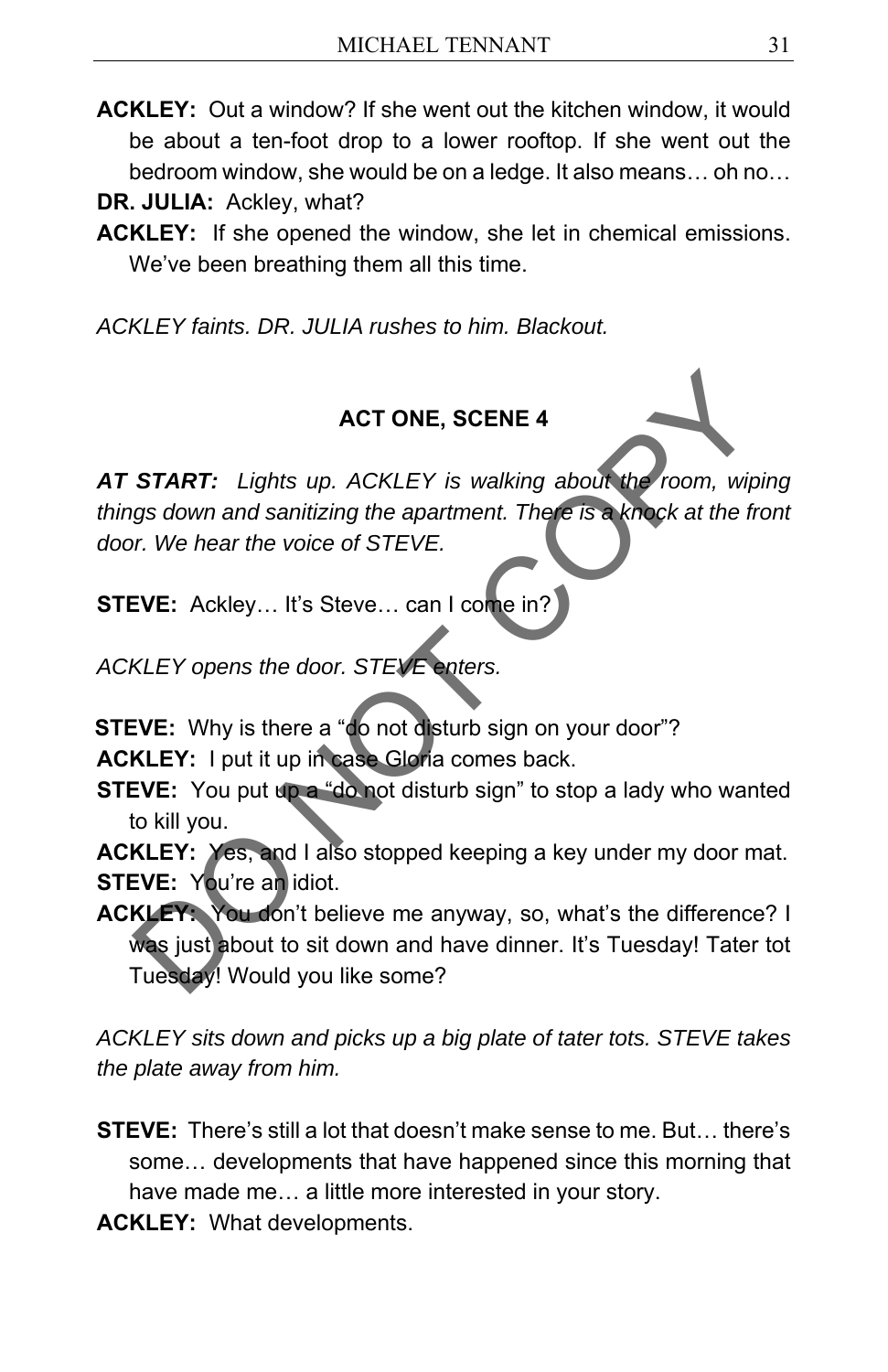**STEVE:** Now… I don't want to upset you, and I know you're easily upset, so I'm going to approach this topic very delicately. We've gotten some phone calls today, down at the agency… It appears that you've been getting some threats. Now, all of our big authors get threats now and again. Most of them are just people who are mad because they spent \$20 on a book and weren't happy with it. Kind of like the people who bought your twelve crappy poetry books. But your threats have been… coming in very suddenly… and a little more frequently. And it's just that… the voice on the other end says the same thing every time. "Brenton Love is going to get a taste of his own bad medicine." We've gotten eight calls today. the same thing every time. "Brenton Love is going to get a taste of<br>his own bad medicine." We've gotten eight calls today.<br> **KLEY:** Bad medicine, you said?<br> **KLEY:** Bad medicine, you said?<br> **KLEY:** Bad Medicine... is the t

**ACKLEY:** Bad medicine, you said?

- **STEVE:** Yes... "Brenton Love is going to get a taste of his own bad medicine." Does that mean anything to you?
- **ACKLEY:** Bad Medicine… is the title of my manuscript. The one that no one has seen.
- **STEVE:** I did not see that coming. Now you're positive that no one has seen it.

**ACKLEY:** I'm positive.

**STEVE:** How long ago did you start writing it?

**ACKLEY:** About two years ago.

**STEVE:** You might have mentioned it to someone in that time. Even in passing?

**ACKLEY:** No one.

- **STEVE:** Could it be coincidence? All your books are technically about bad medicine, after all.
- **ACKLEY:** It could be, but the dots seem too connected for it to be coincidence.
- **STEVE:** I agree with you… and… I did a little digging. This is a security camera image from last week. Look closely… is this your girl?

*STEVE shows ACKLEY an image on his cell phone.* 

**ACKLEY:** The one on the computer screen with no clothes on?

**STEVE:** No, not the girl on Dennis' computer… ignore Dennis… oh Dennis… jeez… I'll speak to Dennis later. Look over here, in the corner. Is that her by any chance?

**ACKLEY:** Yes… I think it is, but with different hair.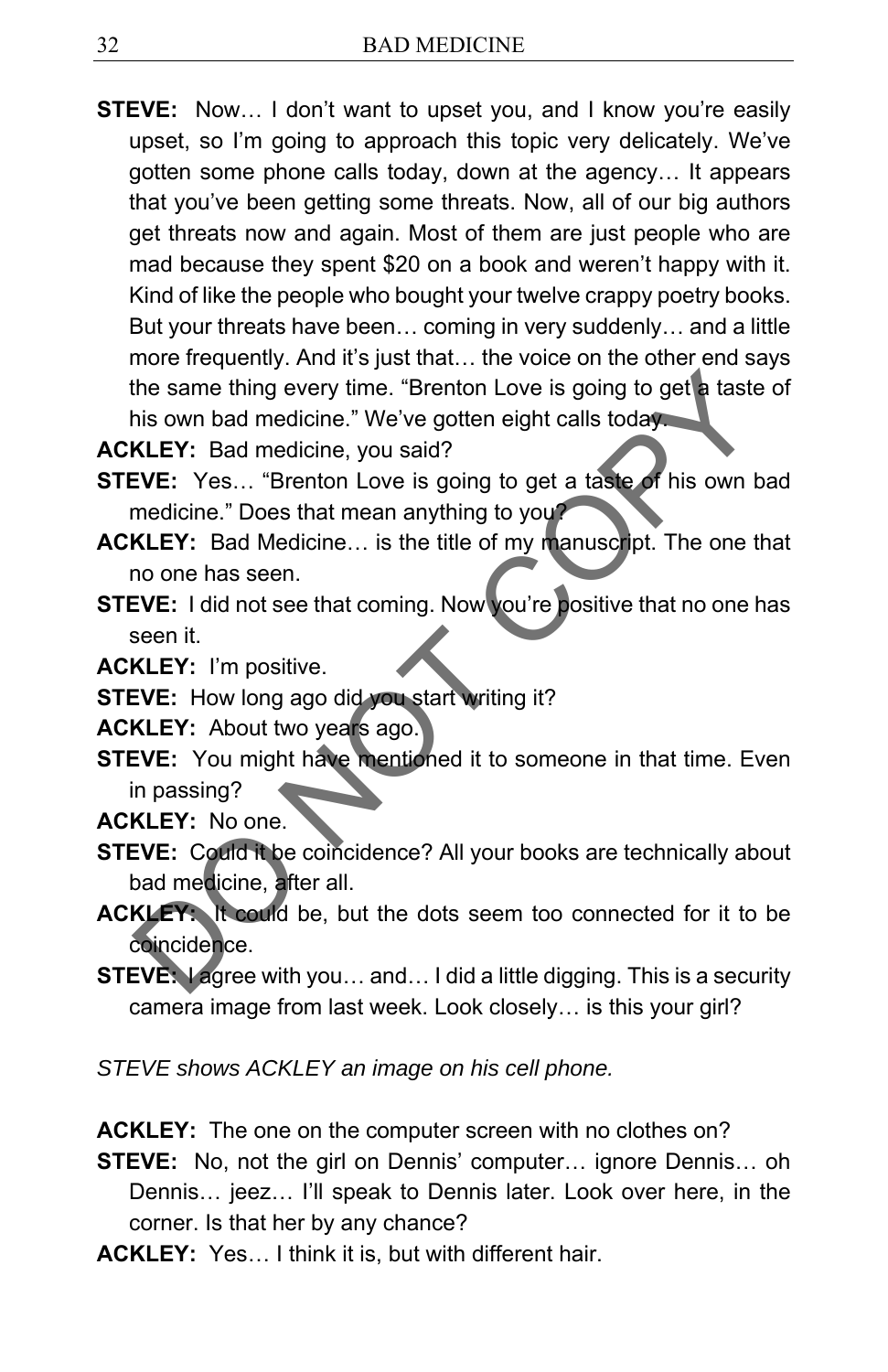**STEVE:** The color or the style.

- **ACKLEY:** Both. When I saw her, she had blonde hair. When Dr. Julia saw her, she had brown hair, and here, she's a redhead.
- **STEVE:** Dr. Julia saw her?
- **ACKLEY:** Just briefly, in the hallway.
- **STEVE:** But you can identify her from this picture? Does she have other features that you recognize?
- **ACKLEY:** Yes… two of her features in particular… they… stick out.
- **STEVE:** She worked in the mail room for six days. Then, she just stopped coming into work. She cleaned out her work station completely. But some of the other workers said she was asking a lot of questions about "Brenton Love." She came to us using the name Kathryn Bixby.

**ACKLEY:** We need to call the police.

**STEVE:** I did us one better. I hired a private investigator. He'll work directly with the agency. He'll be better than the police, because he'll be able to give the case his full attention. Not like the police who have to concentrate on a bunch of different cases at the same time. And, he's sworn to secrecy. It's just one person that we'll have to trust with your identity. He comes highly recommended. stopped coming into work. She cleaned out her work station<br>completely. But some of the other workers said she was asking a<br>lot of questions about "Brenton Love." She came to us using the<br>name Kathryn Bixby.<br>KLEY: We need t

**ACKLEY:** When do I meet him.

- **STEVE:** Right now. He's outside. I wanted to talk to you first. Can I bring him in?
- **ACKLEY:** Yes… so long as he sanitizes.

*STEVE opens the door and CLEAUTUS enters.* 

**STEVE:** Come on in, Mr. Forsythe.

**CLEATUS:** Please, call me, Cleatus.

**STEVE:** Ackley, this is Cleatus Forsythe, Private Investigator.

*CLEATUS reaches out to shake ACKLEY'S hand. ACKLEY hands him hand sanitizer.* 

**CLEATUS:** What's this?

**ACKLEY:** It's hand sanitizer.

**CLEATUS:** It smells like sour milk and snodgrass.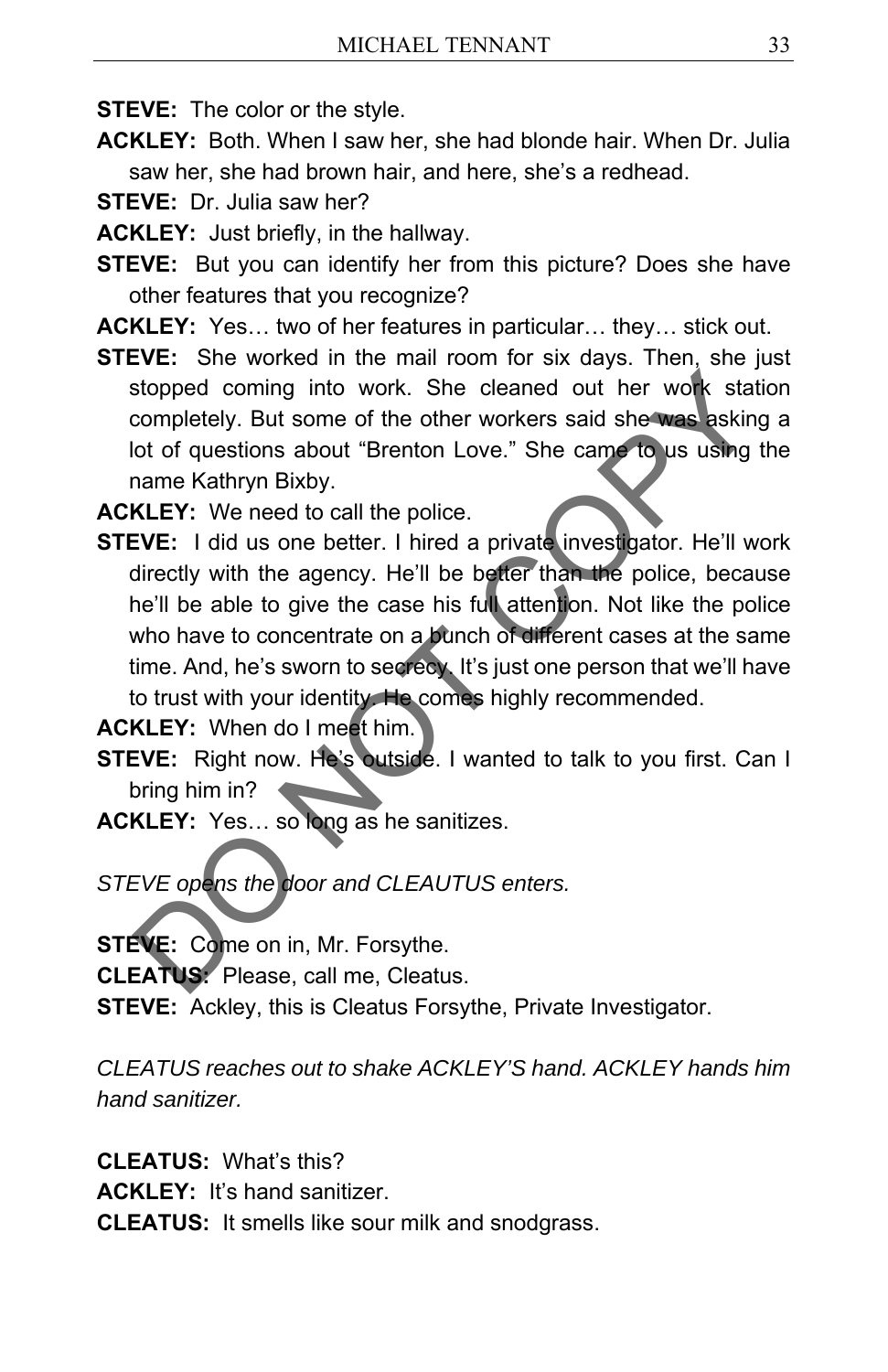*CLEATUS sanitizes and shakes ACKLEY'S hand.* 

**CLEATUS:** It's a real pleasure to meet you. My wife loves your books. Well, I'm not actually sure if she's actually read them or if she just stares at your model on the back page, but I don't mind. It keeps her quiet when I'm trying to watch football. I trust Mr. Bosnich has brought you up to speed.

**ACKLEY:** I believe so.

**STEVE:** Yes.

**CLEAUTUS:** This lady is really something. She came in with a purpose in mind, and then she disappeared. She didn't leave anything behind, not even fingerprints. I could tell within the first ten minutes of the investigation this was going to be a tricky case. Most people are sloppy. She isn't. She was trying to stay one step ahead of everyone else. EAUTUS: This lady is really something. She came in with a purpose<br>in mind, and then she disappeared. She didn't leave anything<br>behind, not even fingerprints. I could tell within the first ten minute:<br>of the investigation t

**STEVE:** But Ackley, I'm assuming she touched things in here? **ACKLEY:** She did…

**CLEATUS:** Terrific.

- *CLEATUS starts to open up a fingerprint dusting kit.*
- **ACKLEY:** I didn't waste any time wiping it down and sanitizing. It's thoroughly cleansed.

*CLEATUS sighs loudly and starts packing his fingerprint dusting kit back up.* 

**STEVE:** You're an idiot.

- **CLEATUS:** I tell you what, gentlemen. We have nothing to go on. She left nothing at the agency. The name she gave you when she applied was a fake. The phone number was a fake, and the address she used led me to a gay night club.
- **ACKLEY:** Why didn't you check her credentials more thoroughly?
- **STEVE:** She was applying to work in the mail room, Ackley. Any idiot could have gotten that job.
- **CLEATUS:** And that was why she applied. Low level position to get her nonchalantly in the door.
- **STEVE:** So what do we do, Mr. Forsythe?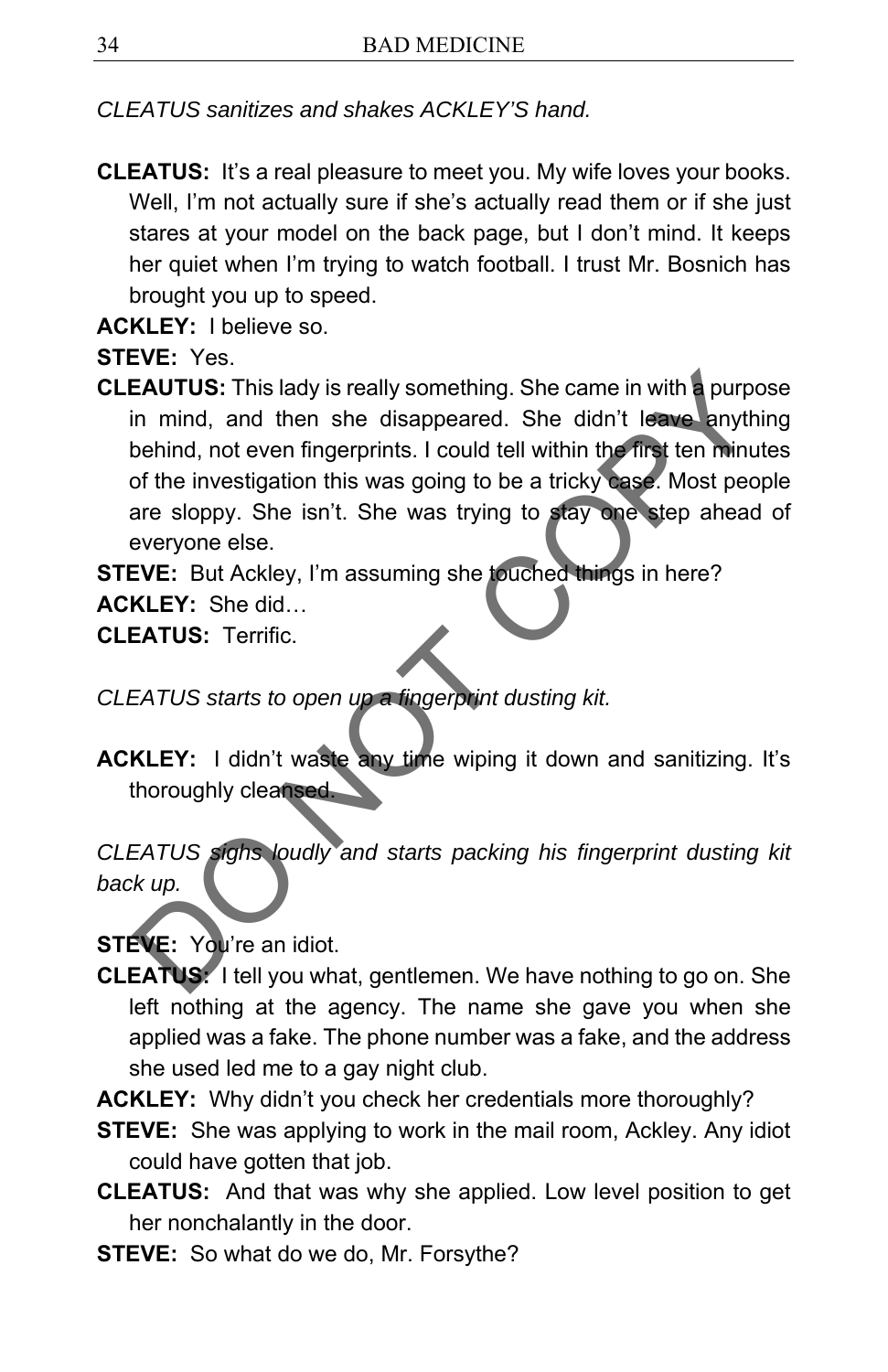**CLEATUS:** It's her move. We have to wait for her to strike again. And my guess is, that will happen sooner rather than later. But what does she want?

**ACKLEY:** My manuscript.

**CLEATUS:** And who is she working for? Or with? Your novels have ruined a lot of lives, Ackley. Your books have bankrupted quite a few pharmaceutical companies, including some very powerful ones. Ackley, my gut instinct tells me you're in danger. A lot of danger.

**STEVE:** Should we get him out of here?

**CLEATUS:** We could… but I have a better idea. Ackley stays right here in his apartment. He doesn't go outside, he doesn't open the door to anyone he doesn't know. I'll stake out the lobby. I'll keep a sharp eye out. When she shows up again she won't get past me. I'm going to get going on this. Gentlemen. *(Exits.)*

**STEVE:** Ackley... the manuscript...

**ACKLEY:** No!

### *STEVE'S cell phone rings. STEVE answer*

- **STEVE:** Barbara, yes? You're kidding… seven more threats, all referencing *Bad Medicine*? Thanks for letting me know, Barbara. I'll be back in the office soon. *(Ends the call and looks at ACKLEY.)*  This discussion isn't done. You make sure this place is locked up tight! I'm going to call a locksmith and get you some better security. EATUS: We could... but I have a better idea. Ackley stays rightere in his apartment. He doesn't go outside, he doesn't open the door to anyone he doesn't know. I'll stake out the lobby. I'll keep a<br>for to anyone he doesn't
- **ACKLEY:** And I'll make a "do not disturb" sign that looks more menacing.
- **STEVE:** Great. I'm sure that will help. Ackley, I know you're not going to leave the apartment, but I need you to be smart, alright. Be smart.
- **ACKLEY:** I will… maybe I'll start in on a new book. I have some ideas. I'm going to go after the company that makes catheters. I already have the title. *The Catheter Crisis of Czechoslovakia*.
- **STEVE:** It should pass the time away nicely. I have some good news for you. We just announced the release of your new book, scheduled for 14 days from now, and we've already had requests from bookstores for over a half a million copies – and that's just here in the States. Worldwide distribution will be so much more! This is going to do big things for the agency. This could be your biggest seller yet!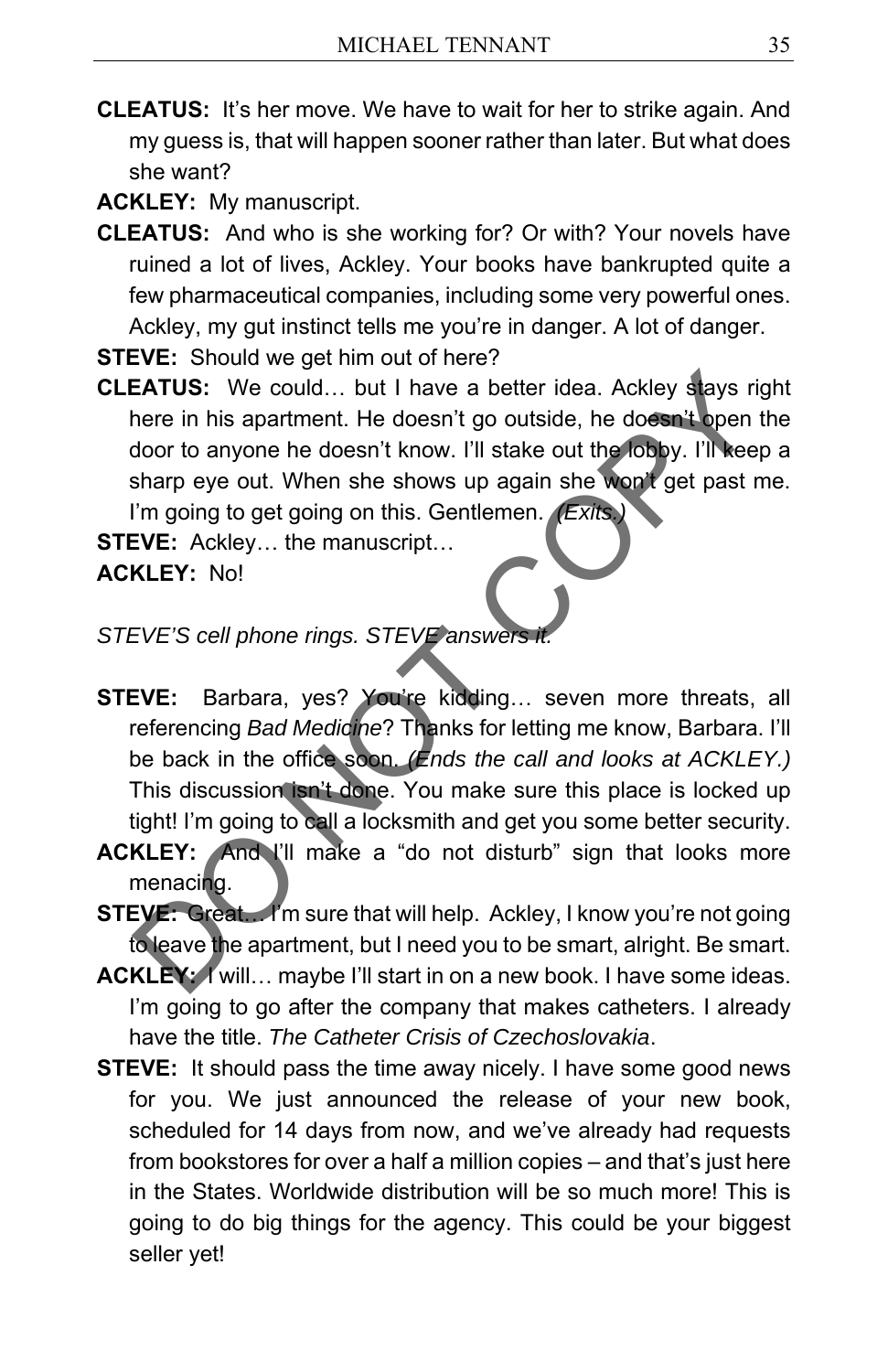- **ACKLEY:** That's good. I've been thinking of asking Dr. Julia to come by three times a day. And I'd like to give her a raise. I get worried that she may quit on me one day. Then I'd die for sure.
- **STEVE:** Ackley… listen… I need to give you some tough love right now.
- **ACKLEY:** Oh, Steve… I… listen, you're one of my best friends, but all there can ever be between us is friendship.
- **STEVE:** You're an idiot. We need to talk about Dr. Julia. I'm worried that she may be taking advantage of you, of your money. Now, I don't know her, but… with all that's been going on, and with these threats, and the security breech…
- **ACKLEY:** That's right. You don't know her. But I do. And she's worth every penny.
- **STEVE:** But do you really know her, Ackley? Do you really?
- **ACKLEY:** I'm not going to entertain any more of this conversation. I'm going to eat my tater tots.

*ACKLEY eats a few tater tots as STEVE continues to reason with him.* 

**STEVE:** Wouldn't it make sense to find out a little bit more about her? Do you know where her medical office is? How long she's been practicing? don't know her, but... with all that's been going on, and with these<br>threats, and the security breech...<br>KLEY: That's right. You don't know her. But I do And she swortl<br>every penny.<br>EVE: But do you really know her, Ackley?

**ACKLEY:** Uh oh… Uh oh… Uh oh?!

**STEVE:** What's wrong?

**ACKLEY:** These taste funny. *(Runs to the kitchen.)* 

STEVE: Ackley.

*ACKLEY comes running from the kitchen with a bag of tater tots.* 

- **ACKLEY:** These expired three days ago!! Oh, how could I have been so careless!
- **STEVE:** Ackley!

**ACKLEY:** I have food poisoning!

**STEVE:** Ackley, stop!

**ACKLEY:** It's killing me. Goodbye, Steve. Goodbye. You can find my manuscript in… *(Collapses lifeless to the floor.)*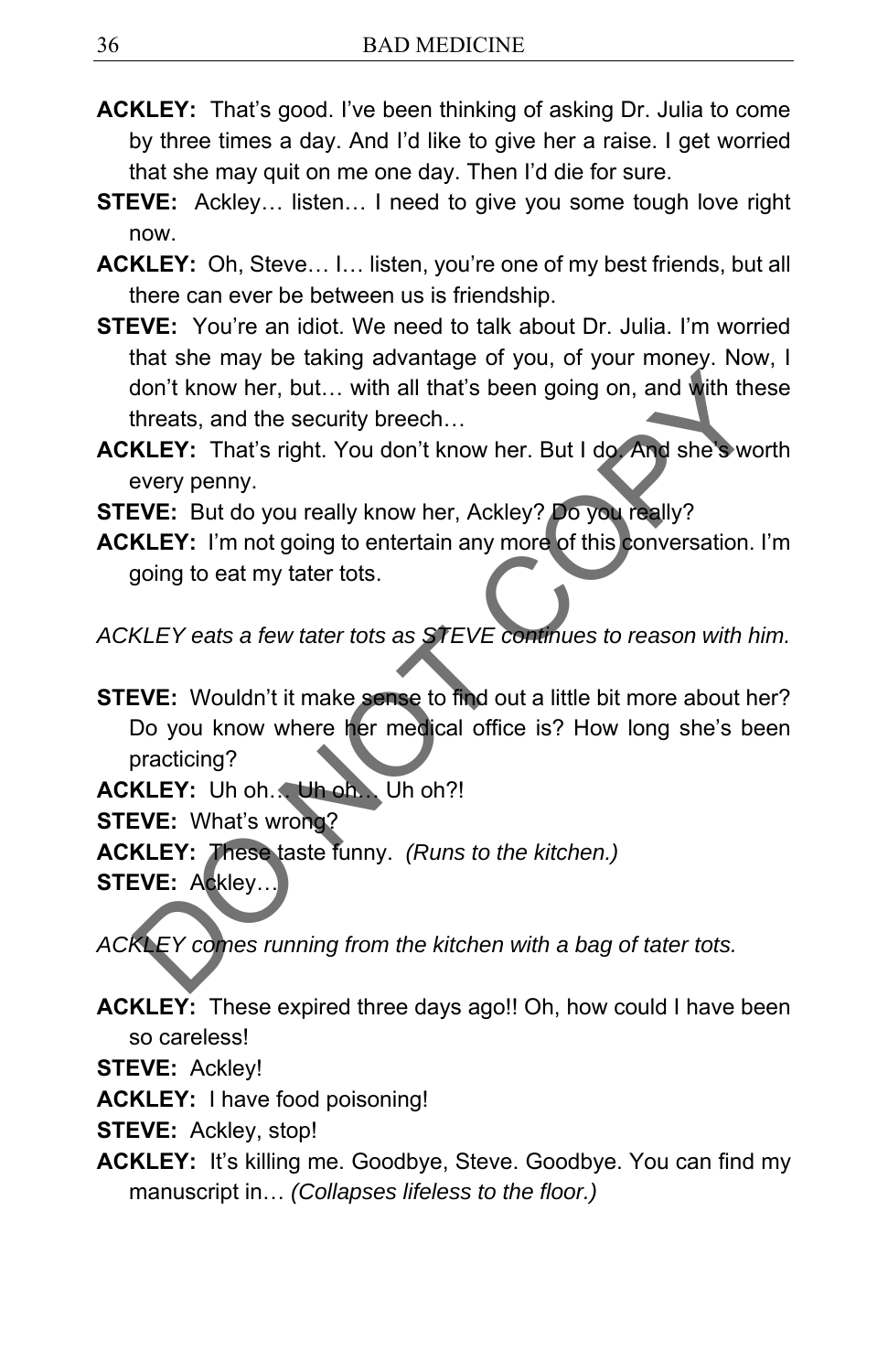**STEVE:** You have to be kidding me!

*Blackout.* 

#### **ACT ONE, SCENE 5**

*AT START: Lights up. STEVE bangs on the outside door.* 

**STEVE:** Ackley… Ackley! Open the door!

*ACKLEY opens the door, but doesn't say a word. He can't.* 

**STEVE:** Ackley, good. I see that the lock smith came. That's good news. The lock on your door looks a lot sturdier now. The phone calls at the agency seem to have slowed down a little. Hopefully they'll just stop on their own. Maybe it was just a coincidence after all. Has there been any sign of Gloria? EVE: Ackley... Ackley! Open the door!<br>
KLEY opens the door, but doesn't say a word. He can't.<br>
EVE: Ackley, good. I see that the lock smith came. That's goodnews. The lock on your door looks a lot studier now. The phone<br>
c

*ACKLEY shakes his head "no."*

**STEVE:** Our P.I. has been stationed down in the lobby. He hasn't seen any sign of Gloria coming or going. Three days now… I don't want to jump the gun, but, maybe we're in the clear. Maybe she knows we're on to her, and skipped town. What do you think?

*ACKLEY shrugs his shoulders.* 

**STEVE:** Why aren't you talking?

*ACKLEY reaches for paper and a pen and he writes a note to STEVE.* 

**STEVE:** Lockjaw? You have lockjaw?

*ACKLEY nods.*

**STEVE:** You can't open your mouth?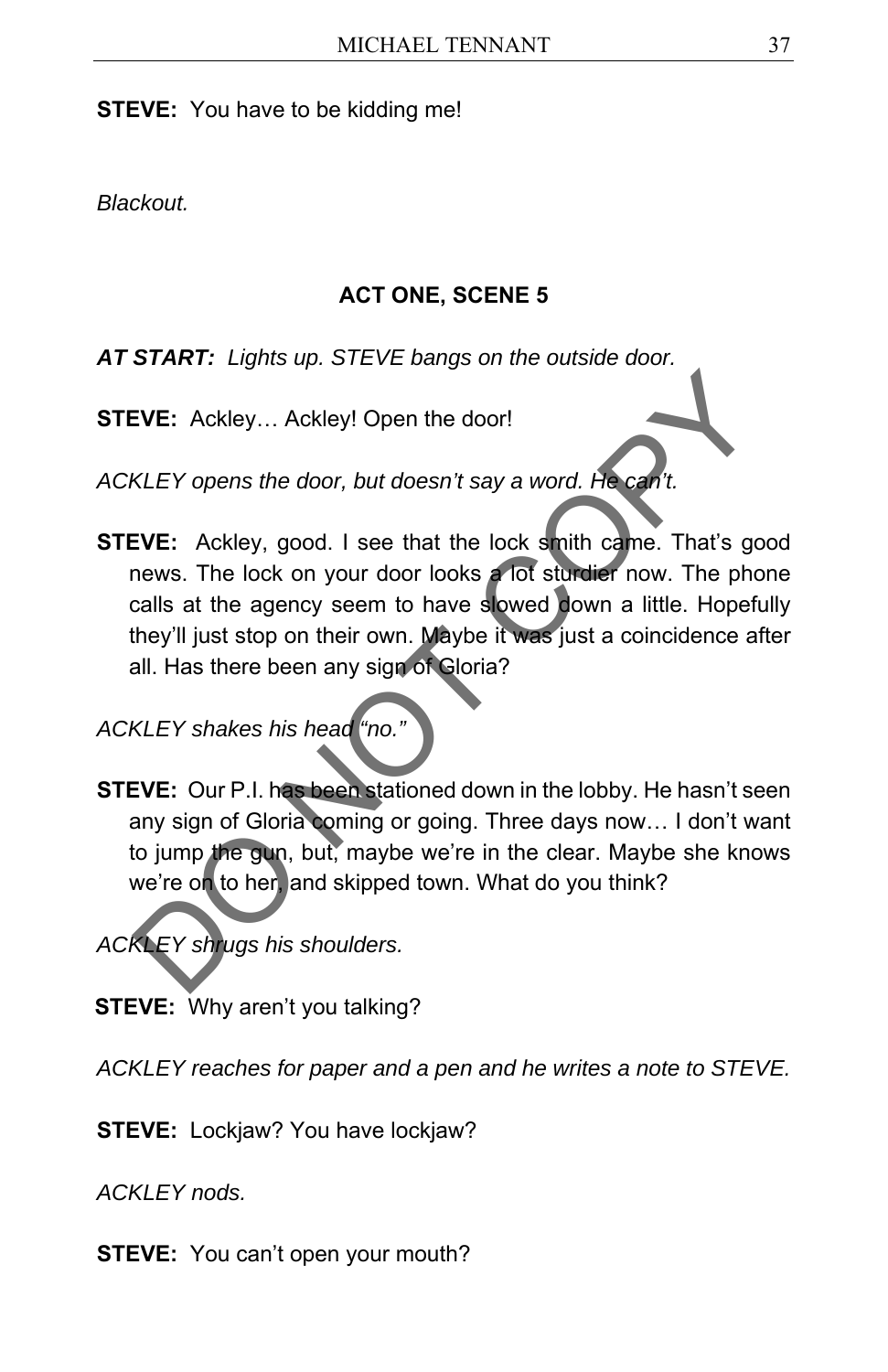*ACKLEY shakes his head "no." DR. JULIA appears in a slightly revealing attire from the kitchen, not covered by her medical jacket.* 

- **DR. JULIA:** Here you are, Ackley. I've prepared a nice homeopathic regiment that will cure your lockjaw in no time.
- **STEVE:** How's he going to take it? He can't open his mouth.
- **DR. JULIA:** I'll just apply a little with my fingers, right on his lips.... There we go, Ackley… you are such a good patient.

DR. JULIA touches his lips in a way that blurs the line between *professional and seductive.* 

- **STEVE:** That's a very interesting outfit, Dr. Julia. Do you wear that into work often?
- **DR. JULIA:** Well… unfortunately, Ackley developed an allergic reaction to my medical jacket, so, I had to take it off. Here, Ackley, try to drink a little now. Maybe that loosened your jaw?
- **STEVE:** Well, I'm sure if your cure doesn't work, your outfit will make his jaw drop.
- **DR. JULIA:** Mr. Bosnich, I'd appreciate it if you refrained from making inappropriate comments. It really shows a lack of professionalism for my patient, and a certain sense of naivety. JULIA touches his lips in a way that blurs the line betwee.<br>
fessional and seductive.<br>
EVE: That's a very interesting outfit, Dr. Julia. Do you wear that intervolved from?<br>
JULIA: Well... unfortunately, Ackley developed an
- *ACKLEY gives STEVE a dirty look.*
- **STEVE:** Ackley, you can't just damnit. I'm sorry, Dr. Julia. My apologies.
- **DR. JULIA:** *(Not acknowledging his apology.)* There now, Ackley. I'll be back later and check up on you. Your jaw should loosen anytime. Bye now. *(Exits.)*
- **STEVE:** So… you developed an allergic reaction to medical jackets now, have you?

*ACKLEY smiles cleverly, shakes his head "no."*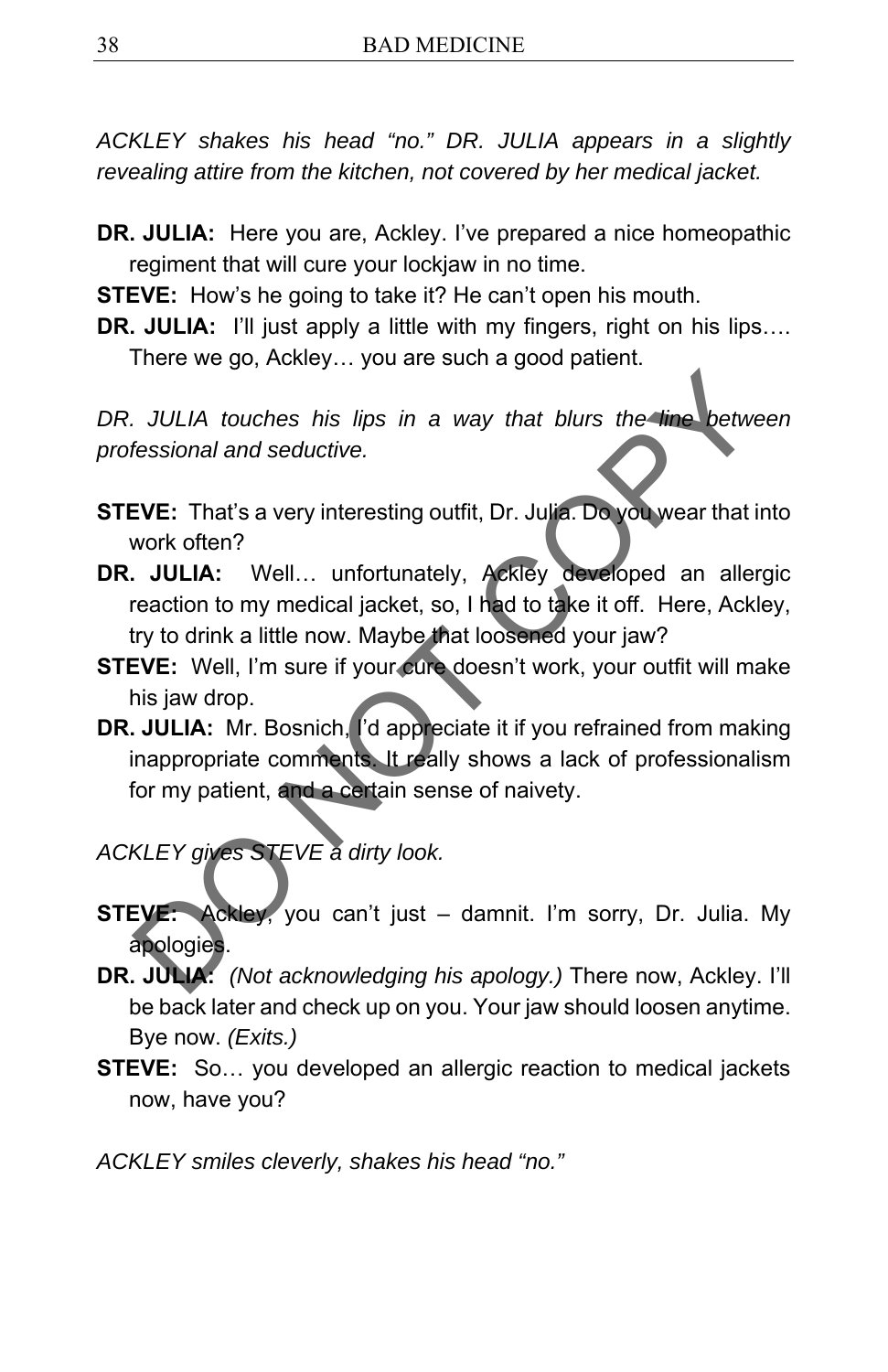**STEVE:** I see. Well, you're faking allergies today, but tomorrow it will probably be a real thing. I wish I could remember where I've seen her before.

*ACKLEY starts to move his jaw around.* 

**ACKLEY:** There we go! I'm cured! Dr. Julia sure is a miracle worker! **STEVE:** You're an idiot.

**ACKLEY:** I'm not in the clear though.

**STEVE:** Oh, here we go.

**ACKLEY:** No, really... I think I may be in danger of the black plague. **STEVE:** What?

**ACKLEY:** I think I have a rat in here. Maybe several of them.

**STEVE:** Have you seen a rat?

**ACKLEY:** No, but I've been missing trinkets.

**STEVE:** What?

**ACKLEY:** Several of my trinkets have been vanishing lately. Pens, a stapler, one of my favorite erasers. Then, I started hearing strange noises from my closet. I think there may be a rat nesting in there. EVE: Oh, here we go.<br>
KLEY: No, really... I think I may be in danger of the black plague.<br>
EVE: What?<br>
KLEY: I think I have a rat in here. Maybe several of them.<br>
EVE: Have you seen a rat?<br>
KLEY: No, but I've been missing

**STEVE:** So why not put out some rat poison?

**ACKLEY:** You want me to release poison in my apartment?

**STEVE:** Rat traps?

- **ACKLEY:** Any rat that is cunning enough to steal a stapler and my favorite eraser is too cunning for a trap!
- **STEVE:** You're an idiot.
- **ACKLEY:** Suppose you just took a look in the closet. Suppose you did, just to see if you find anything.

**STEVE:** Suppose you're an idiot.

**ACKLEY:** If you find my favorite eraser, you can keep it.

**STEVE:** I can't believe I'm doing this. *(Heads for the closet.)* I'm a wealthy executive, going through the closet of the world's most famous author, trying to find his favorite eraser, because he's afraid if he does it himself, he'll come down with the black plague. You've defeated food poisoning by tater tots, lockjaw, lead poisoning, chemical emissions, heart attacks, and a sudden bout with thirdtrimester pregnancy, but the black plague simply must not be trifled with. Ackley, there is nothing in here. No rats, no rat nest, no rat noises…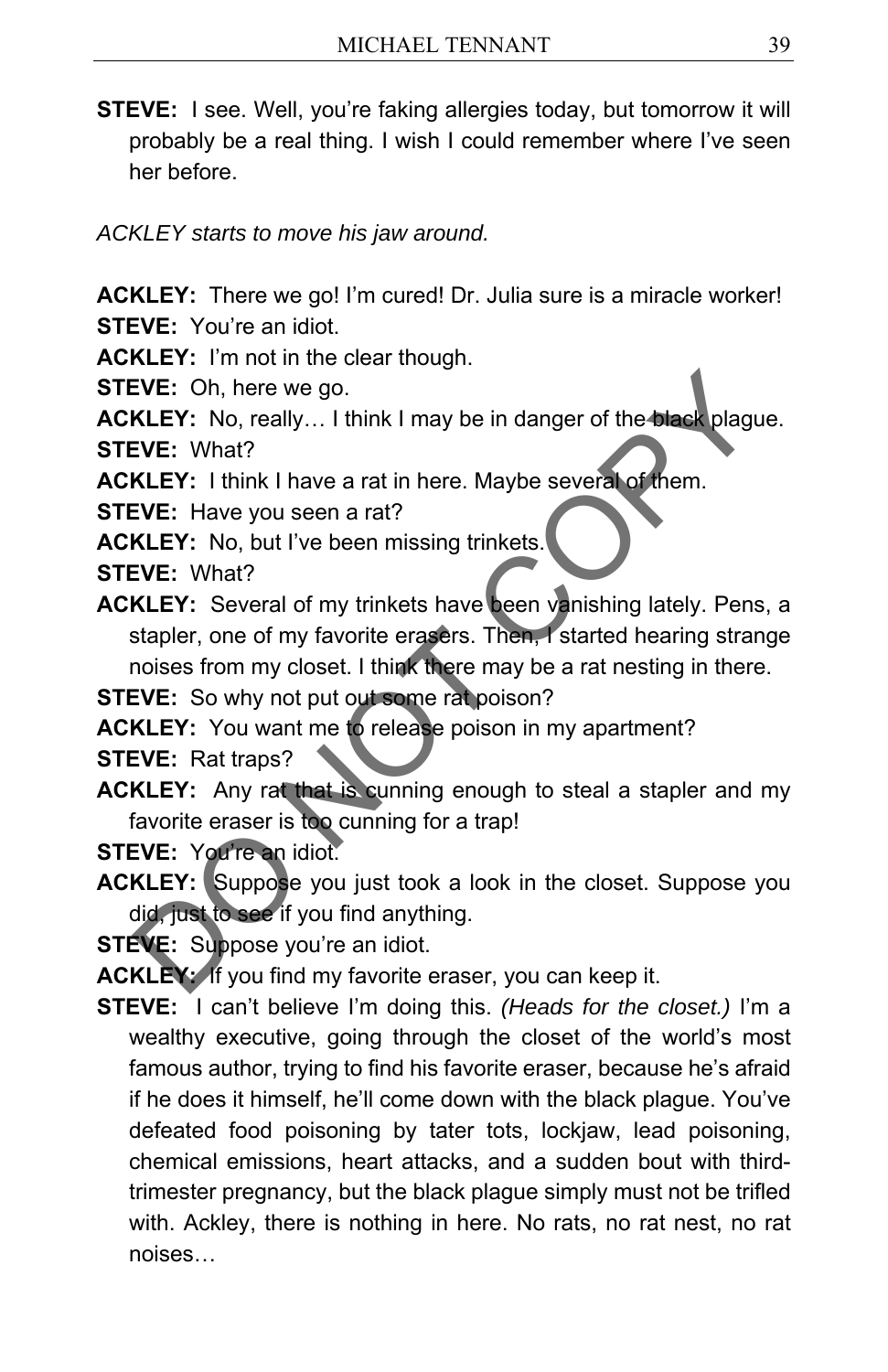- **ACKLEY:** You have to close the closet door. They only come out in the darkness.
- **STEVE:** That does it. Come here.

*STEVE grabs ACKLEY, who tries to run away. STEVE takes him to the closet.* 

**STEVE:** This is tough love, Ackley, but you're going to see, there are no rats in here!

*STEVE takes them both in the closet and shuts the door.*

**STEVE:** There is nothing in here!

*CLEATUS enters using a key.*

**STEVE:** You want out?

**ACKLEY:** Yes!

**STEVE:** Too bad, you're staying in

**ACKLEY:** Let me out,

**STEVE:** No!!! Not until you admit it! Do you see a furry creature in here? EVE takes them both in the closet and shuts the door.<br>
EVE: There is nothing in here!<br>
EATUS enters using a key.<br>
EVE: You want out?<br>
KLEY: Yes!<br>
EVE: Too bad, you're staying in!<br>
KLEY: Let me out,<br>
EVE: No!!! Not until yo

**ACKLEY:** No, let me ou

*CLEATUS looks about, stunned.* 

**CLEATUS:** Mr. Hornsby, Mr. Bosnich?

*The closet door swings open. ACKLEY and STEVE smile sheepishly at CLEATUS.* 

**STEVE:** I can explain. **ACKLEY:** Steve was showing me tough love. **CLEATUS:** Please… don't. I need you both to sit down.

*Confused, STEVE and ACKLEY sit on the couch.* 

**CLEATUS:** Some news just broke. And it's not good.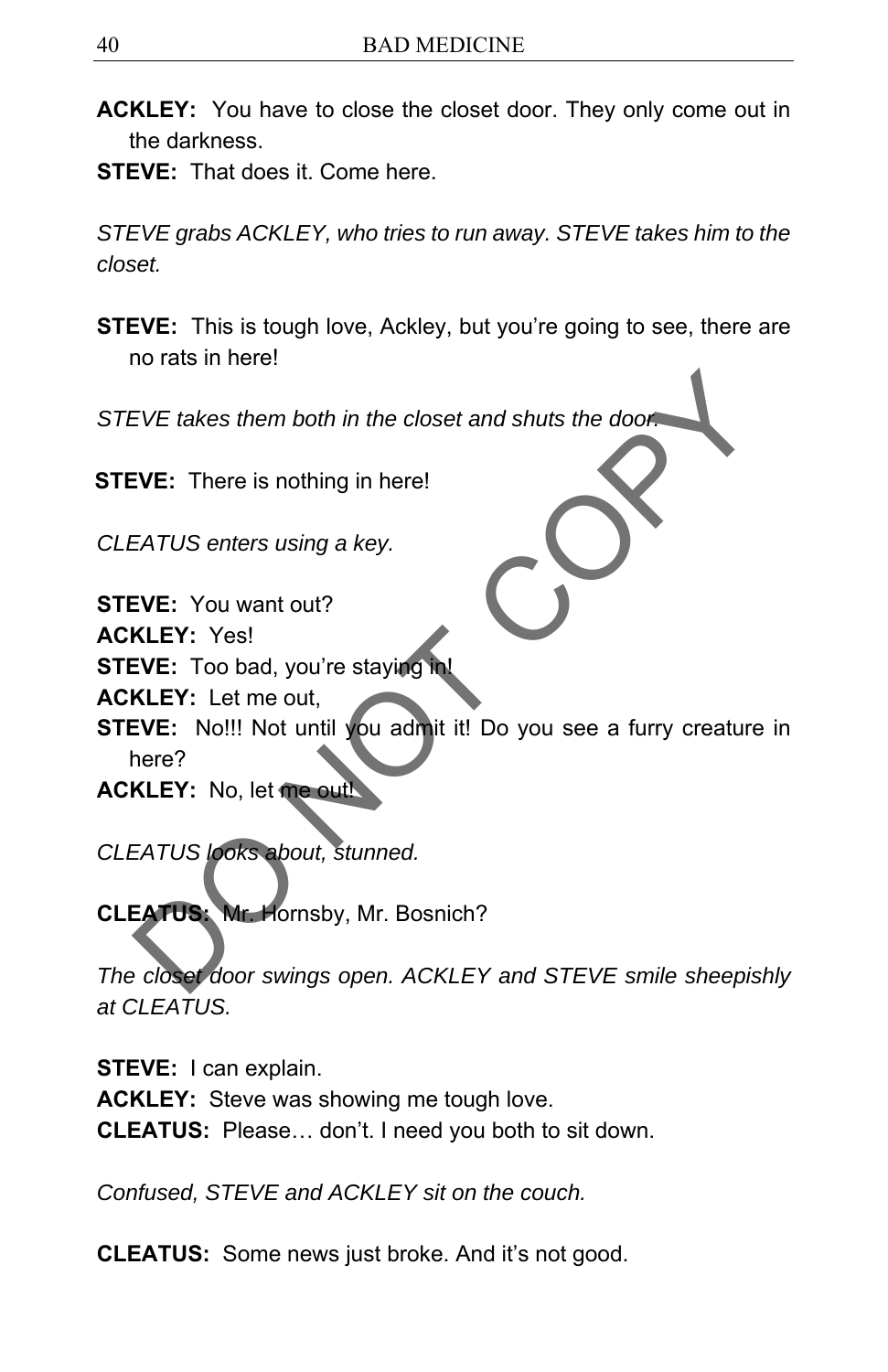**STEVE:** What news?

**CLEATUS:** It's all over the television and the radio. Brenton Love is gone.

**STEVE:** Gone? What do you mean gone?

**CLEATUS:** I mean he's gone. Missing. His bedroom was completely ransacked. Neighbors heard yelling and screaming. When it hadn't stopped after a few minutes, they called the police. When the police arrived, they found signs of a struggle, and your Brenton Love model was nowhere to be found.

**STEVE:** This can't be.

**CLEATUS:** Mr. Bosnich, you can't keep this to yourself anymore. You have to involve the police.

**STEVE:** We can't.

- **CLEATUS:** By not reporting what you know, you are withholding evidence. If you don't go to the police, they will come to you. The detectives may already be down at the agency.
- **STEVE:** I just spoke with him yesterday. Everything was fine.
- **CLEATUS:** I know you're trying to protect the agency, but people's lives are on the line.

**STEVE:** You think they may be at the agency right now? **CLEATUS:** I think it's entirely possible.

*STEVE's cell phone rings. STEVE answers it.* 

- **STEVE:** Barbara, yes? Yes, I just heard. I don't have too many details, but I heard. I'm with Ackley right now. I'll come right down.
- **CLEATUS:** I need to go. I need to find out what this means. I have some friends in the police department. They may be able to get me some inside information. Be safe. And Ackley, keep this door locked! *(Rushes out.)* EVE: This can't be.<br>
EATUS: Mr. Bosnich, you can't keep this to yourself anymore. You<br>
flave to involve the police.<br>
EVE: We can't.<br>
EATUS: By not reporting what you know, you are withholding<br>
evidence. If you don't go to
- **STEVE:** I need to go too, Ackley, but first, I need you to get your manuscript to *Bad Medicine*.
- **ACKLEY:** No, Steve!
- **STEVE:** Ackley, it's not safe here. We both know it. I'll take it to the agency and keep it in the vault.
- **ACKLEY:** But *Bad Medicine* is for after I'm dead. It's the only way I'll be able to have a piece of writing that's my own.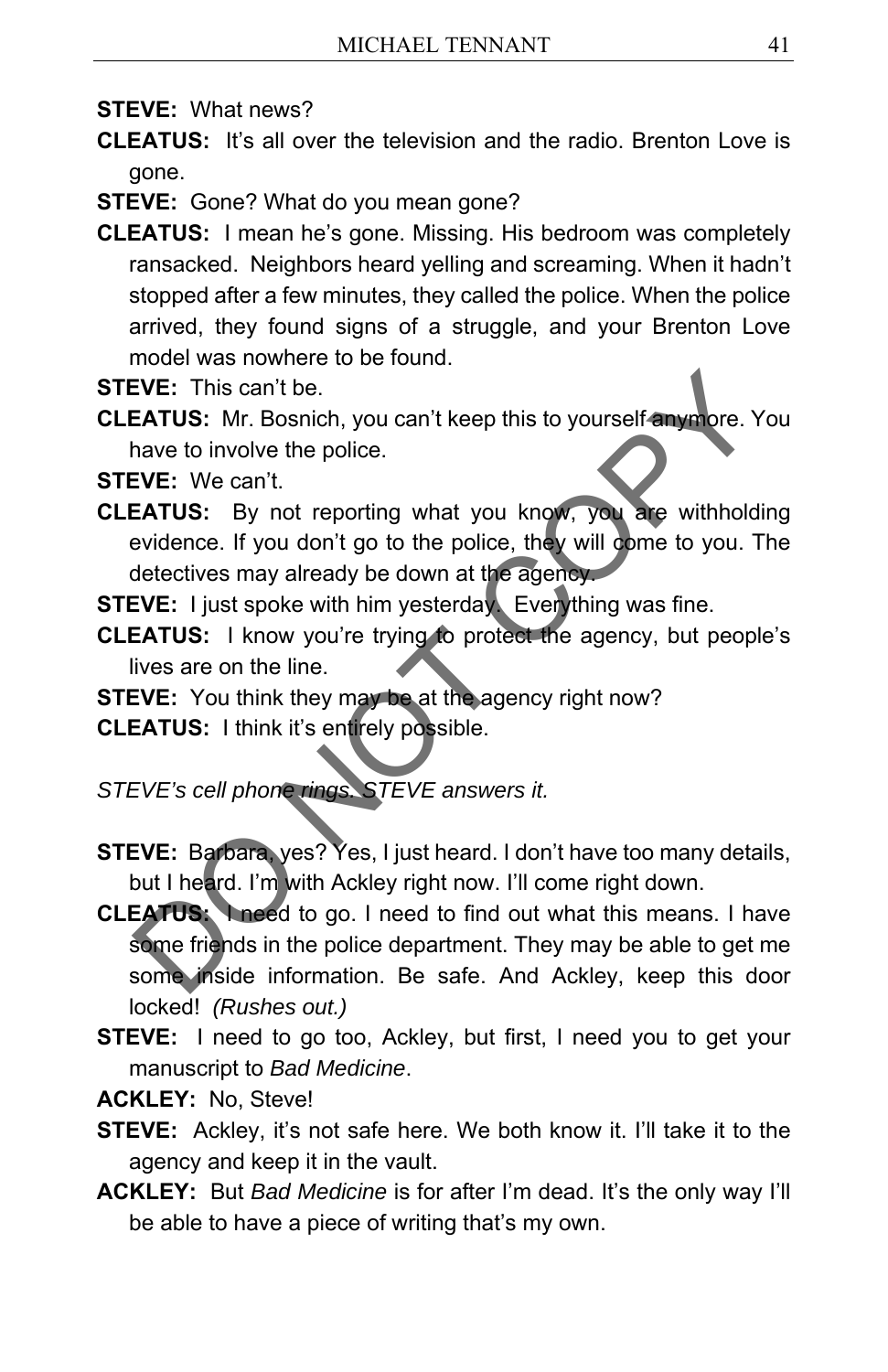- **STEVE:** I won't read it, I'll just protect it. Ackley, this is gone far beyond the realm of what I thought was possible.
- *A look of defeat crosses over ACKLEY's face.*
- **ACKLEY:** Alright, but it's not for you to read. This novel means everything to me.

**STEVE:** Where is it?

**ACKLEY:** In the bedroom. I'll take you.

*STEVE and ACKLEY exit to the bedroom. GLORIA emerges from the closet with her gun drawn. From offstage, we hear ACKLEY scream.* 

**ACKLEY:** *(Offstage.)* No, no, no, no! **STEVE:** *(Offstage.)* What? **ACKLEY:** *(Offstage.)* It's gone! *Bad Medicine* is gone.

*An exasperated GLORIA throws her arms in the air and runs back to the closet, closing the door behind her. ACKLEY and STEVE come back to the stage. ACKLEY is in hysterics.*  EVE and ACKLEY exit to the bedroom. GLORIA emerges from the<br>set with her gun drawn. From offstage, we hear ACKLEY scream.<br>KLEY: (Offstage.) No, no, no, no!<br>KLEY: (Offstage.) What?<br>KLEY: (Offstage.) It's gone! Bad Medicine

**STEVE:** It's not where you left it

**ACKLEY:** No!

**STEVE:** No one has been in the apartment?

**ACKLEY:** No!

**STEVE:** You're sure you looked in the right spot?

**ACKLEY:** Yes, yes, yes, yes, yes… no… oh no, he's awake! He's awake! He's stirring!

**STEVE:** Who is, Ackley?

**ACKLEY:** My tapeworm! He's moving around in there!

**STEVE:** You're insane! You are insane!

**ACKLEY:** He's been dormant for the last five years, but he's awake… I think he wants to feed. *(Looks at STEVE and gasps.)* Steve… don't move! Hold still! It's right by your ear!

**STEVE:** What is?

**ACKLEY:** The mosquito that's been trying to give me Malaria!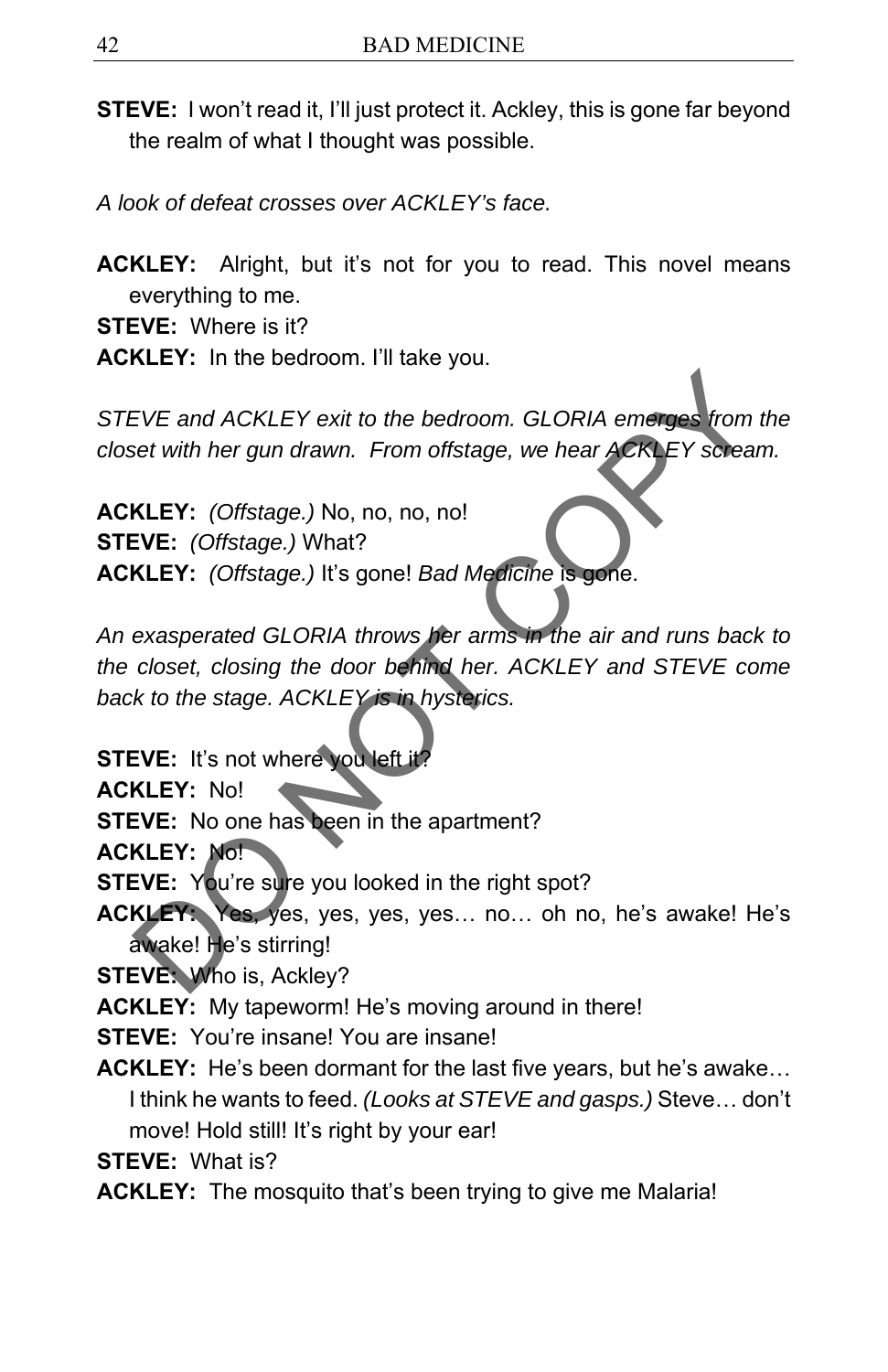*ACKLEY swings at STEVE'S head, squishing the mosquito, but sending STEVE flying.* 

**STEVE:** Oww!!!!

*ACKLEY looks at his hand, seeing the squished mosquito.* 

**ACKLEY:** Oh no! Malaria! It's seeping through my skin, into my blood stream! Dr. Julia!!!!

*ACKLEY faints. STEVE is bent over in pain. Blackout. INTERMISSION.*  KLEY faints. STEVE is bent over in pain. Blackout.